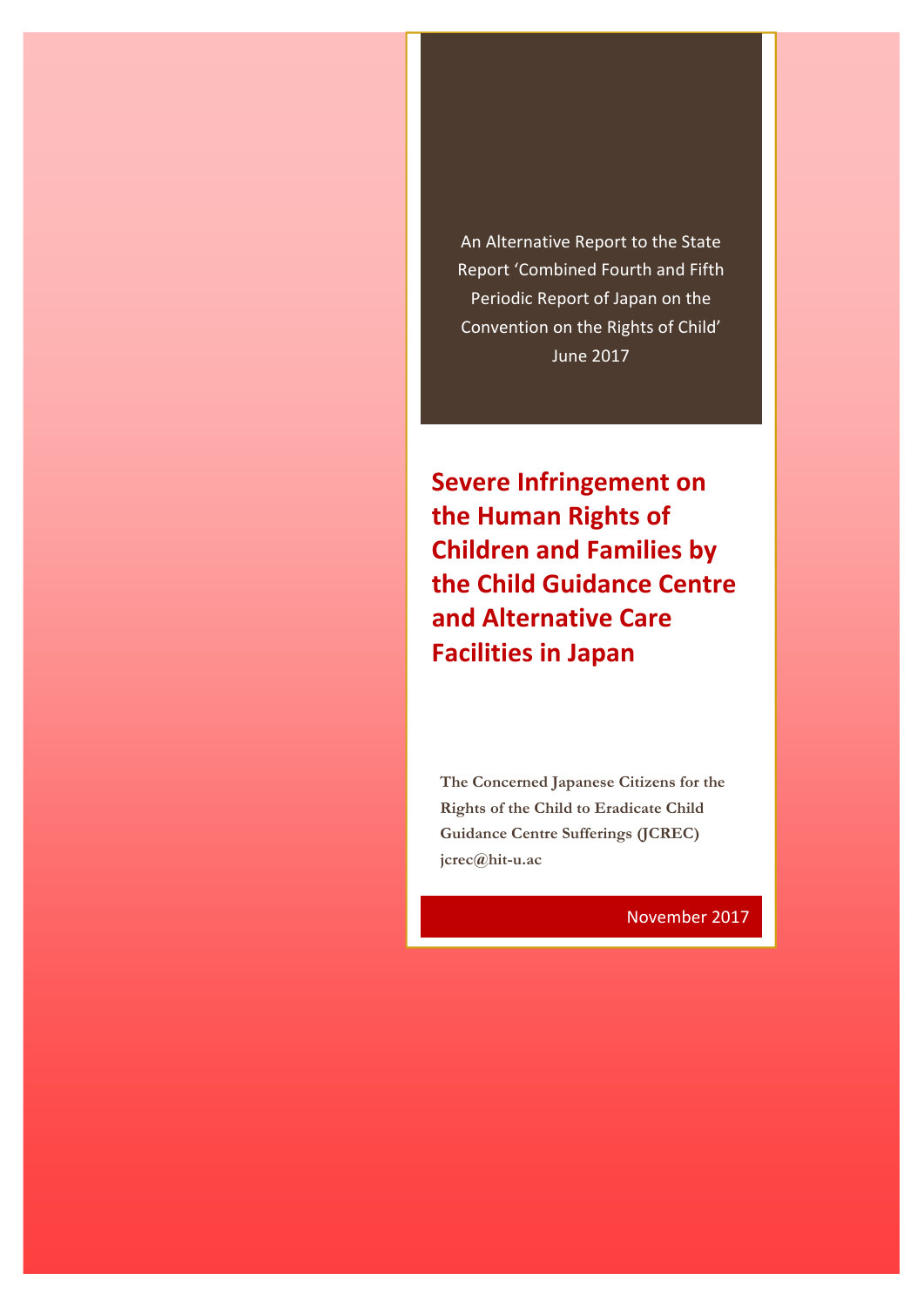## **Contents**

| Preface: The Making and Background of this Alternative Report 3<br>1.                                                                                 |
|-------------------------------------------------------------------------------------------------------------------------------------------------------|
| 2.                                                                                                                                                    |
| 3.                                                                                                                                                    |
| Galapagos-like Isolation from International Norms and Practices CLUSTER<br>4.                                                                         |
| The CGC Detains Children without Judicial Review CLUSTER 'FAMILY ENVIRONMENT<br>5.                                                                    |
| Arbitrary and Prolonged Detention of Children in CGCs CLUSTER 'SPECIAL<br>6.                                                                          |
| The CGC, Originally a Welfare Institution, Is Increasingly Assuming the de facto<br>7.                                                                |
| The Alternative Care System Run for Economic and Political Motives CLUSTER<br>8.                                                                      |
| The CGC's Total Denial of Parental Visitation Rights CLUSTER 'FAMILY<br>9.                                                                            |
| Institutional Abuses in CGC Detention quarters and ACFs CLUSTER 'VIOLENCE<br>10.                                                                      |
| The CGC Deprives Detained Children of their Right to Education and the<br>11.<br>Development CLUSTER 'EDUCATION, LEISURE AND CULTURAL ACTIVITIES'  43 |
| The Japanese CGC and ACF System is Destroying Familial Bonds CLUSTER<br>12.                                                                           |
| The CGC Infringes on the Rights of Parents to Provide Directions to their Child<br>13.                                                                |
|                                                                                                                                                       |
| 14.                                                                                                                                                   |
| Appendix: Glossary of Abbreviations and Their Equivalent Japanese Terms  56                                                                           |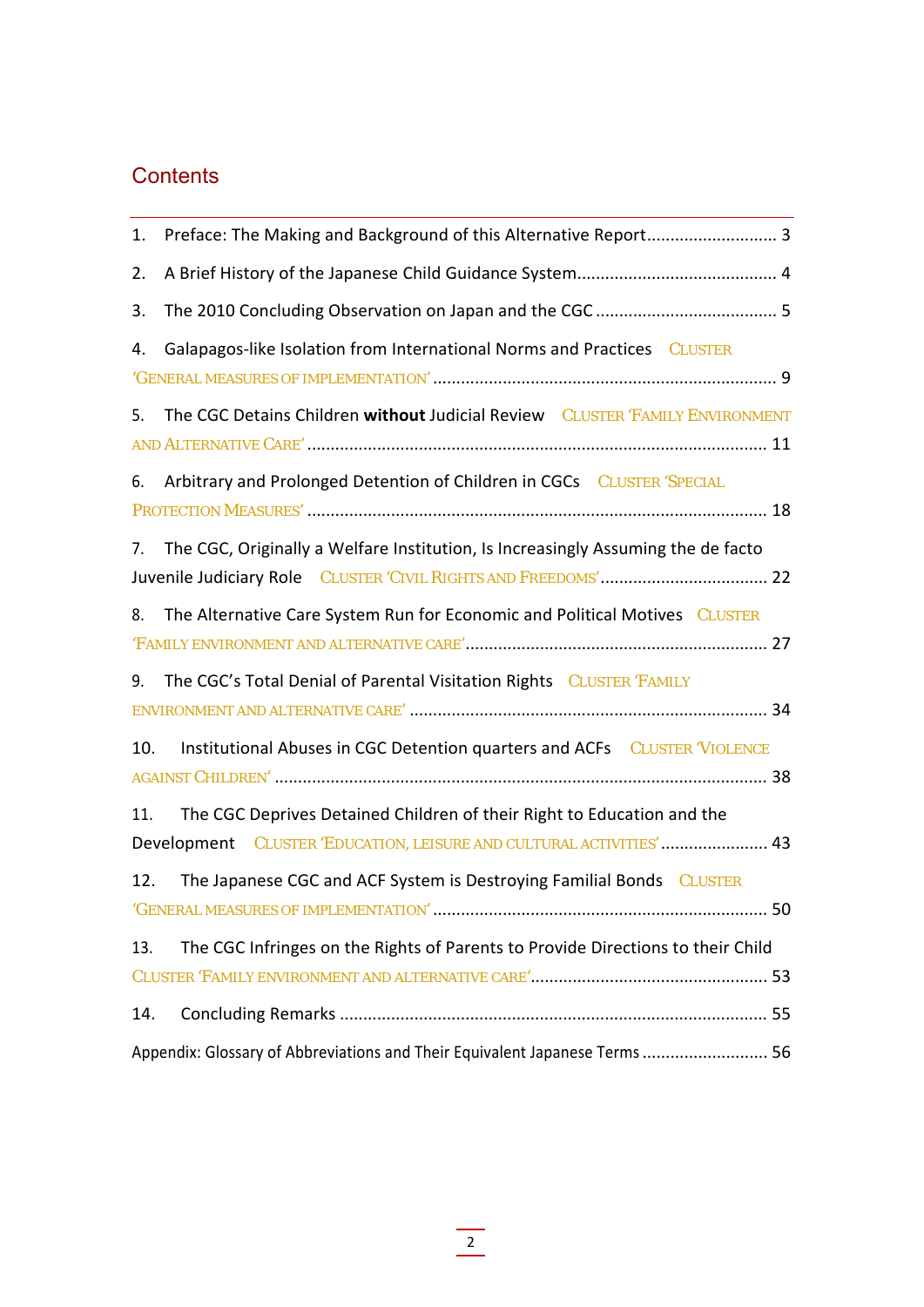#### 1. Preface: The Making and Background of This Alternative Report

1 The child guidance centre<sup>1</sup> (*jido sodansho* in Japanese, CGC hereafter) has increasingly become a source of worry and fear among Japanese families and children alike. Searching Google using two key words '*jido sodansho*' and '*rachi*', which translate into 'child guidance centre' and 'abduction' in English, shows more than hundred thousand hits. The 'Child Guidance Centre' entry of Wikipedia in Japanese now has a section specifically devoted to the human right infringements committed by the CGC. In the Japanese version of 'Yahoo answers', worried pregnant women write posts about their fears and the measures they need to adopt so that the babies in their womb are not to be taken away immediately after they give birth by the CGC. Their fears are not unwarranted, since it came to light that on 11 July 2017, a new‐born was separated from the mother right after its birth; and this brought the new mother to bay into throwing a Molotov cocktail at Kagawa Child and Woman Guidance Centre.

2 So far, the appalling issues on CGC has not spread in overseas. The concerned citizens and victims of the child guidance centres got together in April 2017 on the occasion of a lecture meeting in Tokyo to organise themselves into an NGO called 'The Concerned Japanese Citizens for the Rights of the Child to Eradicate Child Guidance Centre Sufferings' (JCREC). The main objective of the JCREC is to ensure that the concerned international human right community becomes aware of the human right infringement on children and families committed by the CGC in contravention to the Convention on the Rights of the Child, and directives of the Ministry of Health, Labour and Welfare (MHLW hereafter) and alternative care facilities (ACF hereafter). The JCREC has so far produced and uploaded some YouTube videos, and prepared this alternative report as one of our important activities. Cases quoted in this alternative report are either the direct experiences of the JCREC members, those reported in reliable mass media or the reports submitted by the general public, carefully selected on the criteria of comprehensiveness and credibility.

3 We would sincerely hope that the members of the UNCRC would kindly read our report carefully, nourish deep understand the problem in depth, although it may seem unbelievable at the outset, and issue apt recommendations in the forthcoming concluding observations to Japan to provide relief offer salvation to those on whom a grave infringement of human rights has been committed due to these actions of the MHLW, CGC and ACF.

<sup>&</sup>lt;sup>1</sup> In Annex 3 of the Government Report, CGC is referred to as 'Child counselling centres' (p.2). They are the same government institution. The number of the CGCs is listed after Annex 3.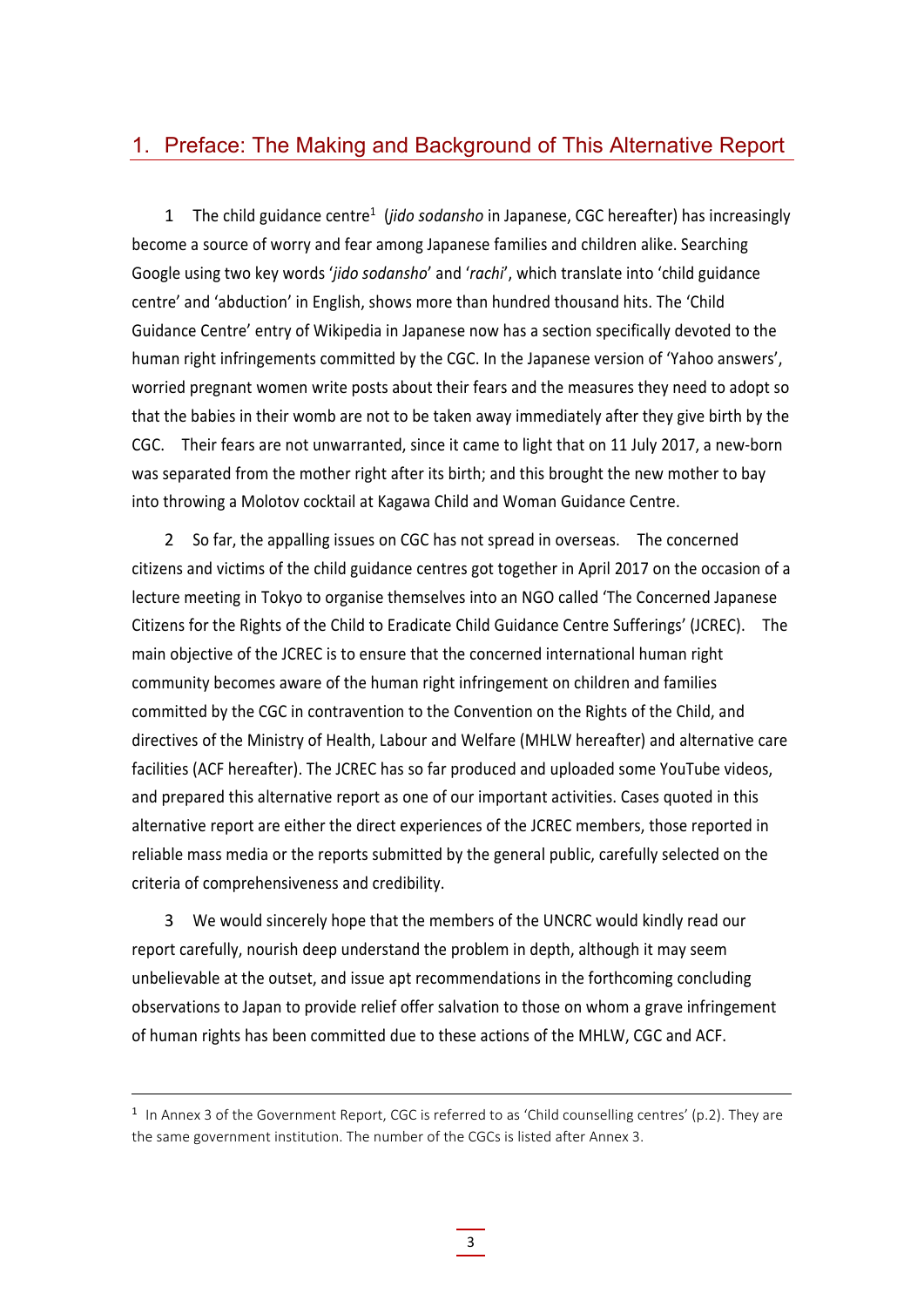#### 2. A Brief History of the Japanese Child Guidance System

4 The CGC is a local government body set up by the Child Welfare Act (CWA). It is under the jurisdiction of either the prefectural or ordinance‐designated city governments in charge of local governance. Currently, there are 207 CGCs across the nation.

5 After Japan's defeat in World War II, the General Headquarters (GHQ) of the Allied forces occupying Japan ordered the establishment of the CGC. It was to be modelled on a similar American government body. Its original aim was to take care of numerous war orphans and waifs who were starving on the streets. They were placed under 'temporary custody' by the CGC, as stipulated in Article 33 of the CWA.

6 Due to a large number of cases where parents had died or were missing on the battlefront, these children had lost their living parents and were thus sent to orphanages (alternative care facilities, ACF). Compared with life as a starving waif on the streets, living in an orphanage, in spite of its poor facilities, must have been heavenly for these children. There was no irrationality or infringement of human rights in this measure.

7 However, in spite of Japan's independence from Allied occupation and the declining number of war orphans or children needing the protection of the CGC and orphanages, Japan's child guidance system remains largely intact. The CGC and former orphanages were indeed no exception to the natural instincts of bureaucracy: self‐preservation. During the era of rapid economic growth, the CGC dealt mainly with school truants.

8 Influenced by the advent of Thatcherism, the Japanese government launched the Ad Hoc Commission on Administrative Reform in 1981, aiming towards neo-liberal restructuring of its government structure. Under the mantra of the 'rehabilitation of the Japanese government finance without tax increases', the Commission took the initiative to privatise government‐ owned corporations and to scrap welfare measures. The Ministry of Health and Welfare

4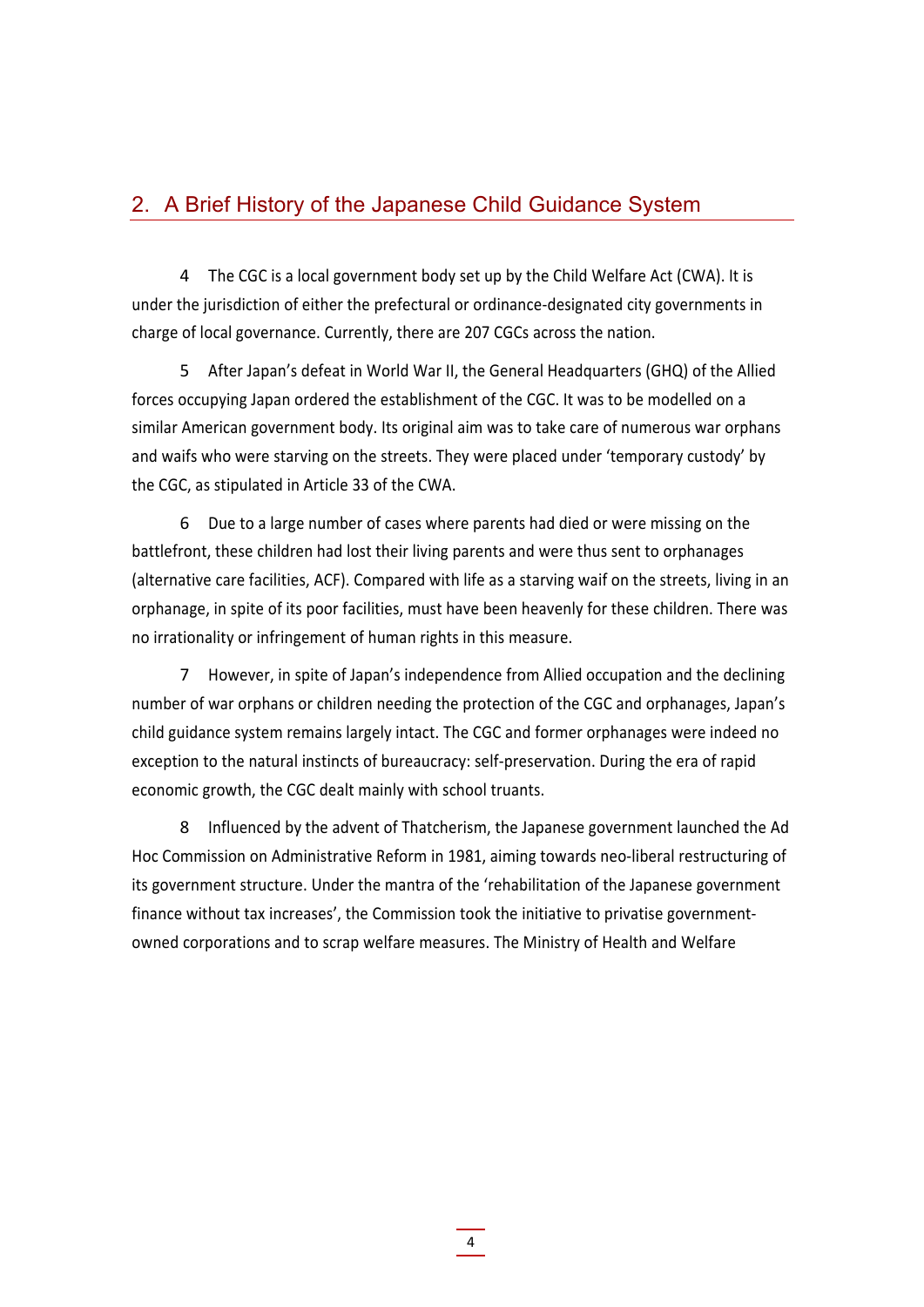(MHW), in defying this neo‐liberalist structural adjustment, spotted the child abuse issue and began to propagate child abuse prevention as the new task of the  $CGC<sup>2</sup>$ .

9 Under MHW's new initiative, the Child Abuse Prevention Act (CAPA) was legislated in 2000 as the de facto supplement to the CWA. The enactment of CAPA was extremely rudimentary because it was stipulated upon the provisions of the CWA to meet the needs of war orphans and waifs. This legal arrangement contributed not only to rapid reinforcement, but also to further drastic expansion of the vested interests of the CGC and former orphanages (ACF). In short, the Japanese child abuse prevention policy was created out of the motive to protect the vested interests of the CGC and ACF, rather than to of protect the rights and welfare of children.

### 3. The 2010 Concluding Observation on Japan and the CGC

10 As a result, it was inevitable that the child guidance system would perpetrate various human rights infringements in Japan. These problems were noted in the discussion of the UN Committee on the Right of the Child (UNCRC) and the Concluding Observations on Japan (document number CRC/C/JPN/CO/3).

11 In the session that took place on 27 May 2010, considerable doubts were raised by committee members regarding the nature and working methods of Japan's CGC and if they complied with the Convention on the Rights of the Child (Convention hereafter). Professor Lothar Krappmann, then a member of the UNCRC from Germany, made many stern comments

<sup>&</sup>lt;sup>2</sup> This is evidenced by the abrupt publication of a full-volume special issue on 'Child Abuse' in Child and Family Division, MHW ed., *Jido Sodan Jireishu* [*The Collection of Child Cases*], Nippon Jido Fukushi Kyokai, 1981, in exactly the same year as the Ad Hoc Commission for neoliberalist structural adjustment was set up. This journal normally published abundant cases of truancy in this period, as it was the mainstay of the CGC activities then.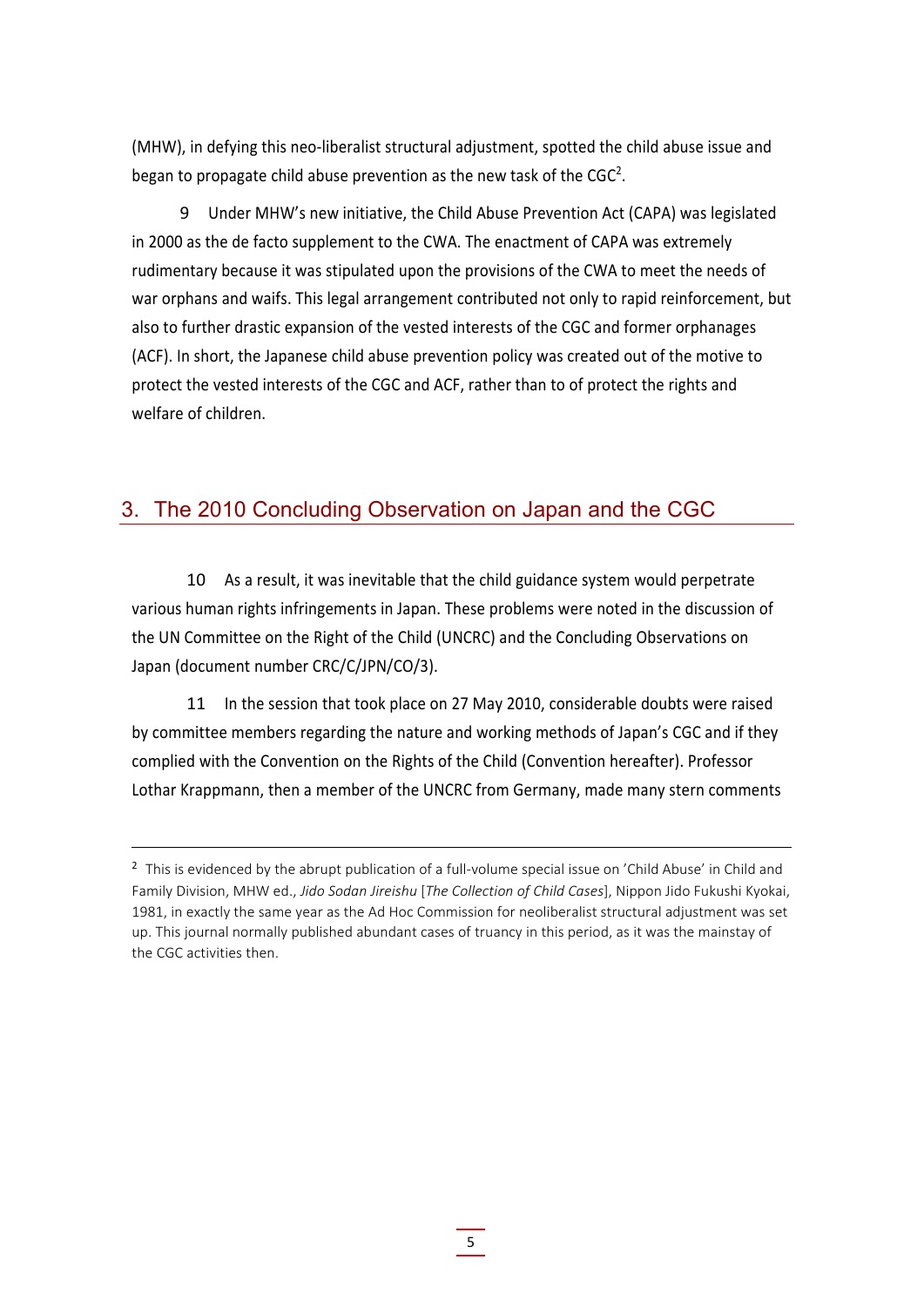to the effect that Japan's CGC undertook a de facto juvenile judiciary role and that its working methods sometimes infringed on the rights of children.

12 Professor Krappmann was informed that CGC staff were sometimes without competent qualifications. This was confirmed four years later in a report by the Human Rights Watch, a US-based human-rights NGO.<sup>3</sup> It revealed that, '[o]ften, educational backgrounds [of the CGC staffs] *have little to do with child care*: the head of one Tokyo‐based child guidance centre, for example, is a doctor, but a surgeon. It is also not uncommon to find that child guidance centre staff members previously worked in a completely different field, such as *construction or waterworks'.*<sup>4</sup> Since the CGC is a body of the prefectures or ordinance‐ designated cities, the appointment of CGC staff is determined by the prefecture-wide personnel system. Therefore, experts who have professional post-graduate degrees in disciplines related to child affairs are seldom appointed to CGC positions.

13 The following excerpt from a journal article<sup>5</sup> is a typical example of how the CGC truly operates in Japan with such poorly qualified staff who inflict the power bestowed upon them by the CWA and CAPA on children and their families:

### **Case 1: A Secondary 4 Girl was Removed from Her Family and Detained by the CGC during the Period that she was to Sit for Her Senior Secondary School Exam**

When I was first taken to [Kumagaya] CGC, a staff member told me, 'wait here until we finish talking with your mother'. I therefore thought that 'I should wait for only two or three hours and then I can return home'. Yet I was taken to the detention quarter of the [Saitama Central] CGC. On the way, I was forced to visit a gynaecology clinic against my will, under the guise that 'we are anxious and believe that you may have some illnesses'. Later, when I found out that they examined me to see if I was a virgin, I was so shocked that I was rendered speechless.

<sup>3</sup> Human Rights Watch, *Without Dreams*, 2014. This report is available online at: http://www.hrw.org/sites/default/files/reports/japan0514\_ForUpload\_0.pdf

<sup>4</sup> Human Rights Watch, *op. cit.*, p. 65, (emphasis mine).

<sup>5</sup> *Shukan Kin'yobi (Friday Weekly)*, 24 July 2014, No. 1001, p.33. The information in square brackets was added based on a personal report provided by the girl's parents.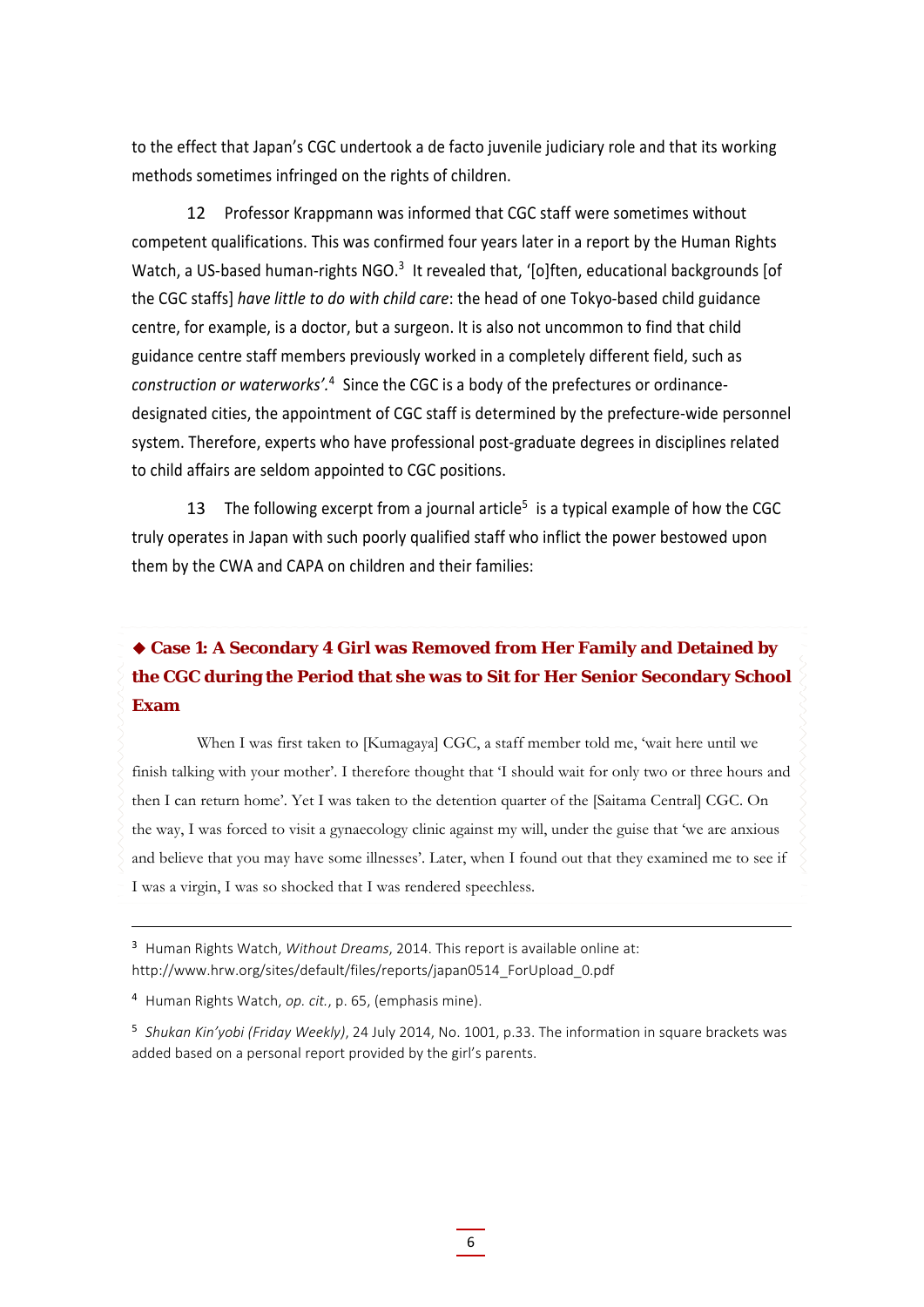[The staff member in charge at Kumagaya CGC was Oikawa, the division chief.] He did not give me any explanation for my detention (temporary custody). He did not reply when I asked, 'where is my mother?', instead, he asked me for my dress size. I told him 'I want to return home', then he replied, 'once you are here, you cannot return home for some time'. I screamed. My heart was filled with anger and sadness. I told him, 'I was merely joking when I said I was abused', yet he would not listen to me.

He told me 'if you want to cry so much, do it here!' and stuffed me into a room alone. He lied to me further and said, 'the telephone call to your mother did not go through. Even if she picked up the phone, your mother was confused and the conversation did not go very far'. In reality, my mother repeatedly called the CGC and tried to discuss the matter with the staff. They turned her down, claiming that 'we're not at that stage now'. When my mother asked, 'how can I get my daughter back?', the CGC staff was said to have replied, 'that is your business!' [Later, the CGC demanded that my parents **get a divorce**. My parents followed the CGCs instruction because they wanted to get me back.] The CGC staff must have falsified information to make me think that my mother did nothing to try to get me back and induced me into hating my mother. [In the detention quarter, I was forced to take a pill, which must have been psychiatric drugs, after each meal.]

I was longing to return home all the time. I do not want to go anywhere like the ACF, and I cannot even think of going back to the CGC detention quarter, which is like a prison. I want to live with my loving mother!

14 This is a good manifestation of what Ms. Marta Mauras from Chile, a member of the CRC in 2010, pointed out. At Japan's CGC, the excessive deprivation of freedom from children and youths have been inflicted on the pretext of 'protection'. Ms. Mauras pointed out that this very measure was their *raison d'être*.

15 When interrogated by Professor Krappmann and asked if it was possible to file a lawsuit in such a case, a delegate from the Ministry of Health, Labour, and Welfare (MHLW),<sup>6</sup> which placed the CGC under its jurisdiction, replied that she knew of no such case. Yet this was out of her ignorance, since a family in Shizuoka had sued the government for removing their children from them in 2009.<sup>7</sup> Court cases against the actions of the CGC have been on the increase ever since.

<sup>6</sup> MHLW, renamed from MHW upon its amalgamation with the Ministry of Labour in 2001.

<sup>7</sup> Heisei 21 (wa) 25349, Tokyo District Court.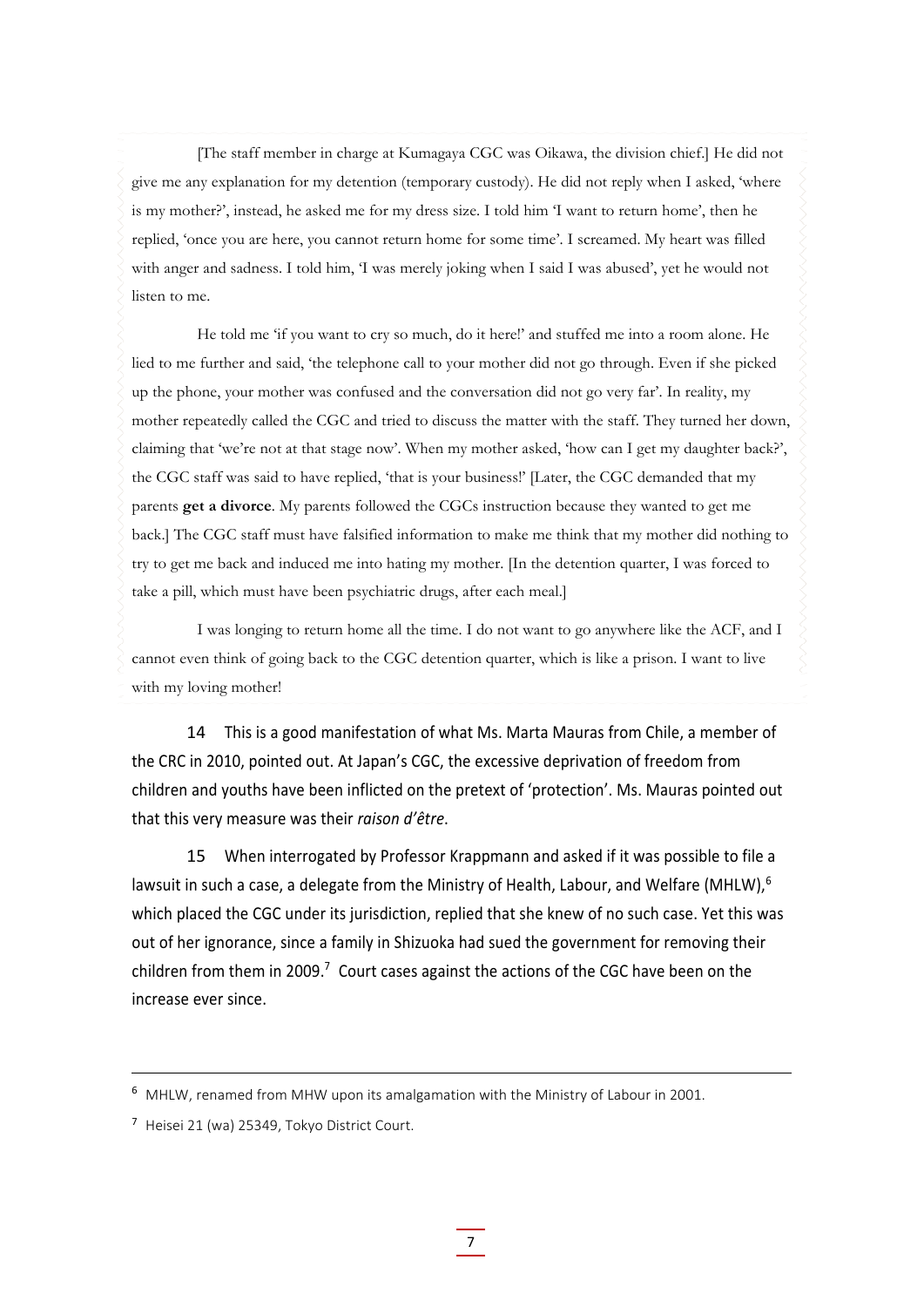16 Paragraphs 62 and 63 of the 2010 Concluding Observation to Japan were devoted to the human rights problems in relation to the CGC:

62. The Committee observes with concern that **children who do not meet the behavioural expectations of school are transferred to Child Guidance Centres**. The Committee is concerned about the lack of information about standards of professional treatment, including the implementation of the child's right to be heard and his or her best interests to be considered and regrets that no systematic evaluation of outcomes is available.

63. The Committee recommends that the State party commission **an independent investigation of the child guidance system and its working methods**, including an evaluation of the rehabilitative outcomes, and include information on the results of this review in its next periodic report.

17 Paragraphs 52 and 53 on alternative care:

52. The Committee notes with concern the lack of a policy on alternative, family-based care for children without parental care, **the increase in the number of children taken into care away from their families, the inadequate standards of many institutions,** in spite of efforts to provide small‐ group and family‐type care, and the **reportedly widespread abuse of children in alternative care facilities**. In this regard, the Committee notes the establishment of a complaints procedure which, regrettably, has not been widely implemented. The Committee welcomes the fact that foster parents receive mandatory training and receive an increased allowance, but is concerned that some categories of foster parents are not financially supported.

53. The Committee recommends, in light of Article 18, that the State party:

(a) Provide care for children in family‐like settings, such as foster families or small group settings in residential care;

(b) Regularly monitor the quality of alternative care settings, including foster care, and take steps to ensure the compliance of all care settings with appropriate minimum standards;

(c) **Investigate and prosecute those responsible for child abuse in alternative care settings** and ensure that victims of abuse have access to complaints procedures, counselling, medical care, and other recovery assistance as appropriate;

(d) Make sure that financial support is provided to all foster parents;

(e) Take into account the **United Nations Guidelines on Alternative Care of Children** (see General Assembly resolution 64/142).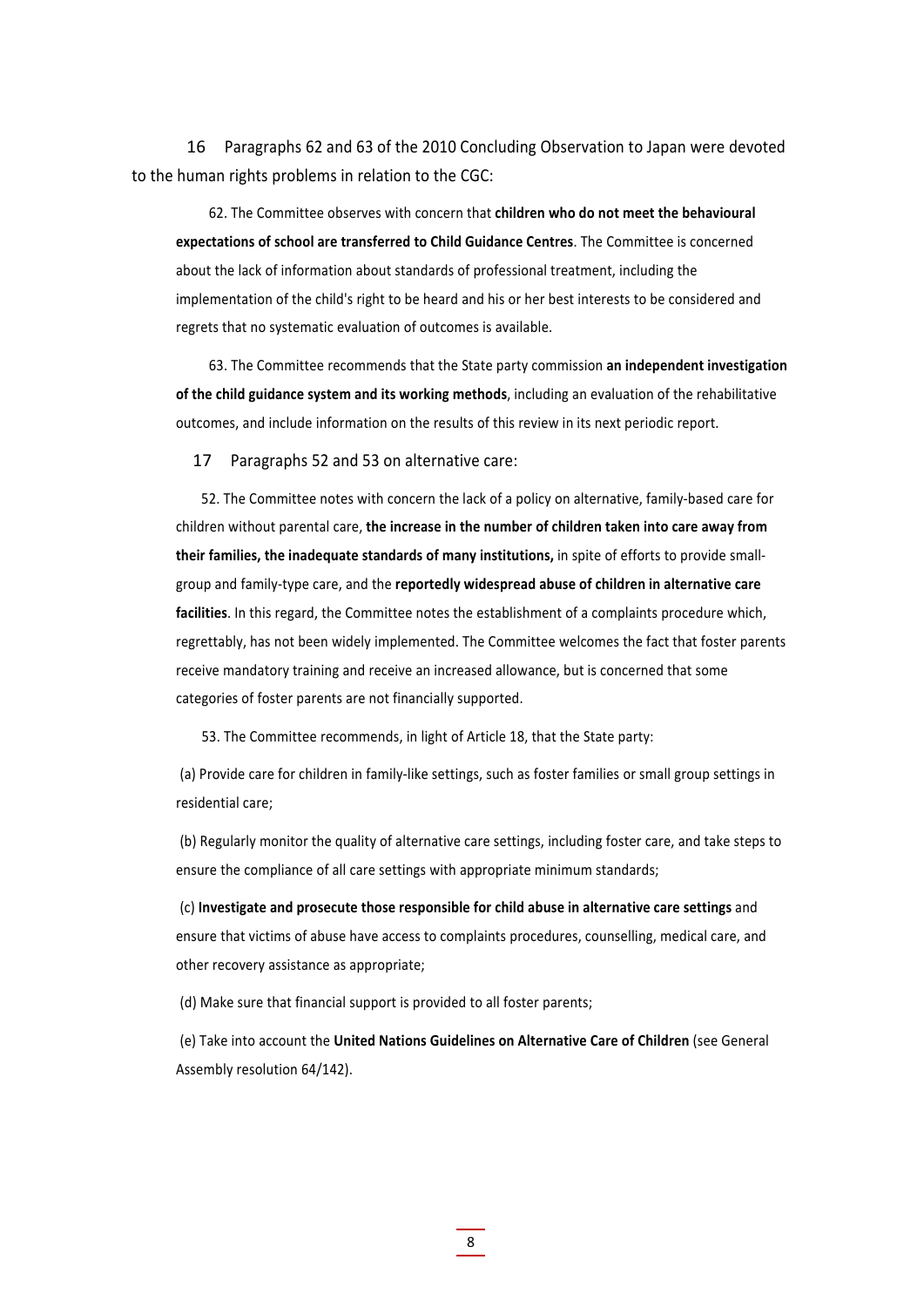18 These paragraphs clearly indicate that the UNCRC has suspected the infringement of human rights in relation to 'the child guidance system and its working methods' and the alternative care system in Japan. These suspicions are indeed correct.

#### 4. Galapagos-like Isolation from International Norms and Practices CLUSTER 'GENERAL MEASURES OF IMPLEMENTATION'

19 The Japanese government just shelved these paragraphs and neglected to put the UNCRC recommendations into practice. It has been seven years since those recommendations were made in 2010. The 'Combined Fourth and Fifth Periodic Report of Japan on the Convention on the Rights of the Child' ('Government Report' hereafter) touches on paragraph 63, yet merely claims that the Japanese Government is considering 'establishing a system to implement third party evaluations of temporary child protection facilities [=the "detention quarters" in this report] operated by child guidance centres' (paragraph 106). However, what the CRC Concluding Observation of 2010 recommended was a third‐party investigation of the child guidance system **as a whole**.

20 The Japanese Government is scornfully ignoring the UNCRC. Responding in parliament to an MP (member of the House of Representatives) Takako Suzuki's question on 13 May 2016<sup>8</sup> if the Japanese Government conducted the 'independent investigation of the child guidance system' in compliance with paragraph 63, Prime Minister Abe confessed that no 'independent investigation of the child guidance system' had been carried out, since the UNCRC's 'Concluding Observation is not legally binding'.

21 The response to paragraph 53 (c) is largely out of focus. The Japanese government refrained from mentioning anything about the recommended investigation into and prosecution of child abuse cases in alternative care settings.

22 The reaction to paragraph 62 is even worse: total negligence, including the misuse of the CGC by Japanese schools under malicious intent to expel pupils who do not behave to the satisfaction of the school authorities.

23 Unlike other State Parties that set up committees to amend domestic laws to make them compatible with the Convention, the Japanese Government has made scant effort to make the Convention an indispensable component of its legal system or to make their

9

<sup>8</sup> House of Representative, No. 275 of the 190th session.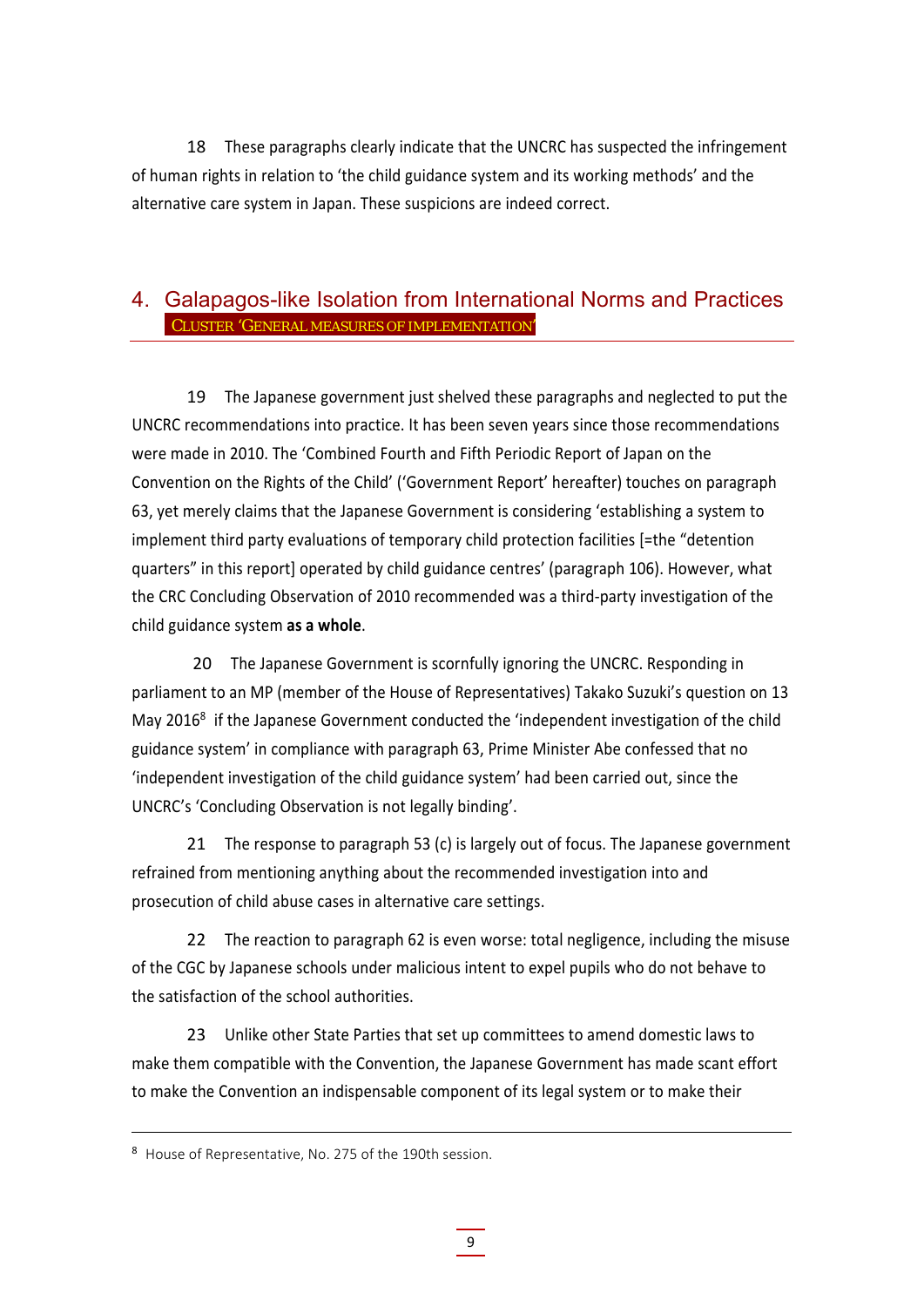domestic legal provisions related to child abuse and the child guidance system compatible with the Convention, except for recently adopted window dressing—they have added the empty phrase 'in the spirit of the Convention on the Rights of the Child' to Article 1 of the CWA. The 'Government Report' makes no mention of the CWA in the section on 'Measures taken to harmonize national laws and policies with the provisions of the Convention'. This is because the majority of articles are still in full of breach of the Convention.

24 The 'Government Report' makes only six mentions to the CGC, with few results on reviewing its system and working methods in compliance with the CRC Concluding Observation of 2010.

25 The half-hearted attitude of the Japanese Government towards the rights of the child and the family is also manifested in its recommendation of a committee member to the UNCRC. It is known world‐wide that Japan has been quite reluctant in ratifying the Hague Convention. In this respect, we would like to point out that Mikiko Otani, an incumbent member of the UNCRC, has been blacklisted by the Japanese Children's Rights Network<sup>9</sup> on charges of having acted as an attorney on behalf of a Japanese mother who had abducted her son from his overseas father, and unilaterally supported his mother's claim without proper legal authorisation in terms of the default international standard.

26 The MHLW prepares an instruction book titled *The Manual on Responses to Child Abuse* (hereinafter referred to as *Manual*),<sup>10</sup> the authoritative practical guideline to the CGC across the nation, with scant regard to the Convention. In fact, this manual is the only government measure that is mentioned in Annex 2 of the 'Government Report'.<sup>11</sup> Brief

<sup>9</sup> Japan Children's Rights Network, 'Japan Lawyer Blacklist ‐ Mikiko Otani' http://crnjapan.net/The Japan Childrens Rights Network/law‐blkota.html (accessed on 14 October 2017).

<sup>10</sup> General Affairs Division, Equal Employment, Children and Families Bureau, MHLW, *Kodomo Gyakutai Taio no Tebiki* [*The Manual on Responses to Child Abuse*], Yuhikaku, 2014.

<sup>11</sup> Annex 2, p.28, the line of MHLW.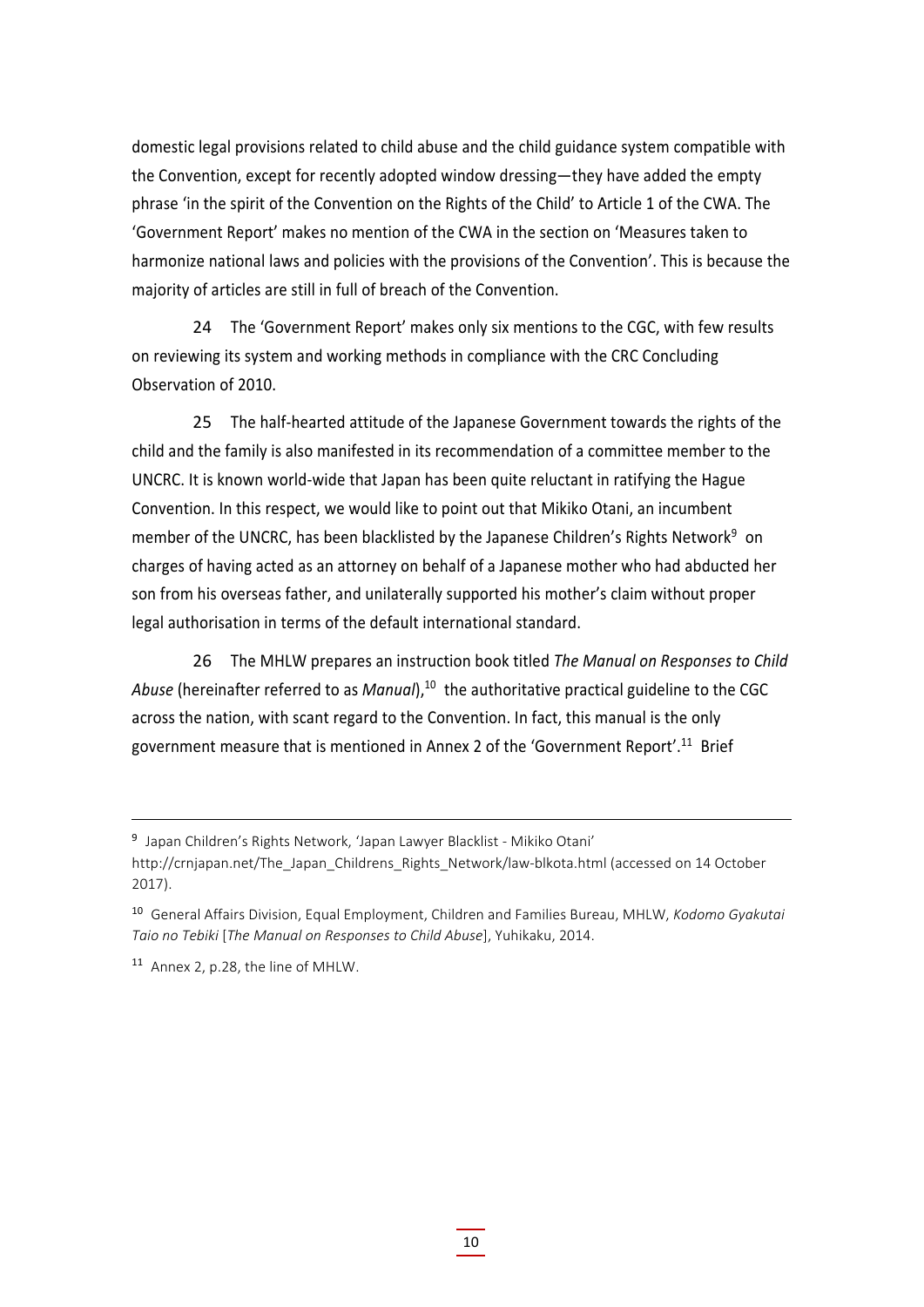mention is made of this *Manual* in paragraph 63 of the 'Government Report', without confessing that little attempt has been made to make it compatible with the Convention.

27 Although the *Manual* very briefly refers to the 'Convention on the Rights of the Child (CRC)<sup>'12</sup> in the beginning, it is merely an excuse, as the Convention is never used as the legal guiding principle for the administrative measures that are stipulated in the *Manual*. The MHLW's negligence towards the Convention is evidenced by the fact that the *Manual* does not contain the text of the Convention in its 'Reference Material' section. Furthermore, the *Manual* does not make a single reference to the UNCRC nor does it mention of the Concluding Observations.

28 The MHLW is not a legislature, nor has it received the legal right of the interpretation and operation of legislation from parliament. The *Manual* is not a law that passed a parliamentary vote. Although not legally binding and containing statements that are in breach of the Convention, it is used by all CGCs across the nation as well as other governmental bodies as their essential guideline with de facto authoritative power. Hence, the *Manual* is essentially a government document supporting the power of the CRC and ACF, instead of supporting the rights of the child. This is an important cause of the human rights infringements.

29 In what follows, we take up the violations of the domestic legislature to the Convention in relation to the CGC and ACF. Our alternative report should therefore function as a surrogate for the result of the 'independent investigation of the child guidance system and its working methods' that clause 63 of the Concluding Observation in 2010 demanded from the Japanese Government.

#### 5. The CGC Detains Children **without** Judicial Review CLUSTER 'FAMILY ENVIRONMENT AND ALTERNATIVE CARE'

#### 30 Article 9, Section 1 of the Convention stipulates as follows:

'States Parties shall ensure that a child shall not be separated from his or her parents against their *will, except when competent authorities subject to judicial review determine, in accordance with applicable law and procedures, that such separation is necessary for the best interests of the child…'.*

31 Article 37, Section d of the Convention stipulates:

<sup>12</sup> MHLW, *Manual, op. cit*., p. 12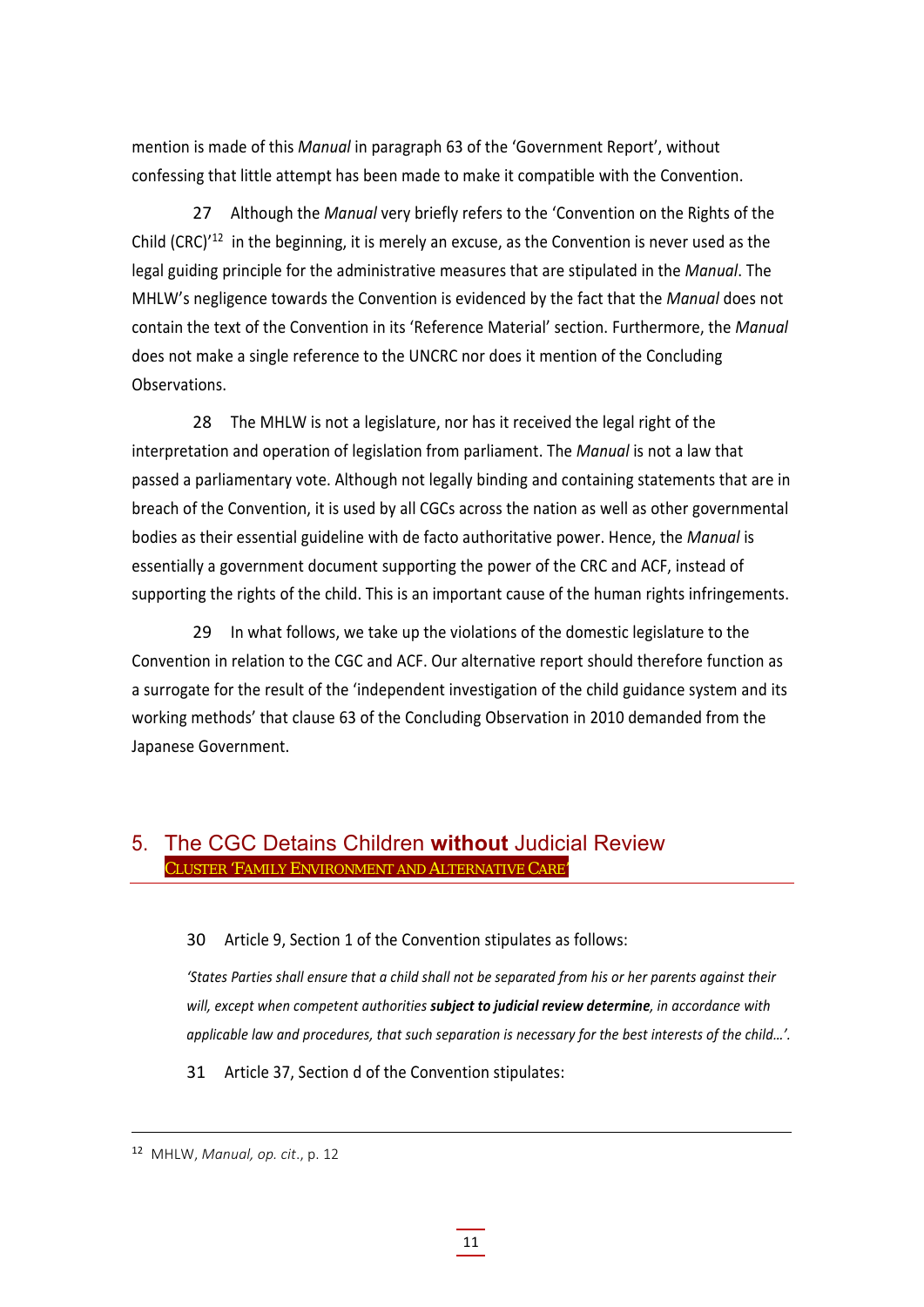'Every child deprived of his or her liberty shall have the right to prompt access to legal and other appropriate assistance, as well as the right to challenge the legality of the deprivation of his or her *liberty before a court or other competent, independent and impartial authority, and to a prompt decision on any such action'.*

32 This should be the severest breach, or even betrayal, of the Convention by the Japanese Government. The 'judicial review' stipulated in Article 9 of the Convention must be made BEFORE the children are removed from their parents and detained by the CGC, as is clarified in this article prepared by UNICEF: $13$  'removing children from their parents is as serious a step as depriving them of their liberty, and **merits a fair hearing** conducted under the rules of natural justice'.

33 In countries such as the former republics of Yugoslavia, their social work authorities had the power to take children into custody without prior judicial review. Yet **these countries expressed explicit reservation to Article 9 to the United Nations14.** The CRC in return systematically encouraged these countries to withdraw all such reservations through amending their domestic laws.

<sup>14</sup> For Slovenia, Endnote 57 of the UN website on the Convention on the Rights of the Child (https://treaties.un.org/pages/viewdetails.aspx?src=ind&mtdsg\_no=iv11&chapter=4&clang=\_en#EndDe c) reads as follows: 'On 19 January 2004, the Government of Slovenia informed the Secretary‐General that it had decided to withdraw its reservation made upon succession. The reservation reads as follows: "The Republic of Slovenia reserves the right not to apply paragraph 1 of article 9 of the Convention since the internal legislation of the Republic of Slovenia provides for the right of competent authorities (centres for social work) to determine on separation of a child from his/her parents without a previous judicial review."' (accessed on 12 November 2017)

<sup>13</sup> *Implementation Handbook for the Convention on the Rights of the Child*, Third Edition, UNICEF, 2007.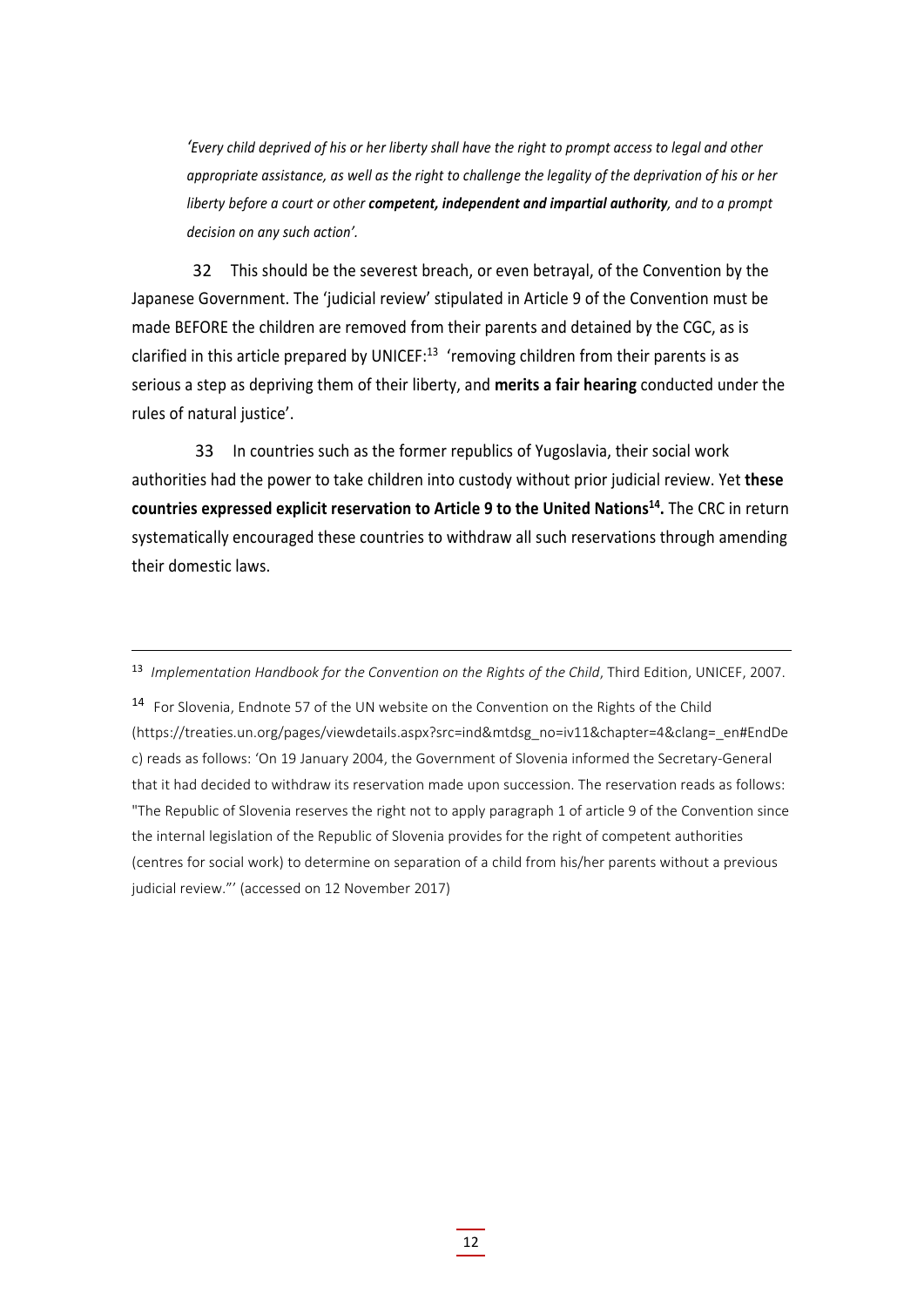34 In case of Japan, the Government has never expressed its reservation to Article 9; instead clandestinely ordered, that the CGC take children into detention as per Article 33 of the CWA in Japan:

'A Child Guidance Centre's **director may, when he/she finds necessary, take temporary custody of a child**…'

35 The law does not require objective evidence or grounds for the director's judgement. No court reviews are involved. The CGC does so based on their internal criteria that were set up by the CGC and were never made public. This clause allows for the arbitrary detention of children by the director of the CGC, with few legal limitations. Without the direct involvement of the judiciary, i.e. detention of the child without a court‐issued warrant, the CGC director, who could be an amateur with regard to child affairs, decides to detain the child for months or even for more than a year.

36 Consent from parents or the child is not a precondition of detainment, either. In the *Manual* of 2013, the MHLW blatantly confirmed this working method as follows: 'It is possible to implement temporary custody by authority even if there is no consent of the child or parents' and 'consent of the child him/herself or parents is not a requirement in the discretion of temporary custody'.<sup>15</sup>

37 The MHLW made a premeditated admission in the 2007 edition of *Manual* that 'this sort of coercive system carried out against the will of those concerned normally requires judicial review, yet the temporary custody in CWA requires no permission from the court, either *ante* or *post factum.* The system attributing such strong power to the administrative body is singular in the child abuse system overseas, or there is no other system comparable to this in Japan, either.'<sup>16</sup> The MHLW does know that this catch-as-catch-can system of children detainment does not exist anywhere in the world – it happens only in Japan because the State Parties all honestly abide by the Article 9 of the Convention! The Japanese Government later changed its position somewhat, stating that it is legal from the standpoint of the Convention because parents could sue the Government for the revocation of administrative dispositions

<sup>15</sup> MHLW, *Manual,* pp. 113‐114.

<sup>16</sup> MHLW, *Manual*, 2007 version, Chapter 5, 5 1(1),

http://www.mhlw.go.jp/bunya/kodomo/dv12/05.html (accessed on 05 November 2017.)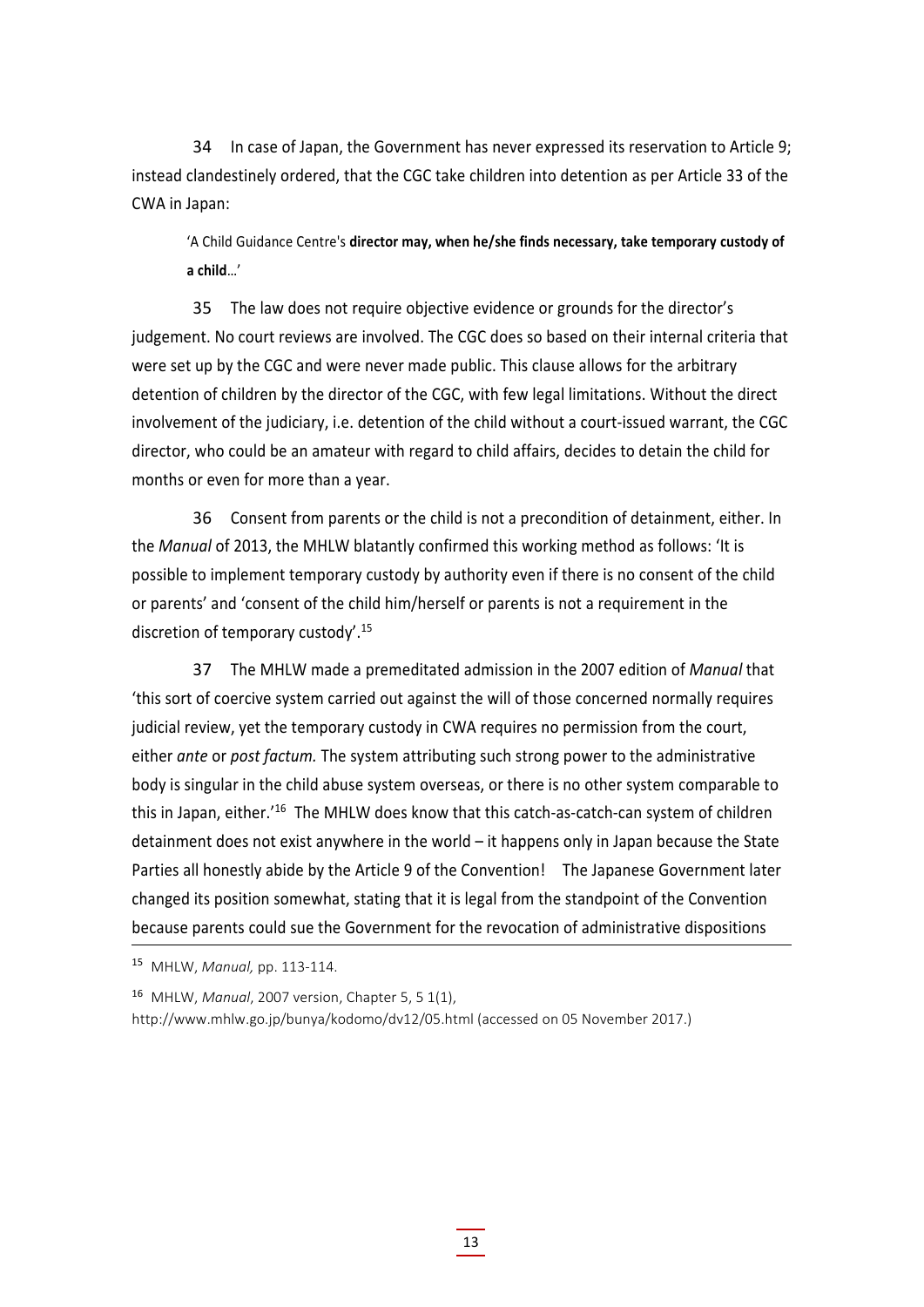*post factum*17. However, as UNICEF's above explication stresses, this excuse is absurd, if only because the legal procedure at court normally takes years, whereas the detainment lasts only two months, at least initially. As the above explication of UNICEF stresses the existence of this legal procedure does **not** make it compatible with the principle of the Convention.

38 Given the dismal qualifications of CGC staff, it is unsurprising that the removal of children from their families is rarely seen as just and fair. Instead, CGC staff often employ forgery, exaggeration, and distortion or resort to the intimidation of parents. Their decisions are made without regard to due process and are finalised without independent judicial review of the veracities of the allegations made by the CGC. Needless to say, the structure of the child guidance system in Japan is indeed infringing on the human rights of children and families.

#### **Case 2: Two Children of the Yasuhara Family Taken into CGC Custody on False Charges of 'Abuse'18**

My daughter (Primary 2) and son (five years old) have been detained under 'temporary custody' of the Kumamoto Prefectural Central CGC in Kumamoto, Kyushu and have not been returned to my family for more than a month. On 7 September 2017, my children were suddenly removed from their elementary school and kindergarten around 2 pm. My son was deluded by CGC personnel with the deceiving words, 'you can see your sister', and was taken by car to the CGC detention quarter.

The CGC had received reports of 'abuse' from April 2017. I suspect these reports came from a mother at my son's kindergarten who had been in trouble with me over an activity in the school's parent association. The mother has been notorious for reporting anyone who antagonised her at the kindergarten to the CGC. Despite the reports, the CGC had not summoned me or visited my family, apart from a few phone calls that were made to a family who took care of my children on my behalf. I responded to the CGC inquiry and assured them that there was no problem. I would have naturally accompanied my husband and visited the CGC or have accepted their request for an interview or home visit had the CGC observed any problems with my family.

Upon the detention of my children, the Kumamoto Prefectural Central CGC summoned me on 8 September. The division chief, section chief, and a CGC social worker were present. They claimed

<sup>17</sup> Otsu‐I No. 3 Brief by the Ministry of Justice in *Mizuoka v. Minister of Justice*, Saitama District Court, Heisei 27 (Gyo‐U) No. 9, 2016, p.12.

 $18$  A narrative provided by the mother in the Yasuhara family to JCREC.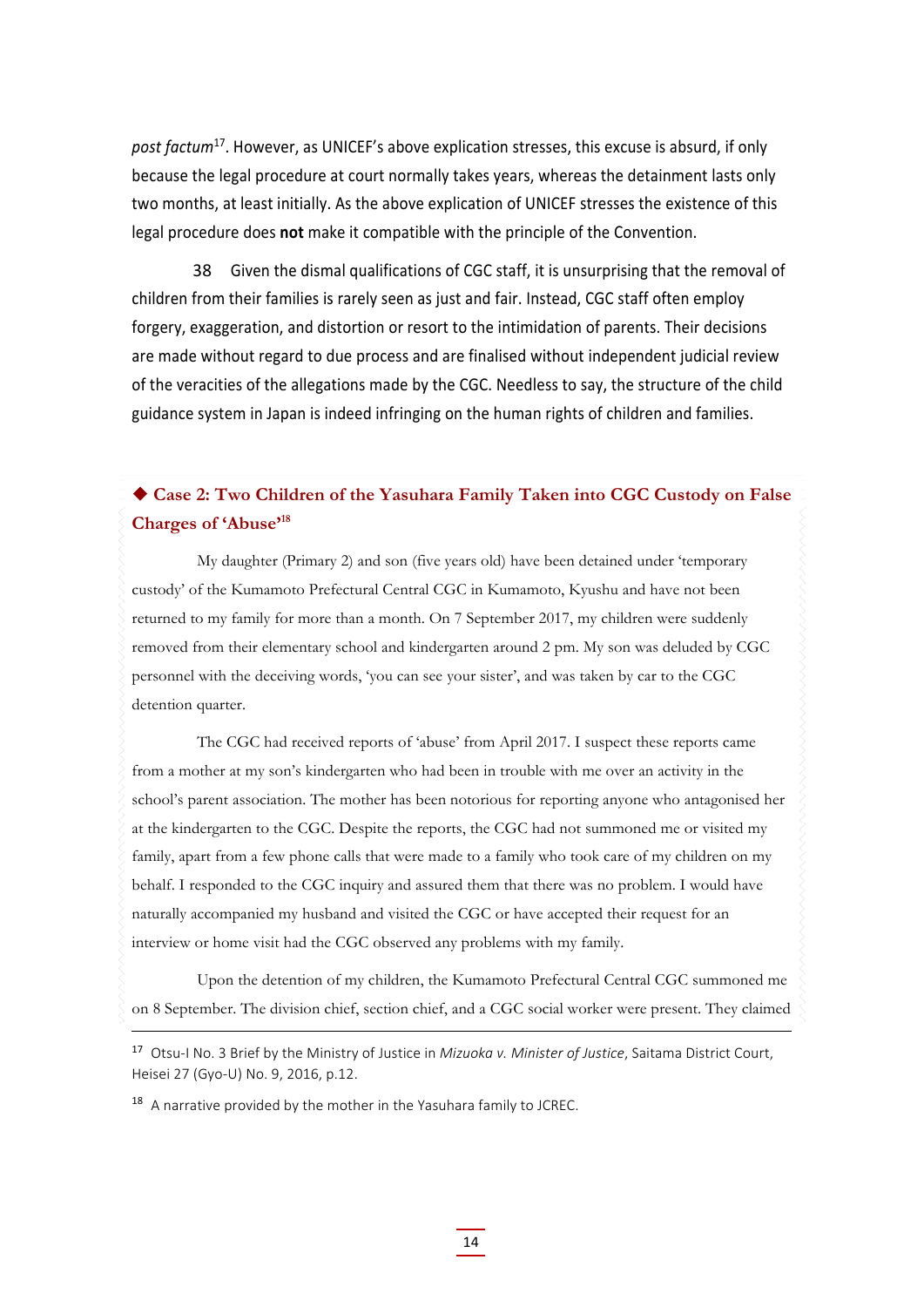that the cause of the detention were abuse reports of which I had no knowledge. The CGC staff accused me without any concrete evidence, saying 'you slapped your son at your daughter's music recital in March!' 'You slapped your son when he asked you to buy him something!'. Their words had a tone of intimidation, claiming, '**you may be unable to see your children until they are 18 years old**!' and '**your children's detention period could be prolonged unless you remain on good terms with the Child Guidance Centre**!' They had no concern for the welfare of a child who would be negatively affected by prolonged detention, but instead repeatedly claimed, 'you are bugged up and panicked!' In reality, I did not take my son to my daughter's recital nor had I ever slapped him. I told them it was untrue, but the CGC did not release my children. In a summons, the CGC also accused me of having an absent husband. He had been posted to a position in the Tokyo Metropolitan Area since July 2017.

Taking the situation seriously, my mother, mother-in-law, and husband rushed to Kumamoto. The CGC department chief and social worker claimed that they had used every possible means to persuade me that I had indeed 'abused' my children. The CGC even fabricated new abuse cases. For example, 'I slapped my daughter since she was late for her piano lesson', 'I kicked and beat my son when sending him to and receiving him from the kindergarten', 'I dressed my son in wet clothes' etc. These claims were completely unwarranted. My daughter could not have been late for her piano lesson because her piano teacher takes the students on a first-come-first-served basis without a fixed schedule. Other parents would have stopped me if I had kicked and beaten my son at the kindergarten bus stop, and the bus driver would not have allowed my son to board the bus if he had been wearing wet clothes. Consequently, the CGC vacillated back and forth on 'the decisive factor for detaining my children', with false charges always adulterating the story.

The 'Notification of Decision for Temporary Custody', issued by the Director of the CGC on 14 September, did not mention anything about the charges of abuse that I was told in the summons was the reason for the detention. It simply stated that it was 'to determine the ways to organise support'. What was the point off forcibly detaining my children, to 'determine the ways to organise support?' What kind of 'support' is it? I cannot see anything rational about the situation.

A couple of weeks passed without any improvements. My husband came back from the Tokyo Metropolitan Area to our home in Kumamoto. My mother-in-law and mother stayed with us to show that my family could support the rearing of my children. To refute the claims made by the CGC, I met a psychiatrist on 25 September and obtained a diagnosis that stated that I did not have a dissociative identity disorder. The CGC refused to accept my appointment for an interview with myself and my husband until October 2017. Although they initially told me that they would return my children after the completion of psychological tests, they did not do so even after they were notified of the results. The result was very much subjective, something like 'they feel the fear of oppression'.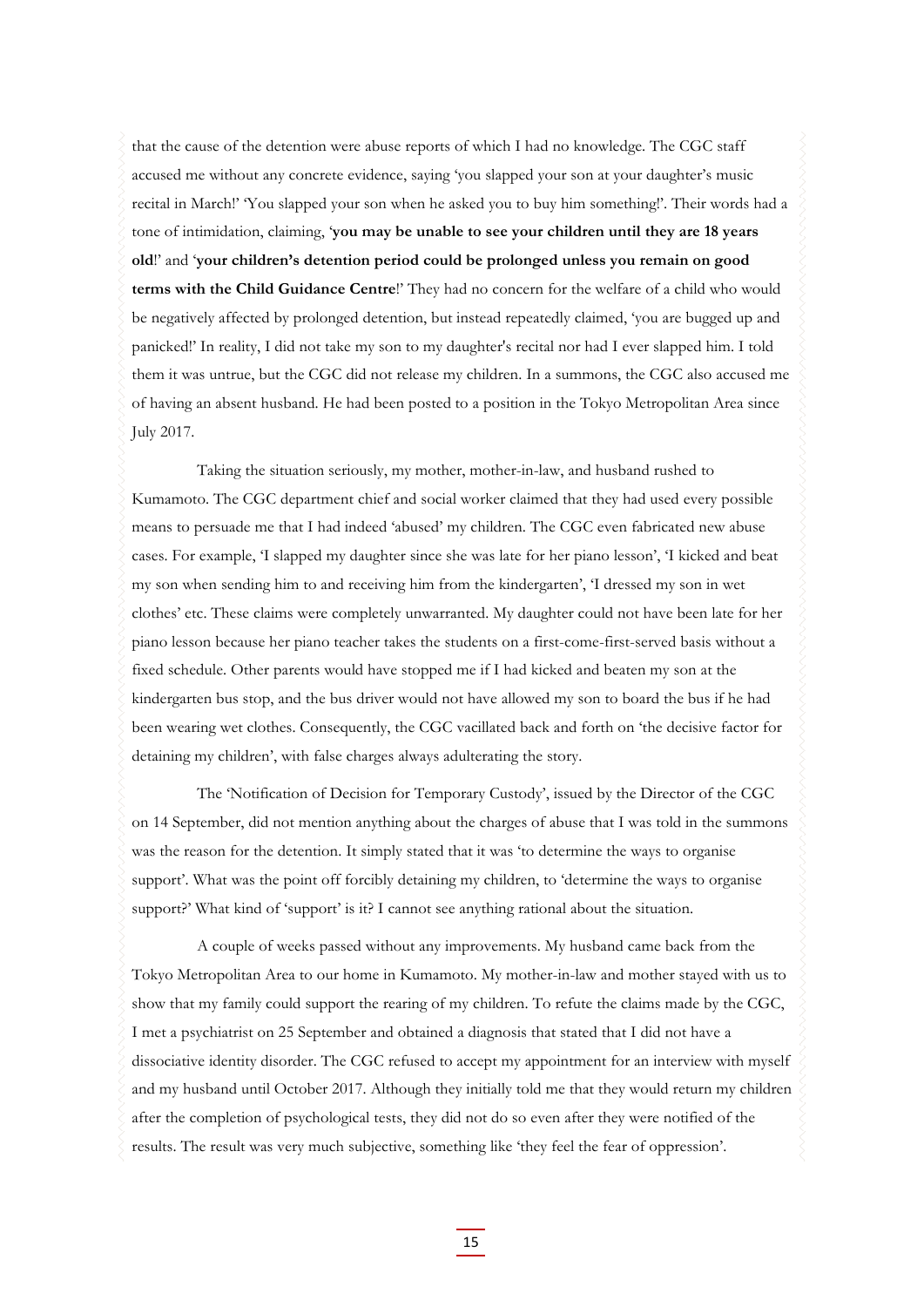Whenever I said anything during the interview that was not amenable to the CGC staff, they thought I was 'defying them'. It seems they are attempting to force parents to accept their views.

In vain, the principal of the kindergarten and I together solicited the CGC to allow my son to join an athletic meet on 7 October. Our request was denied on one pretext or another. Opposing my claim that they did not allow my children to go to school or kindergarten, they even made the absurd proposal of having a foster parent raise my children and sending them to other schools and kindergartens.

I cannot tolerate the CGC. They relied on a report that lacked credibility and deprived my family of our two beloved children. I realised that the decision and the subsequent development of the situation was very much dependent on the individual capacity of the CGC staff in charge, which means that the fates of children are dependent upon the whims of the CGC director and staff, who have abducted tens of thousands of children from innocent families with undaunted attempts to justify their actions. Lately, the Kumamoto Prefectural Central CGC staff began to lose their composure, asserting, 'we never err!'

Nevertheless, the manoeuvring of reporting maniacs who report false 'abuse' cases with the malicious intent of harassing neighbours has been tolerated in the child guidance system in Japan. The system lacks proper third-party investigation and judgement of the operation of the CGC that infringes on human rights.

39 Unfortunately, this is normal working procedure for CGCs across Japan. Robust judicial review for the detainment of children based on hard evidence is replaced with arbitrary cases fabricated by CGC staff and social workers without proof. Intimidation functions as a surrogate for persuasion based on rational logic and hard evidence.

40 Even in the case where the judiciary is involved, the judiciary never works in a just, independent, or impartial manner. The MHLW has been trying to bring the court proceedings to their side, and away from real justice and objective judgement, to minimise court decisions that are adverse to the CGC. The CGC and ACF are therefore left to freely inflict various human rights infringements upon children and their parents.

41 In some cases, family court proceedings do involve consigning the detained children to an ACF under disagreement from the parents, which is called 'Article 28 pleading'. Here, the family court judge must prove that 'the care by parents significantly harms the welfare of the child'. The family court investigators conduct investigations by interviewing a variety of stakeholders, including the child and the parents.

42 Here, the *Manual* asks the CGC for '**smooth cooperation with the family court investigators** and the network of relevant organizations around the child with the CGC staff at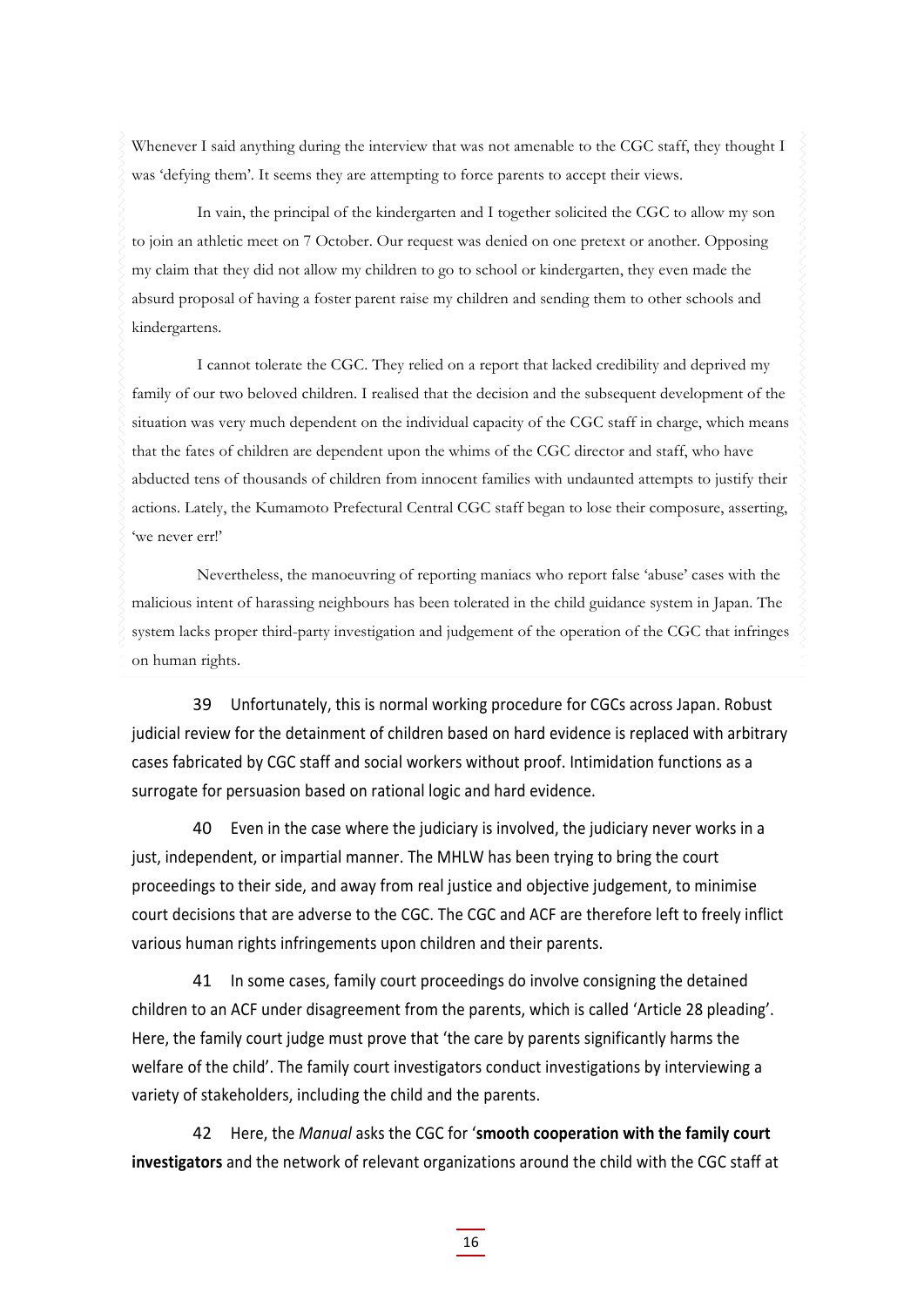the centre'.<sup>19</sup> In other words, the *Manual* bluntly orders the CGC to co-opt the family court investigators to avoid investigation outcomes that would be adverse to the CGC. In Japanese family courts, the court investigators have the de facto decisive role that leads to the final sentence.

43 The court procedure itself is rigged, because **CGC staffs have the right to negotiate with the court judge** before and during the trial. They naturally take advantage of this, while the child and parents are not given this sort of opportunity. Consequently, the family court accepts the allegations based on the CGCs vague justifications, such as, 'there is a welfare violation against the children',<sup>20</sup> without confirming that there is objective evidence of 'abuse'. Due to this collusion between the CGC and the family courts, the acceptance rate for the placement of children in ACFs is as high as 78.4%.<sup>21</sup>

44 For those children consigned to an ACF by family courts, the CGC must plead the court for renewal every two years. However, the rate of upholding the initial decision is almost 100%. Once a child is placed in the ACF, the reality is that the child will be forced to live there until the child is no longer a minor.

45 Even among jurists of Japan, 'opinion to adopt judicial review into the system has been strong from the standpoint of ensuring the due process of administrative measures'.<sup>22</sup> These jurists must have in mind Articles 31, 33, and 34 of the Constitution of Japan that require, as a measure to protect human rights, a warrant to be issued by a court before bringing a person into detention. Yet the MHLW has not paid attention to their policy proposals so far.

46 In summary, in Japan the involvement of the family court is scant, and even when it is involved, its involvement does NOT mean that children and families can enjoy

<sup>19</sup> MHLW, *Manual* p. 263.

<sup>20</sup> MHLW, *Manual* p. 158.

<sup>21</sup> Family Division, The Secretariat of the Supreme Court, *The Trend of Article 28 Pleading and the State of Affairs*, January to December 2014, p.6.

<sup>22</sup> Machino Shuo and Iwase Toru, ed., *Jido Gyakutai no Boshi* [*Prevention of Child Abuse*], Yuhikaku, p. 204.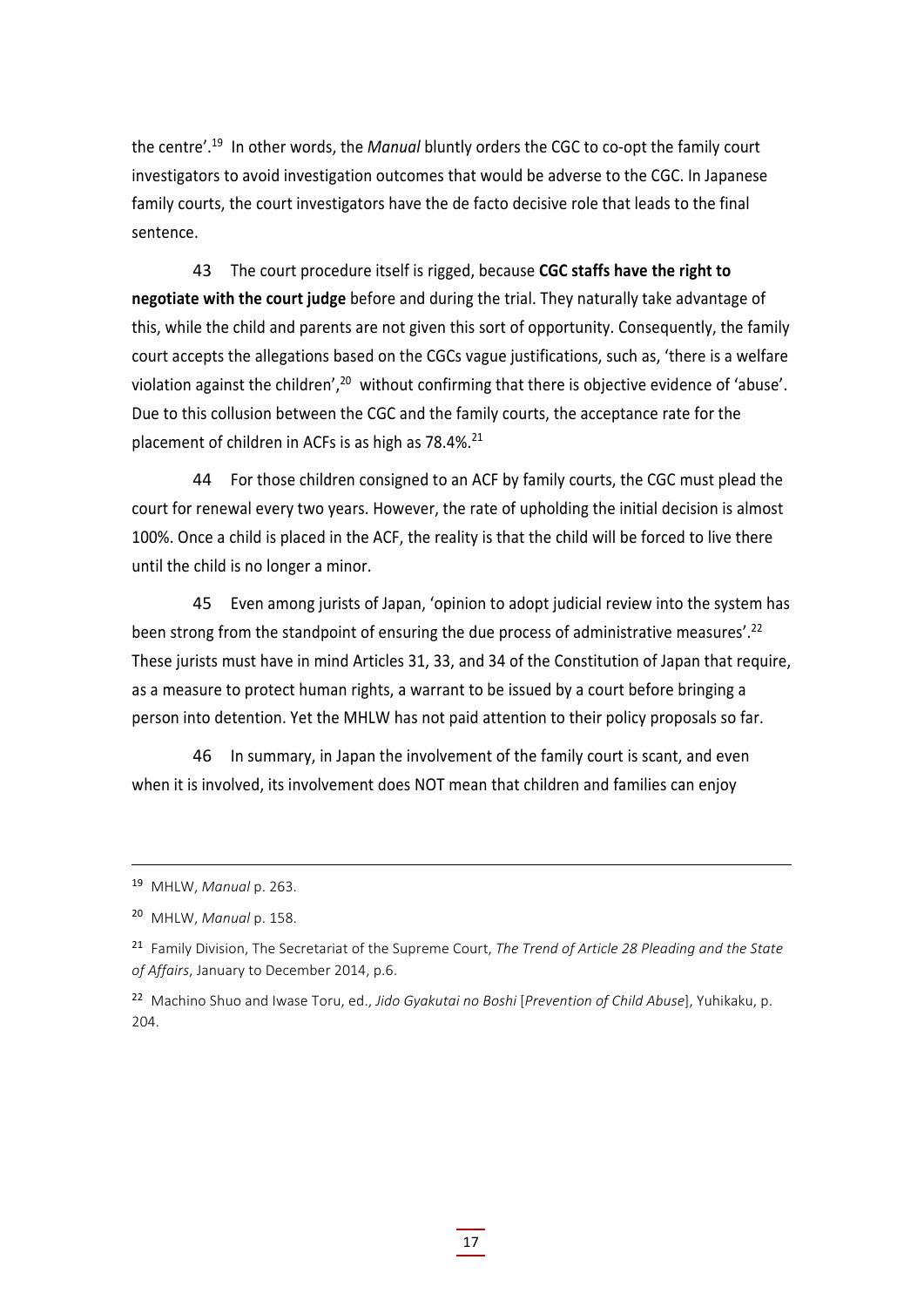independent and just third‐party reviews of the actions of the CGC. The family court and the CGC are, to a considerable extent, in collusion: in Japan, the judiciary is merely a formality.

47 We thus propose the following recommendations to the Committee on the Rights of the Child in this regard for the Concluding Observations on Japan:

- **Recommendation 1: The Japanese Government must introduce judicial review as an essential precondition BEFORE the Child Guidance Centre (CGC) performs any acts of removal of the child from the parents.**
- **Recommendation 2: All court procedures in relation to the child guidance centre and the alternative care system should be made totally independent of the CGC. All prior consultation between the CGC and family court judges and investigators should be abrogated and banned.**

### 6. Arbitrary and Prolonged Detention of Children in CGCs CLUSTER 'SPECIAL PROTECTION MEASURES'

48 Article 37 of the Convention stipulates in section (b) as follows:

'No child shall be deprived of his or her liberty unlawfully or arbitrarily. The arrest, detention or imprisonment of a child shall be in conformity with the law and shall be used only as a measure of *last resort and for the shortest appropriate period of time'.*

49 Clause 14 of 'Guidelines for the Alternative Care of Children' which was adopted by the 64 the Session of the UN General Assembly in 2010, states that:

removal of a child from the care of the family should be seen as a measure of last resort and *should, whenever possible, be temporary and for the shortest possible duration'.*

50 This stipulation by the CRC imposed on the State Parties that the restriction of the freedom of a child shall be: (1) exceptional, (2) the last resort, and (3) for the shortest appropriate period.

51 The Japanese Government does not accept Article 37(b) of the Convention as a rule that is applicable to children detained by the CGC, claiming that it applies only to the detention of a child who committed a criminal offence.<sup>23</sup> However, the explication of the

<sup>&</sup>lt;sup>23</sup> Otsu-I No. 3 Brief by the Ministry of Justice in *Mizuoka v. Minister of Justice*, Saitama District Court, Heisei 27 (Gyo‐U) No. 9, 2016, pp.14‐15.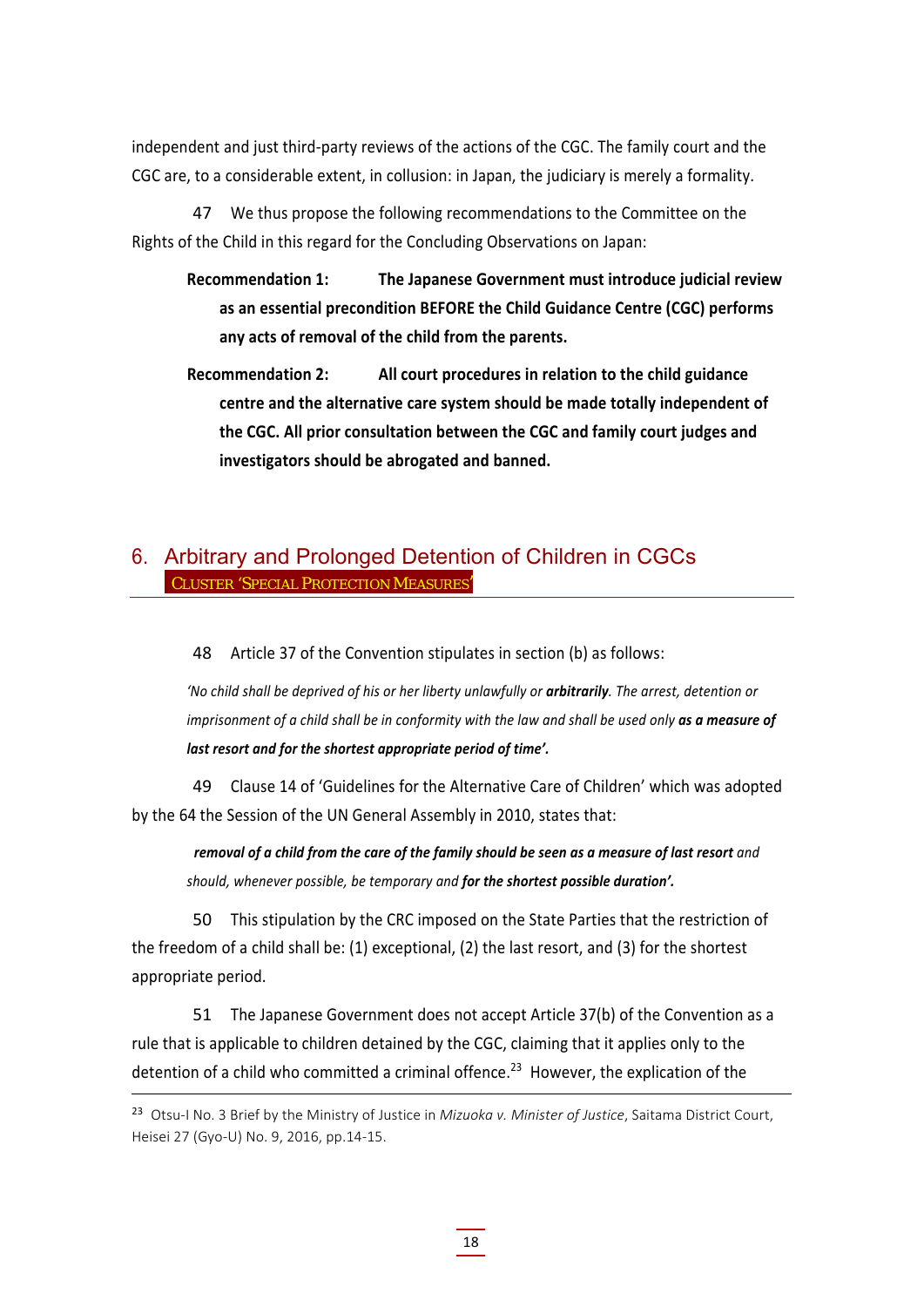Convention by UNICEF clearly puts forward, 'The provisions relating to the restriction of liberty do not just cover children in trouble with the law (in many States restriction of the liberty of children is permitted **for reasons …'welfare**', mental health, and in relation to asylum seeking and immigration)',  $24$  making it clear that this provision also applies to the kind of detention that is performed by the CGC.

52 The 2013 edition of the *Manual* asks the CGC 'to utilize temporary custody without hesitation and then investigate the facts, etc. of the abuse',<sup>25</sup> which in effect, orders the CGC to remove a child from his/her parents NOT as the last resort, but prima facie, without scrutiny of evidence or examining the possibility of false accusations. The MHLW virtually admits that at least some of the children who have been taken into 'temporary custody' were removed from their parents and detained with a lack of evidence.

53 In line with this MHLW statement, Article 33 of the Child Welfare Act of Japan was recently changed for the worse, allowing the CGC to detain children merely to 'obtain data for the situation of children's mind and body, its environment, and other situations'. The CGC can now remove ANY children from their parents as they like.

54 Once the children are taken into the CGC detention quarter (of which official name is '*ichiji hogosho*'), the period of detention is virtually unlimited. Although initially it is supposed to be limited to two months, this is already very long and can be extended for an unlimited number of times. During the first period of detention, parents are instructed that they have the right to 'petition the administration for redress of a grievance'.<sup>26</sup> On renewal, the CWA has recently been changed to require judicial review, however, this change has a fatal loophole exempting the CGC from applying for the review of the renewal if the CGC pleads for the consignment of the child to an ACF, i.e. 'Article 28 Pleading'.

55 Once the CGC detains children, it is normally reluctant to return them to their parents. The economic reason behind this is explained in Chapter 8. The CGC can extend the period of detention for unlimited period, in pursuance of Section 4 of Article 33 of the CWA, that stipulates that 'notwithstanding the provision of the preceding paragraph [limiting the

<sup>24</sup> UNICEF, *op. cit*., p.548.

<sup>25</sup> MHLW, *Manual*, *op. cit*., p. 107, emphasis mine.

<sup>26</sup> This is not a lawsuit, as HRW misunderstood on p. 13 (note 15) of *Without Dreams.* It is merely a petition within the administrative system.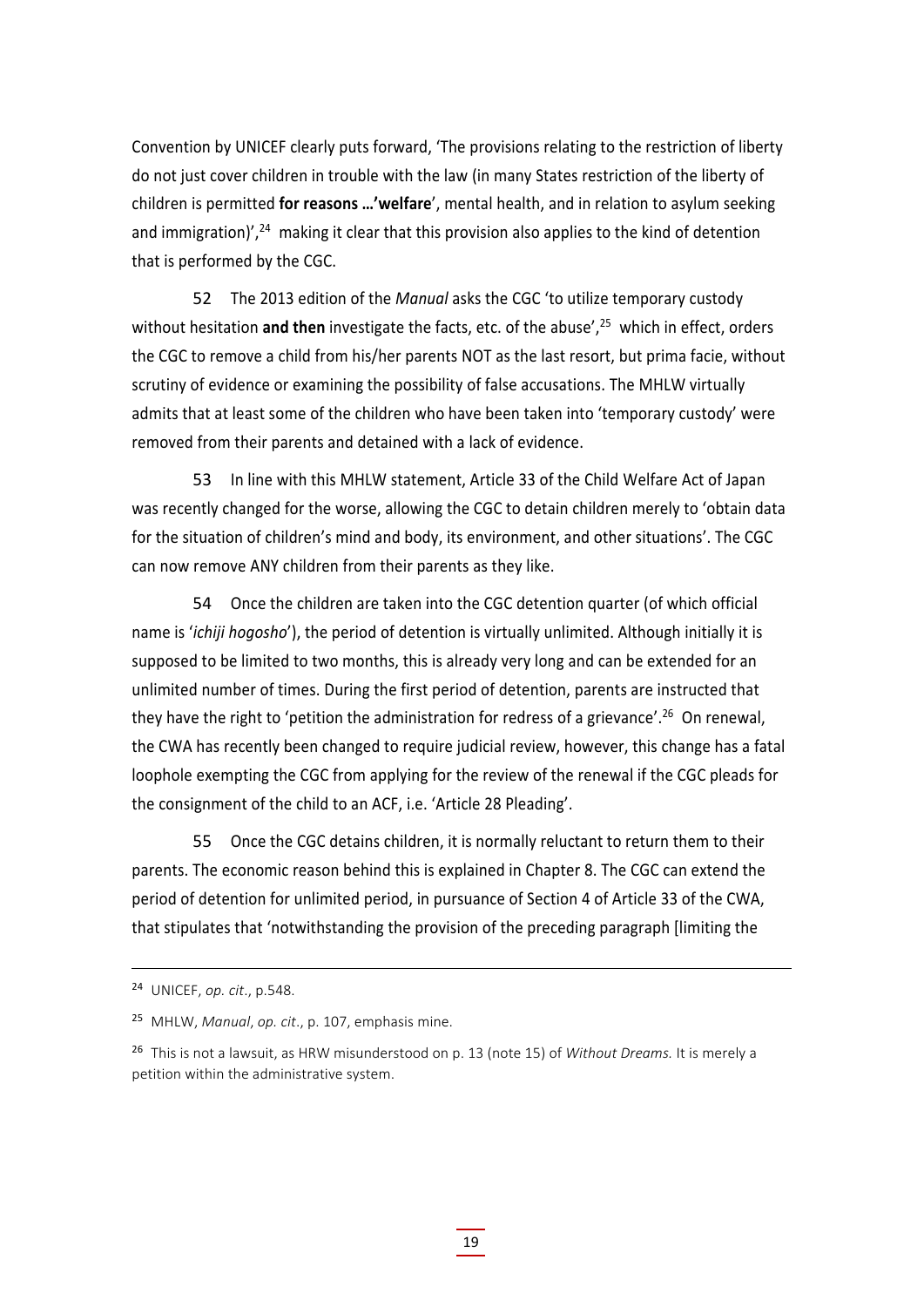detention to two months], a Child Guidance Centre's director or a prefectural governor may, **when he/she finds necessary, continue the temporary custody**…', this time subject to judicial review for limited cases. This legal provision means that the working principle of Japan's CGCs are in complete contravention of the stipulation of 'the shortest period' in the Convention.

56 Prolonged detention is also carried out once the child is consigned to an alternative care facility (ACF, former orphanages). Although the CWA stipulates that the consignment at an ACF shall be two years, this could again be extended for an unlimited time until the child is no longer a minor. The court review for this extension is almost automatic without much objective judgement.

### **Case 3: The Sorrowful Cry of a Mother, Suffering from Cancer, Whose Bond with Her Son Was Severed for More Than Ten Years by the CGC and ACF27**

In August 2005, my son was placed in the Koyama Jido Gakuen, an ACF in Higashi Kurume run by the Tokyo Metropolitan Government, because he ran over an elderly person with a stolen bicycle. Shinagawa CGC, having removed my son from me in late July 2005, fabricated that his consignment to the ACF was due to my 'abuse' towards my son, and asked me to sign a document stating this for his ACF consignment. The CGC staff scolded me, 'Just sign it, right away, because you abused your son!' I signed the document, consenting to the placement of my son in the ACF, crying out of fear. I protested repeatedly, yet the CGC claimed that everyone would be afraid of my son if they knew that he had committed a crime.

Thereafter I contacted the CGC several times to see my son. Yet the CGC never arranged the meetings. The social workers in charge frequently changed in quick succession, and when I called, would always claim that they were attending meetings or have gone out, and thus I was unable to contact them. The CGC staff never contacted me back either. The CGC did not allow me to see my son, who must have misunderstood the situation. I did not see him by choice, but because I was banned from seeing him! The CGC never allowed me to contact him.

My son left Koyama Jido Gakuen in March 2015, yet the CGC did not tell me where he went and what he was doing, although Koyama Jido Gakuen should have known of his whereabouts. I could also not be my son's guarantor, again against my will. The true reason was that I suffer from cancer. I cannot contact my son or have Koyama Jido Gakuen tell him about my illness on my behalf. In responding to my request to see my son, staff of Koyama Jido Gakuen threw nasty words at me, 'if you

<sup>&</sup>lt;sup>27</sup> A report submitted by a mother to JCREC.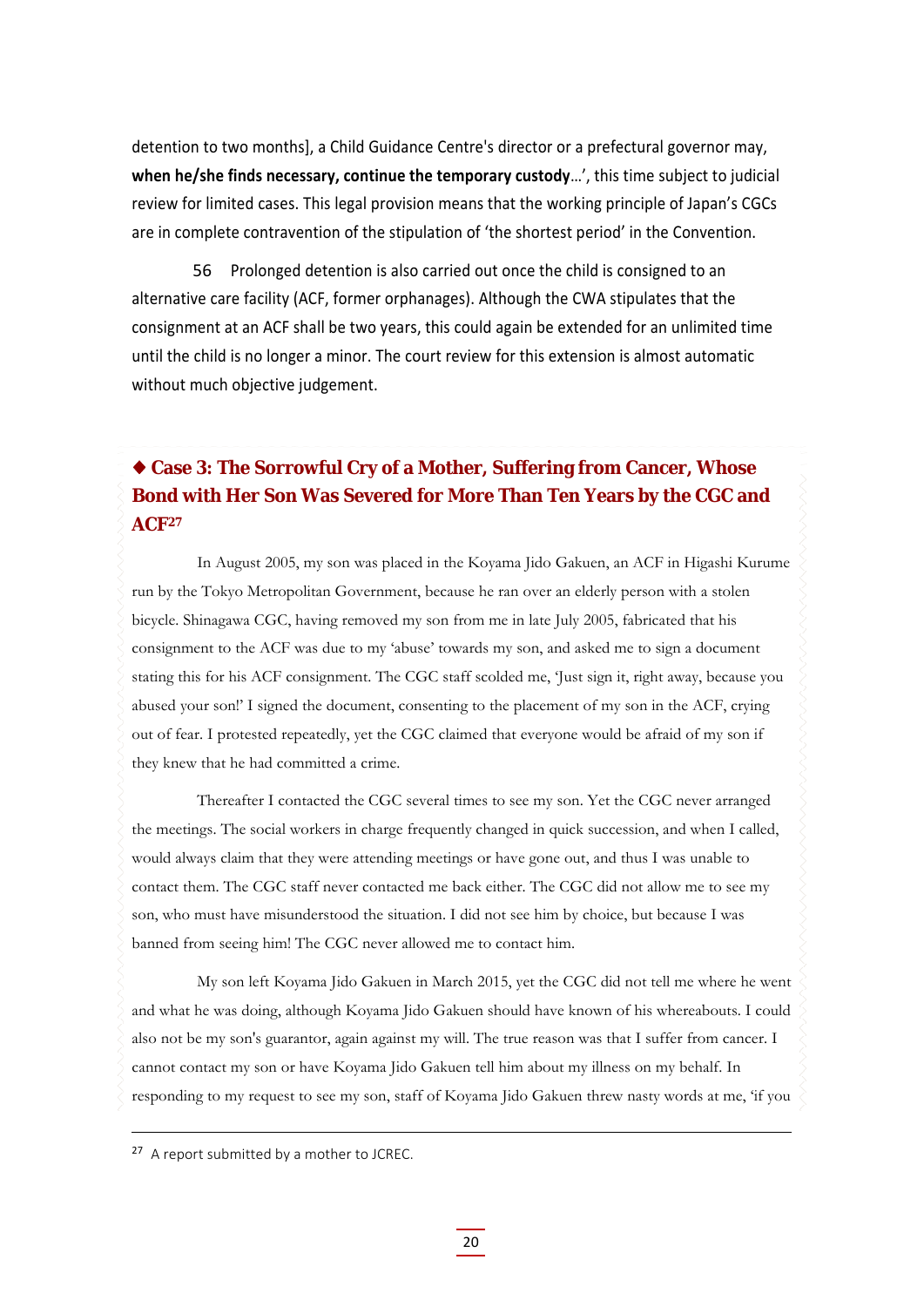want to die, die early! It would be more pleasing to us. Since your son is not here and you are a perfect stranger to us, our ACF has nothing to do with whatever may happen to you. There is no need to tell us about your son!'

I want to see my son. He is very important to me. I want to know what he is doing and where he lives. I want to ask him not to repeat the same crime again. I want to say that I have been unable to see him because I was not given the opportunity.

I have heard rumours that the staff of the Koyama Jido Gakuen ACF administer a drug equivalent to narcotics to detainees. It is ubiquitous for the ACF to administer psychiatric drugs to detained children. I questioned with trepidation if the ACF would not help anyone if a disaster breaks out. The reply was, 'we will not help anyone, even the children who stay in our ACF'.

The staff were unable to understand the importance of the familial bond. They were also not concerned with my life. They ignored me, even though they knew that I needed my son's certificate of residence for house rent exemption. Since mandatory procedures were not carried out, I was forced to pay an unnecessary fine. They ignored whatever I said. It is the absolute truth that whether the children did something wrong or if the parents did nothing wrong, both are suffering in Japan. The CGC will not allow children and parents to see each other. They may not see each other for years. Even if the parent dies, the child will not be notified. The CGC promotes the rupture of the child--parent bond.

This is the reality of juvenile institutions in Japan. I would like to convey to the world that CGC social workers destroyed our parent-child bond and that the ACF staff cannot and do not understand the importance of an individual life.

57 This far-reaching cry of the Japanese old mother infested with cancer coalesces into the cry of the Aboriginal mother whose child was taken away by the Aborigines Protection Board in Australia which until 1961 had the powers to remove Aboriginal children from their families. A South Australian government publication writes this in reflection<sup>28</sup>:

For the last 50 or so years of that period, many Aboriginal children, mainly of mixed descent, were **arbitrarily removed from their parents and communities** [to foster parents or ACFs]. T**hey were rarely allowed contact, or reunited with their parents.** Often they were abused physically, psychologically and sexually. The saddest aspects of these appalling events are that those responsible were generally **well intentioned** and had the support of a society that was largely indifferent to Aboriginal people.

<sup>28</sup> Department for Education and Child Development, *We Took the Children: A Contribution to Reconciliation,* Government of South Australia, 2014, p.36 (emphasis mine).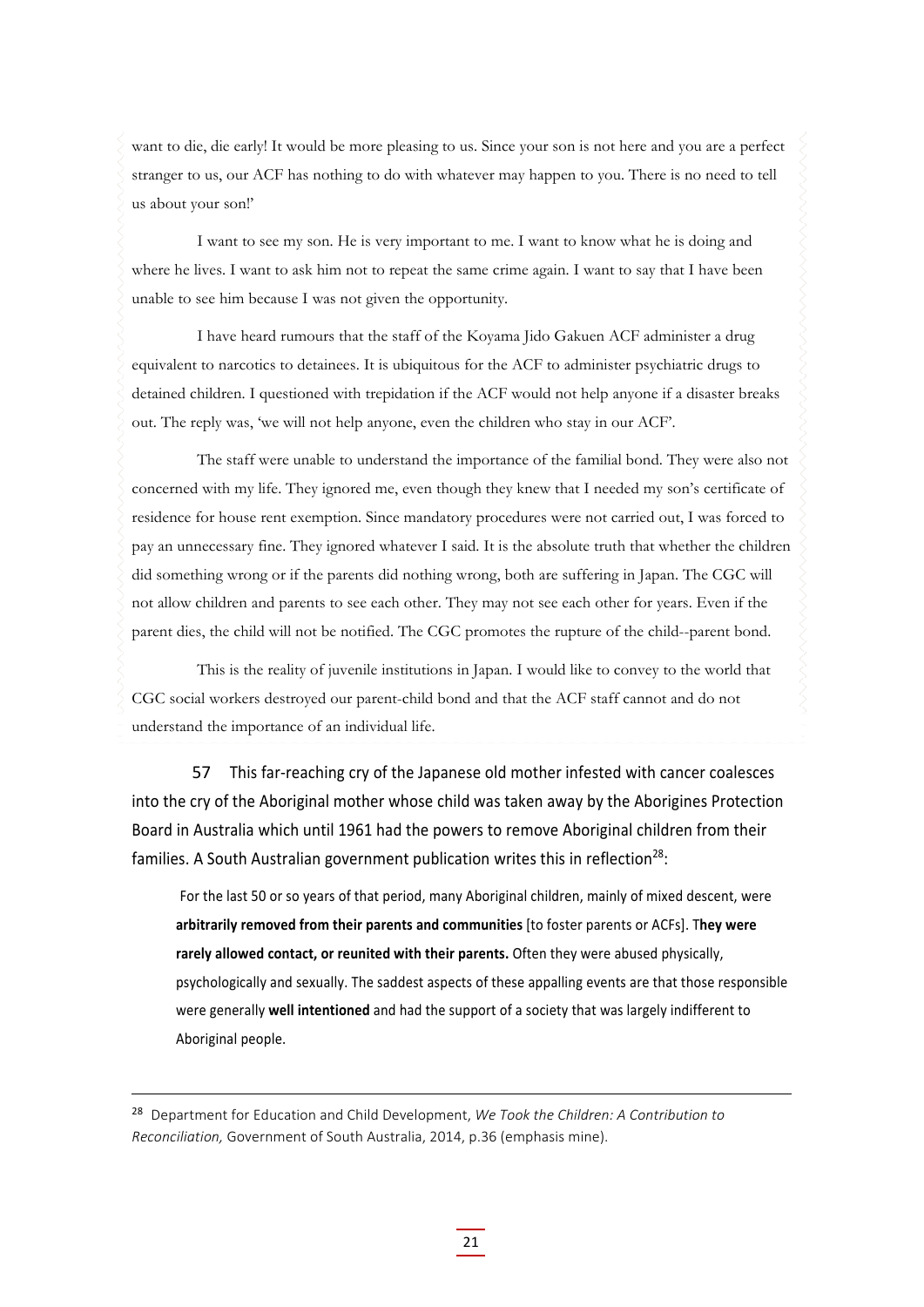58 Unlike South Australia, The Japanese CGC, which has acted in the same way for more than half a century after South Australian Government stopped doing it, never reflects its conduct. Overall, the unilateral abduction and detention of a child is, even if it is carried out with well-intentioned motives, likely going to result in the infringement of human rights and in the wilful negligence of the well‐being of children and their parents.

59 We thus propose the following recommendations to the Committee on the Rights of the Child in this regard for the Concluding Observations on Japan :

**Recommendation 3: The period of detention of the child in the CGC should be limited to maximum of two weeks, with no provision of for extension.**

**Recommendation 4: Japan should admit that Article 37 of the Convention as well as the Beijing Rules are also applicable to children detained by the CGC and ACF, and act accordingly.**

#### 7. The CGC, Originally a Welfare Institution, Is Increasingly Assuming the de facto Juvenile Judiciary Role CLUSTER 'CIVIL RIGHTS AND FREEDOMS'

60 Although not explicit, the Convention presupposes that the actions of government welfare bodies must be supervised by an independent judiciary body to protect and promote the rights of children and families.

61 However, the CGC in Japan is functioning as the de facto juvenile judiciary in itself, due to the persistent policy orientation of the MHLW. The fact that the CGC makes judgments on detention without judicial review is just a case in point. The CGC in Japan is now assuming the role of the 'family police'.

62 The 'Government Report' pays no attention to the CGC's shift to the de fact juvenile judiciary role. For example, the CWA was recently amended so that every CGC has a full-time lawyer (Article 12, Clause 3). This is a big change, yet no mention is made of it. It seems that the MHLW is transforming the CGC into the de facto judicial power and concealing it from international scrutiny.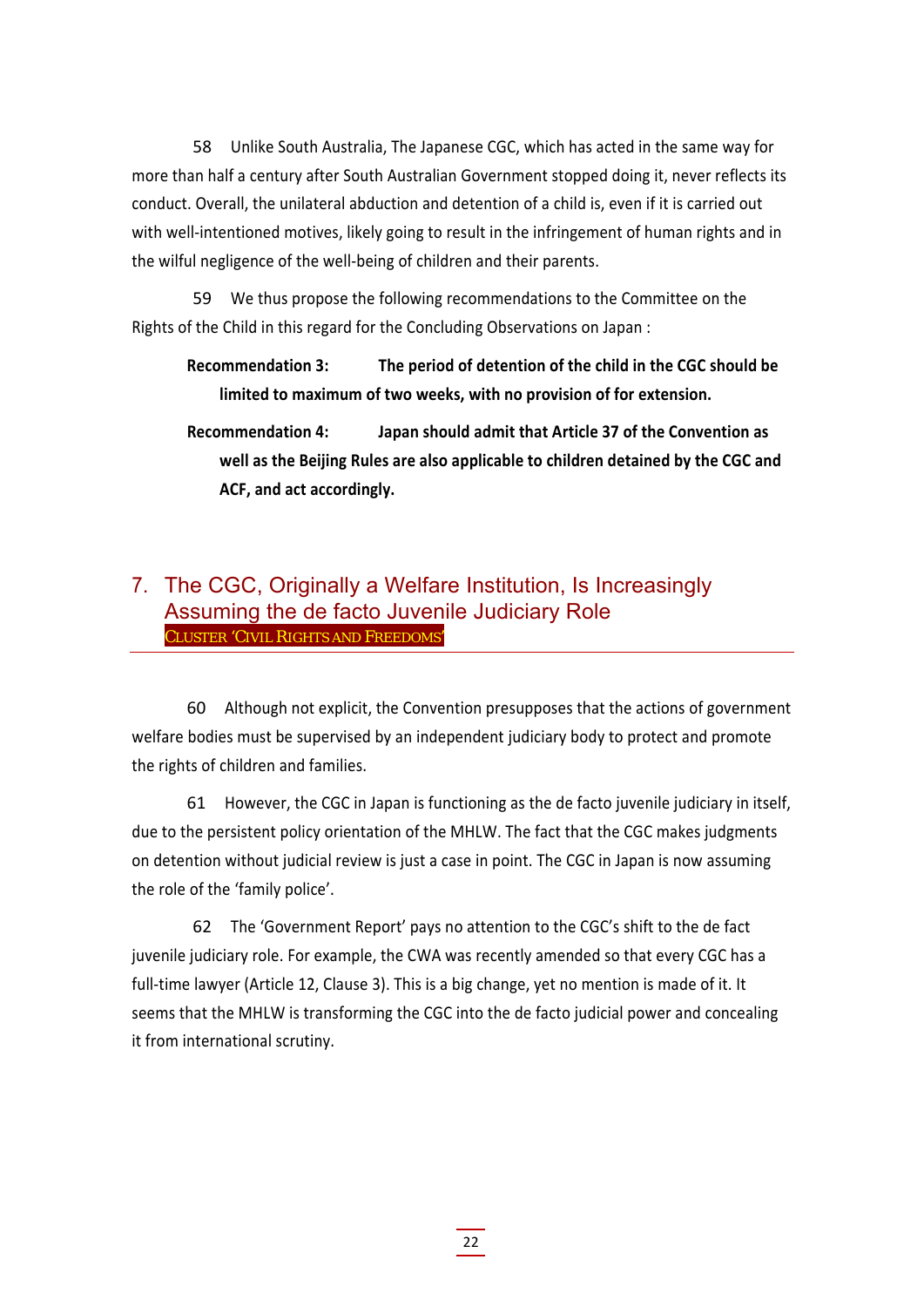63 First, a recent survey carried out by the Tokyo Bar Association<sup>29</sup> revealed that CGC staff maintain constant contact with prosecutors and courts, which the lawyers there take part in, in addition to preparing for Article 28 pleading.

64 Second, the CGC is now beginning to consign the 'juvenile with a criminal bent', as stipulated in Article 3‐iii of the Juvenile Act, to a juvenile reformatory. 'Preventive detention', having been enacted to detain adults who had a propensity to commit 'ideological crime', was abrogated from the Japanese criminal law system after WWII. This clause in the juvenile act is an exception to it and is applicable only to children that are younger than 19 years of age. Some jurists in Japan claim that this clause should be applied very prudently in view of the rights of the child.<sup>30</sup> The lawyers at the CGC are, in contrast, now assigned to promote a more aggressive application of Article 3 of the Juvenile Act, by asking family courts to judge that any child removed from their family who is 'likely to commit a crime or violate laws and regulations of a criminal nature in the future' to be consigned to a juvenile reformatory. It is suspected that young political activists will also likely be subject to confinement through the CGC in case of a national emergency.

65 Nevertheless, this provision of preventive detention is likely to contravene Article 17‐1 b and c of the United Nations Standard Minimum Rules for the Administration of Juvenile Justice (The Beijing Rules):

( b ) Restrictions on the personal liberty of the juvenile shall be imposed only after careful consideration and shall be limited to the possible minimum;

( c ) Deprivation of personal liberty shall not be imposed unless the juvenile is adjudicated of a serious act involving violence against another person or of persistence in committing other serious offences and unless there is no other appropriate response;

66 Furthermore, when the legal procedure stipulated in the Juvenile Act is pursued by the CGC, the rights of the child expressed in Article 7.1 of the Beijing Rules are unlikely to be fulfilled.

67 In short, the general policy orientation of the Japanese Government has been precisely what Professor Krappmann worried about: the conversion of the CGC to the de facto

<sup>30</sup> e.g. G. Sakata, *Gakko Kyoiku Funso: Jiken no Gaiyo, Hanketsu, Soten* [*School Education Disputes: Their Outlines, Court Decisions and the Issues*], Shumpu Sha, 2007, p.237.

<sup>&</sup>lt;sup>29</sup> H. Higuchi, F. Makita, M. Okazaki, "The CGC with attendant full-time lawyer and protection of the rights of the child," lecture held in Tokyo, 27 October 2017.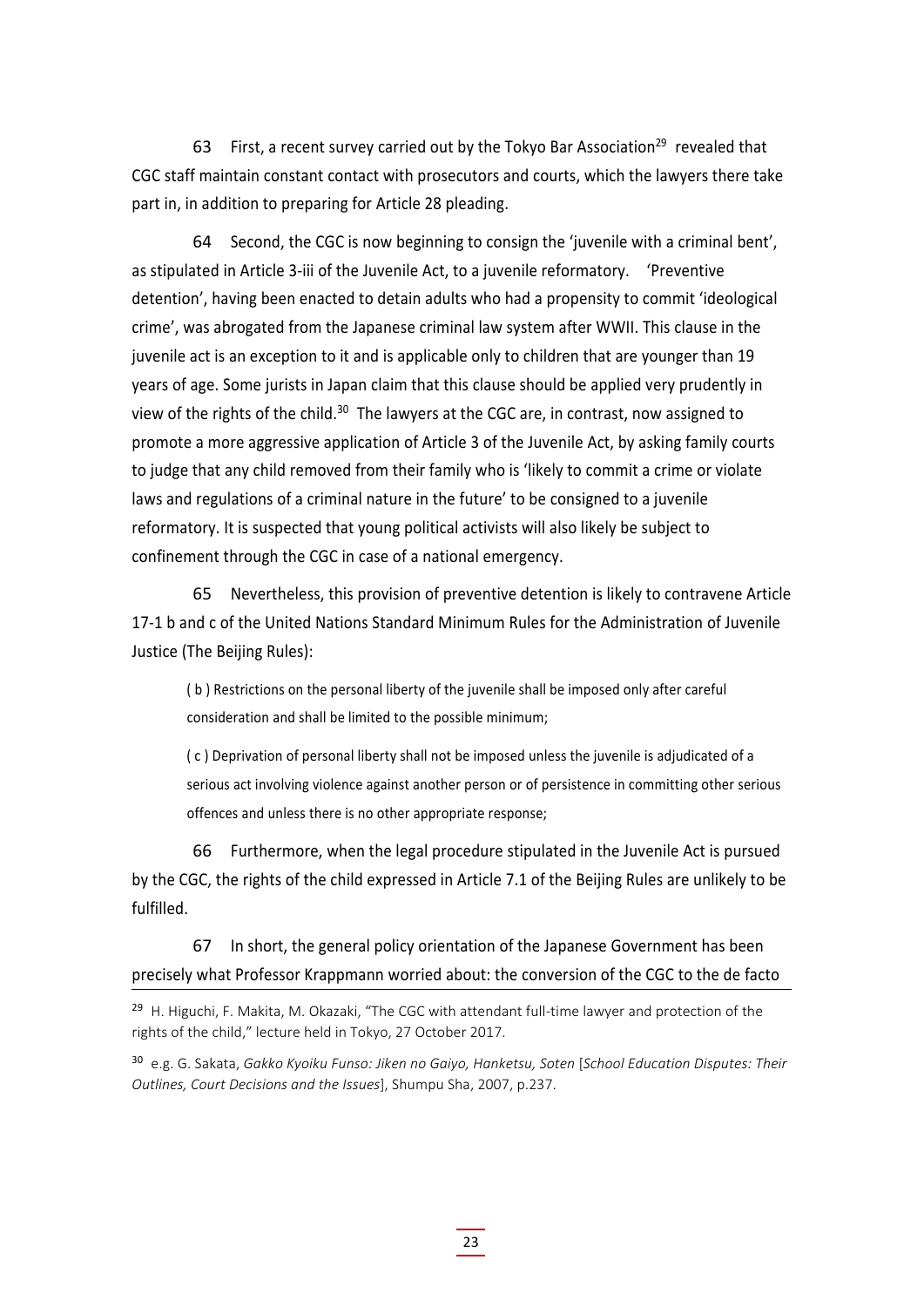juvenile judiciary to the degree that it inflicts even more power on children and families than the police.

68 Everyone understands that the police embody and manipulate state power, thus policemen have been trained to exercise their power more prudently, strictly based on legal provisions. For example, the Japanese police has its own 'temporary custody' law. It is in 'The Police Duties Execution Act (PDEA)', enacted around the same time as the CWA. Article 3 of the PDEA stipulates that the period of 'custody' of a 'lost child' shall be for 24 hours only, and its renewal requires permission from a summary court with the reasons for the extension clearly stated on the permit. Even if it is granted, police custody shall not exceed five days. This PDEA stipulation is more compatible with the Convention. However, currently Japanese police simply ignore this Article and pass along almost all children that they find to the CGC detention centres, where the period of detention is indefinite. This comparison shows the irony in that the CGC, which claims to be an institution of welfare, infringes on human rights far more than the police.

#### **CASE 4 : Police Inadvertently Passed Children to the CGC without Abuse Evidence, Which the CGC Attempted to Fabricate Later<sup>31</sup>**

At two-months-old, my youngest daughter passed away on 15 February 2016. My husband and I were taken to the Kawaguchi Police Station. While being interviewed, a policeman on duty looked after my three-year-old son and five-year-old daughter. I thought my child's nappy needed to be changed, so I handed them over to the policeman.

After the interview, I asked the policeman for my children. Much to my surprise, the children were not there, since the police had passed both to the CGC without informing me. The reasons for this was the almost bursting nappy that I had not changed as I was upset due to my daughter's death , and a scratch on my son, which he got from his sister while I was doing housework.

I protested that there were no grounds for the police to pass my children to the CGC, and demanded their return. The police replied that 'it was the decision of the CGC, so ask the CGC for details', and intimidated me by saying that if I continued protesting, they would arrest me for obstructing a police officer in the performance of their duties. I could do nothing but go home without my children.

On the same day, Onozato and Suzuki of the Minami CGC came to my home. They investigated my house, took pictures, and saw how I was raising my children. They said that the police

 $31$  A narrative by a mother, submitted by the family to JCREC.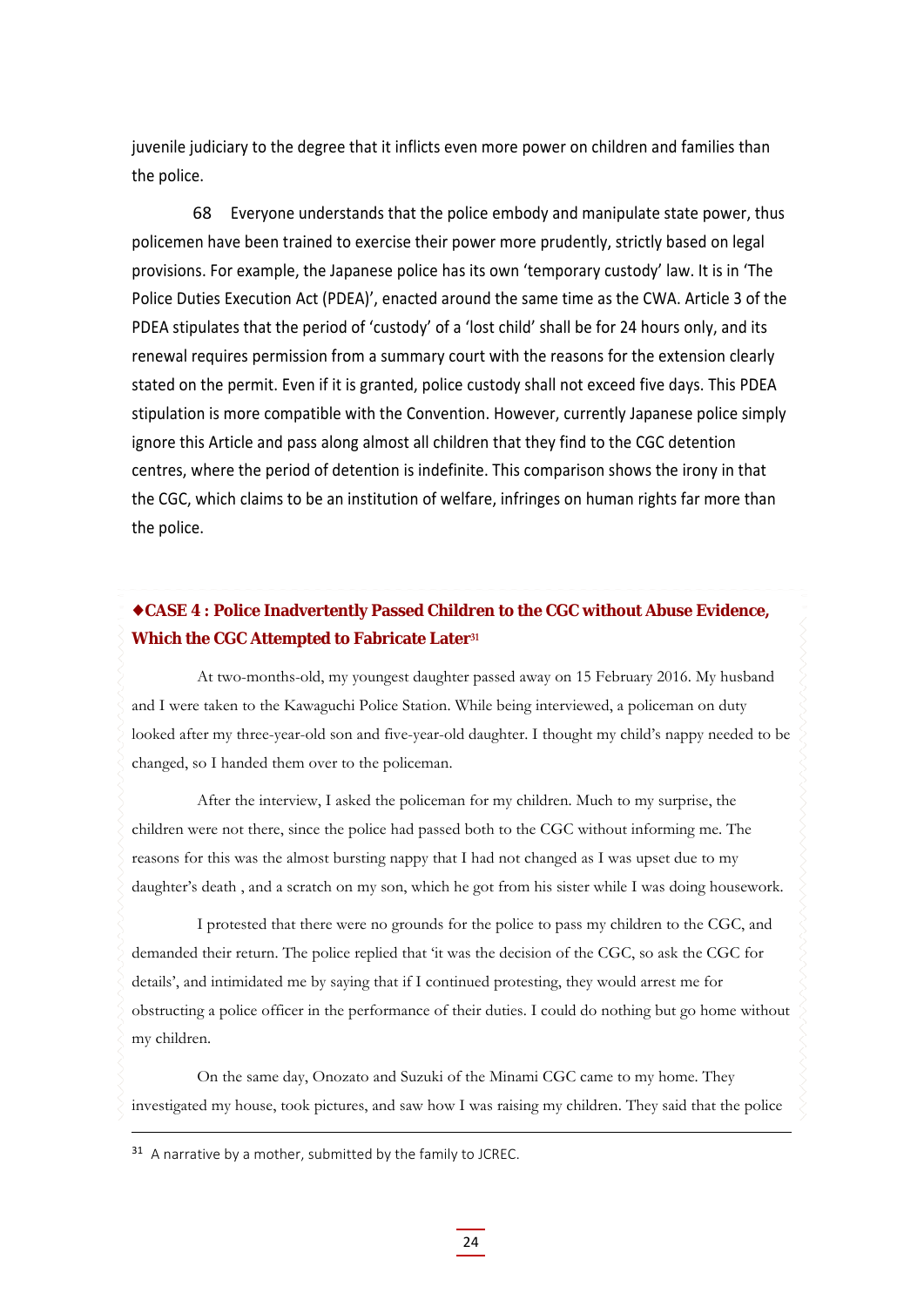had not decided if there was any criminality in the death of my younger daughter, thus the CGC could not disclose the place where my children were detained. I got the impression that the CGC would return my children once the police's suspicions had been cleared up.

Forensic dissection was then performed on my daughter. Although I had not heard the result of the dissection in detail, it was clear that the police had dispelled any suspicion of the criminality of my daughter's death, as they did not send the case to the prosecutors.

On 24 March, the CGC staff pointed out that my children had been smelly and had lice. I argued that I was in a hurry to go to police station the day after my daughter's death, so I did not have time to bathe them. As for the lice, neither my husband nor I had lice and my children never scratched their heads like they would if they had lice. The doctor had never found lice on health inspections at the hospital either. Even though I contested their claims, on 15 April, the CGC extended my children's detention for another two months without any closer investigation of the matters in the dispute.

On 19 May, when we had our interview with the CGC staff, they claimed that my children had nappy rash. On 24 May, the CGC transferred my son to an ACF and my daughter to a foster family. My children were separated from one another.

As late as 26 October, the CGC 'disclosed' the result of the medical examination at the Children's Clinic attached to the Kawaguchi Kogyo General Industrial Hospital, which they claimed took place one week after the detention of my children, i.e. *eight months before*. The doctor was said to have commented that the children did not have nappy rash, but that it was the result of boiling water being poured onto their bodies. Of course, we never did such a cruel thing to our children, and if there was a rash it would certainly have been caused by their nappies. We suspected that even the medical doctor was in collusion with the CGC to fabricate an 'abuse' story.

In retrospect, we regret bringing our children to the police station. We should have had someone take care of them at home. Once the police handed our children over to the CGC, without giving us any chance to say goodbye, the CGC has kept adding reasons for their detention to justify their attempts to detain them and to extend the date that they would be returned to us. The CGC staff never listened to our explanations nor conducted robust investigations based on our claims. The CGC has not allowed me to visit my son detained in the ACF for more than a year and a half, nor have they told me of the whereabouts of my daughter, except that she was with a foster family in Kawaguchi. We are worrying that my daughter might be forgetting our family and her real parents. We are longing for the day when our children will be returned to us.

69 The MHLW offers shabby excuses for the transformation of the CGC into the de facto judiciary as follows: it 'institutionalised the temporary custody and concomitant separation of a child from his/her familial tie as an extension of consultant‐based assistance

25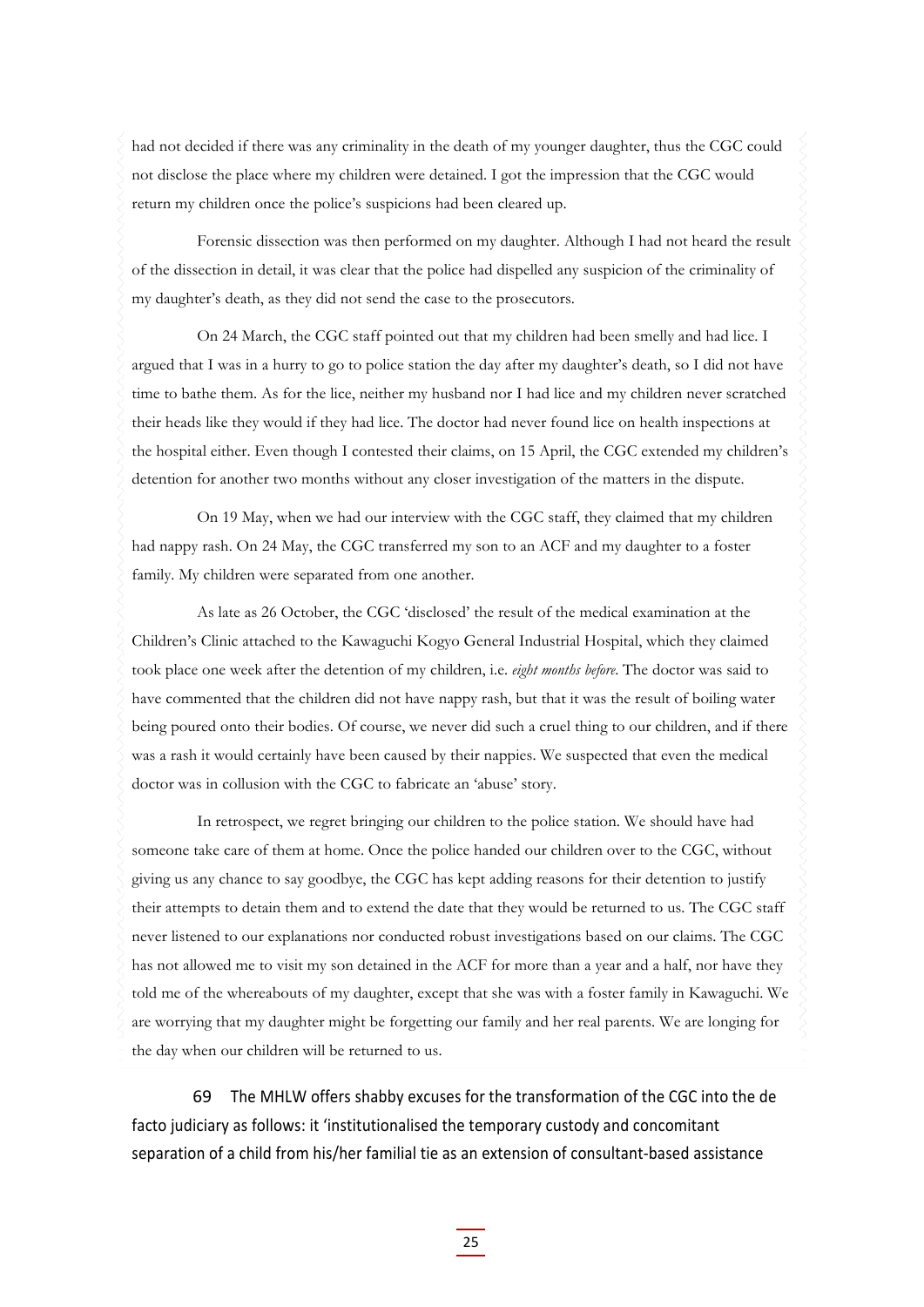based on spontaneous solicitation from the client'.<sup>32</sup> The concept of the welfare services offered by the CGC when responding to the spontaneous requests of a client in trouble and visiting for consultation, has been directly transferred to the de facto judiciary measures of the CGC to remove a child from its parents and to detain him/her by the 'authority and responsibility of the  $CGC<sup>'</sup>,<sup>33</sup>$  even though the parents never solicited such an action.

70 The MHLW is still trying to adopt the child guidance system that was created immediately after WWII—the protection of war orphans—which most of their parents would have appreciated had they been alive. Yet, the current policy is to utilise the CGC to function as a sluice gate, taking children under the pretext of 'abuse' into 'social care' where **vested interests** inherited from the post-WWII period dominates (Figure 1).

71 In contrast, in the case of the Netherlands, in contrast, the welfare function with respect to child abuse is vested with the *veilig thuis* (safety house) run by local governments, whereas the judicial role is assumed by the Child Care and Protection Board, a branch organisation of the national Ministry of Justice and Security. Any arbitrary mishandling of the child abuse cases at the lower instance is bound to be redressed at the higher instance, in this clearly bifurcated organisational structure. Whereas in Japan, the jumble of the welfare and judiciary functions in the CGC keeps putting a lid on this serious infringement of human rights that entails from the CGC assuming a de facto judicial role in the name of 'welfare'.

72 If the CGC truly want to be an institution of child welfare, it should assist parents with ways to improve their parenting, through a sense of mutual trust. However, the MHLW and CGC have destroyed this sense of trust as a result of the CGC's to shift from welfare to de facto judiciary. 'The best interest of the child' has now clearly been replaced with '**the best interest of the bureaucrats and ACFs**'.

73 We thus propose the following recommendations to the Committee on the Rights of the Child in this regard for the Concluding Observations on Japan:

**Recommendation 5: The de facto juvenile judiciary function of the CGC should be removed and transferred to the police department of each prefecture. The CGC should purely be an institution of child welfare in a much reduced size.**

<sup>32</sup> MHLW, *Manual*, p. 364.

<sup>33</sup> MHLW, *Manual*, p. 364.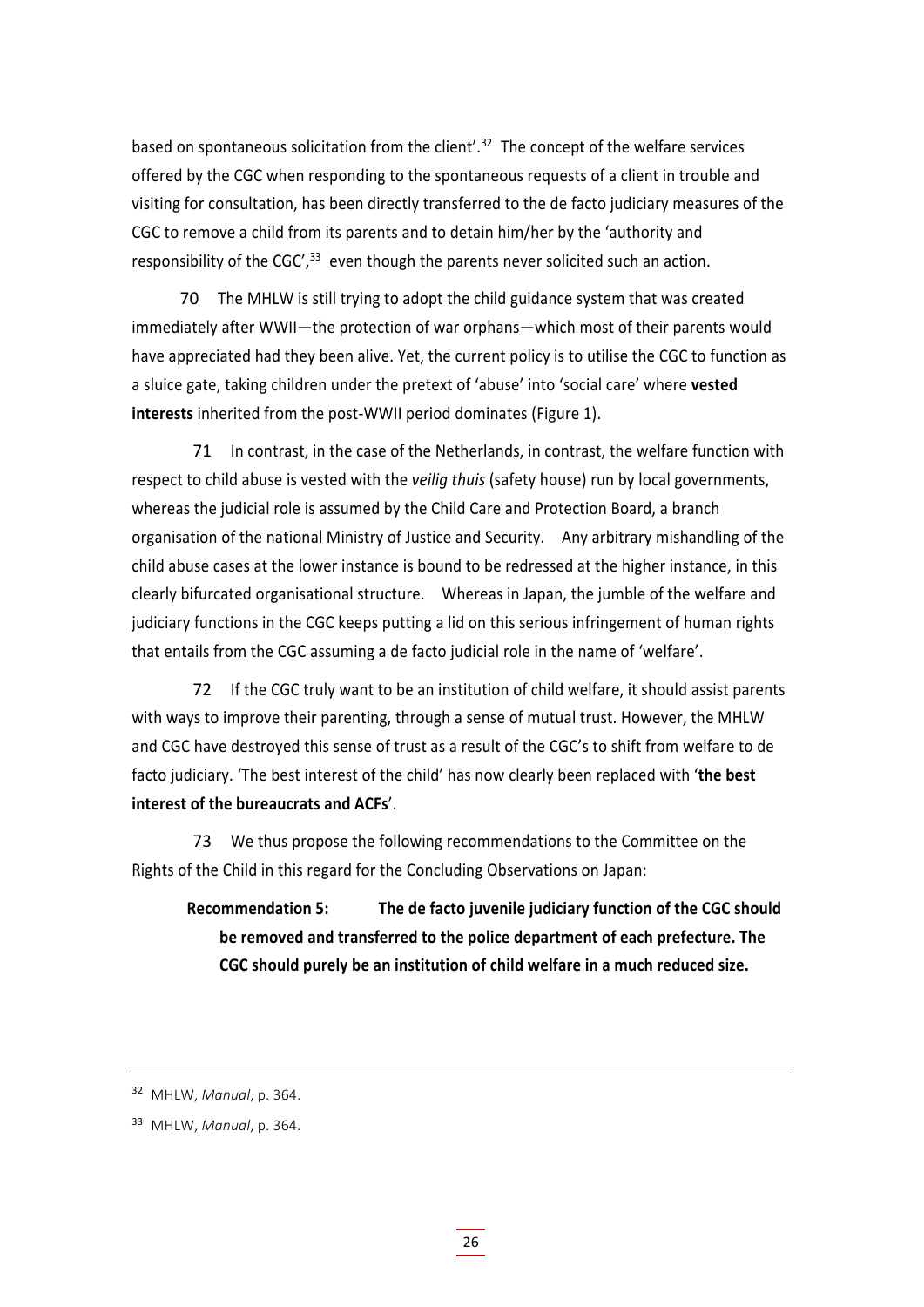### 8. The Alternative Care System Run for Economic and Political **Motives**

CLUSTER 'FAMILY ENVIRONMENT AND ALTERNATIVE CARE'

74 It should be clear by now that the CGC in Japan has a strong propensity for removing a child from the care of its family as a measure of **first** resort and for the **longest** possible duration.

75 The key to explain this behaviour of CGC is in Clause 20 of the 'Guidelines for the Alternative Care of Children':

*'The provision of alternative care should never be undertaken with a prime purpose of furthering the political, religious or economic goals of the providers'.*

76 Firstly, CGC staff are civil servants who are constantly in fear of receiving negative evaluations of having taken children into detention by mistake. This would affect possible promotions and would give rise to the risk of lawsuits against the detention of children without cause by parents who make claims for government compensation. Therefore, after the detention of a child, the CGC staff tend to fabricate 'abuse' claims, force children into 'confessing to being abused', or fabricate substantiating evidence to justify their decisions.

77 The CGC also wrings confessions out of parents by using their children as 'hostages', something like 'if you want to see your child and get your child returned, you must admit the charge of 'abuse''. This is unconstitutional according to Article 38 of the Constitution: 'Confession made under compulsion, torture or threat, or after prolonged arrest or detention shall not be admitted in evidence'. In case defying parents refuse to fall into this trap, the CGC intimidates or actually proceeds with the consignment of their children to an ACF. Through this action, the CGC minimises the cases of false charges of 'abuse', and uses the confessed 'abuse' as propagation of increasing abuse issues in their attempt to expand their bureaucratic turf. One of the outcomes of such a CGC action is the ever 'increasing' figure of abuse, as shown in I-3 of Annex 3 of the 'Government Report' (p.4).

78 Secondly, we have to take economic motives into account to explain why the CGC aggressively removes children from parents and consigns them to an ACF often without guaranteeing due process.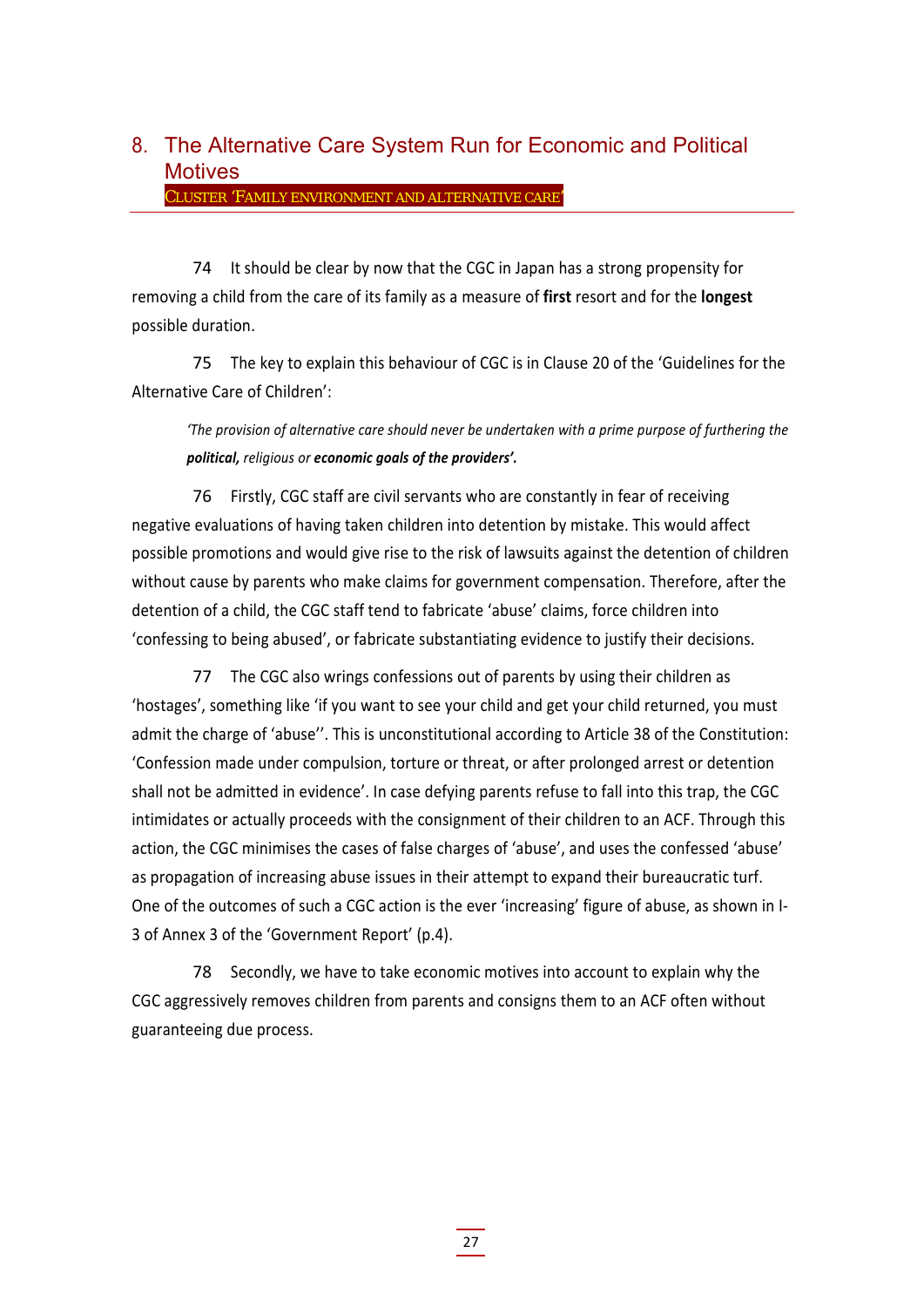79 Michiko Kobayashi, the head of the Japanese Society for Prevention of Child Abuse and Neglect, commented on this in a keynote lecture given at the 20th ISPCAN Congress held in 2014<sup>-34</sup>

Social care in Japan is characterised by privately run orphanages originally founded to take care of war orphans, where tens of children live together in a single room. **The issue of child abuse was given more attention when the war orphans and poor children in the poverty‐stricken period after WWII grew up and closing down former orphanages became an agenda due to diminishing number of children to be housed there.**

80 Due to the dwindling birth rate, the CGC sometimes tout their beds just like a hotel advertising agency to fill the detention quarter. Every November is promotion month, under the banner of '*Jido Gyakutai Boshi Suishin Gekkan*' (The Month to Promote Child Abuse Prevention). Yet, the CGC is neither a hotel nor a nursery. Here is the consequence of a family in Okayama who fell for their honeyed words:

#### **CASE 5: A Betrayed Mother Who Had Once Trusted the CGC as an Institution to Assist Families in Difficulty35**

Having divorced before my second son was born in 2005, I have raised two children alone. My oldest son, born in 2003, was diagnosed with ADHD while in nursery school, while my second son also received a diagnosis of an autism spectrum. Working full-time, I was quite busy with overtime work and suffered from remarkable stress. Therefore, I sometimes punished my oldest son with tangible force. Faced with these difficulties, I consulted with the Okayama General Child Guidance Centre, which occasionally invited my children to stay in their detention quarter.

After my children entered elementary school, my job became less busy and my work stress decreased considerably, yet my children's difficult behaviour persisted. Gradually, my oldest son had learned that he could steer the CGC staff as he desired, thus he became fond of staying in the detention quarter whenever he was in trouble at home, for example, because of truancy. I gradually came to feel that it was a problem that my son used the CGC detention quarter as a kind of refuge.

<sup>&</sup>lt;sup>34</sup> M. Kobayashi, 'Let's Learn from the Past and Act for the Future' (keynote lecture), delivered in Nagoya, 16 September 2014. (emphasis mine)

<sup>&</sup>lt;sup>35</sup> A report submitted by a family to JCREC.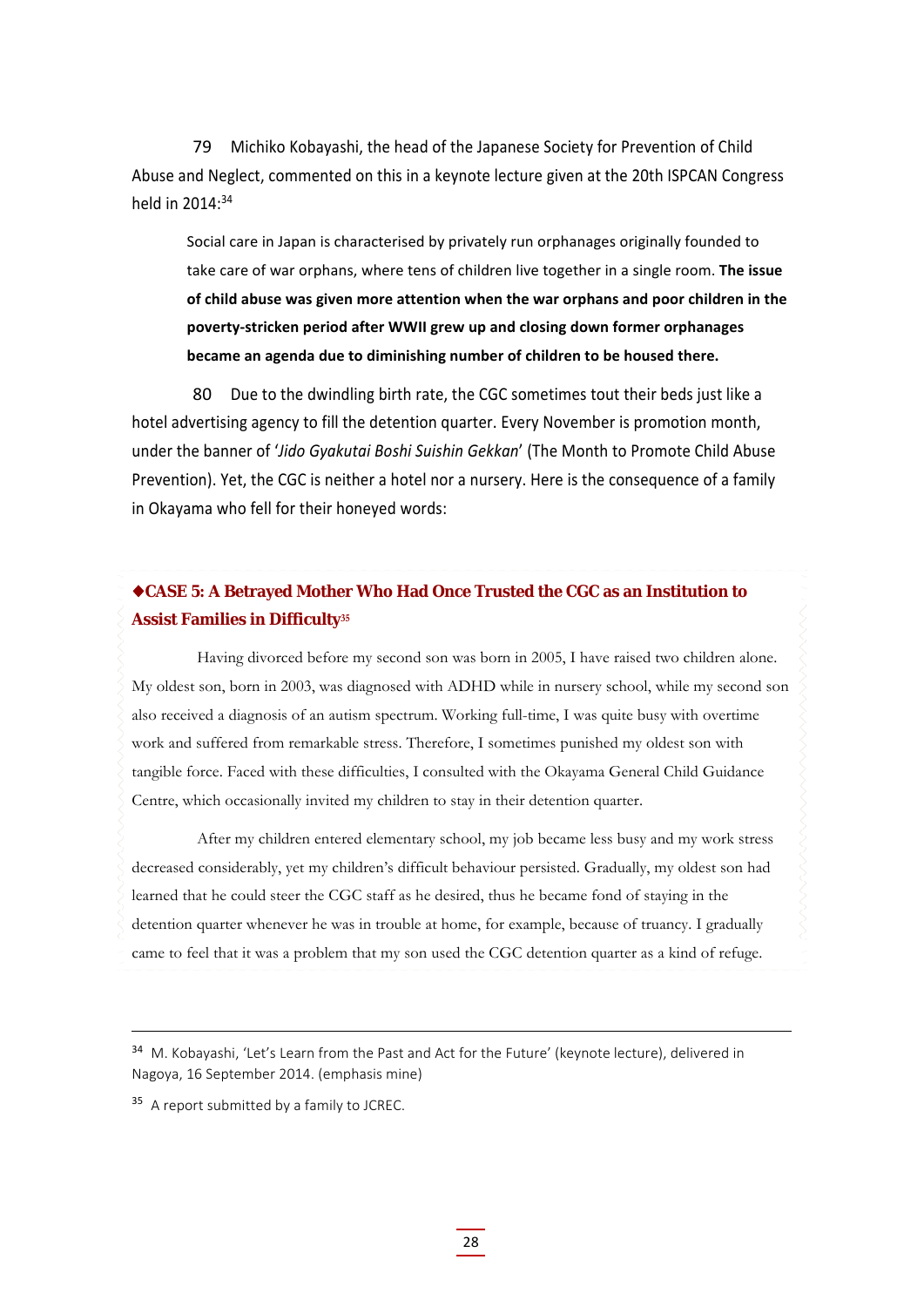When he was in Primary 6, he stole JPY some hundred thousand from his grandmother and spent it. Although I admonished him and asked him to tell the truth, he flatly refused and acted up for about a month. I thus contacted Eda, the deputy director of the CGC whom I trusted, on 12 December 2015.

Eda advised me to keep my son in custody in the CGC and to live apart for a while, for us both to calm down. My son was crying the day before going to the CGC. In retrospect, he must have suspected that he would get separated from his mother for good. The younger son went with him, feeling as if he was going camping at the CGC detention quarter.

On 4 January 2016, I went to the CGC for an interview. Although I managed to meet with my youngest son, the CGC claimed that my eldest son was not willing to see me. I reminded the CGC that my children would be in CGC custody for two months only and I had no intention to put them in an ACF. In the middle of January 2016, Eda came to my home alone. He informed me of the date for the return of my youngest son, who wanted to return home. I asked him to shift the date to the end of January to make it fit into my personal schedule.

Thereafter, Eda abruptly stopped contacting me. When I contacted him, he informed me that due to a sudden change in policy, the CGC would not let my younger son return home, because 'he does not want to come back'. I asked Eda why he had changed his mind, but he said nothing.

Upon expiry of the two-month detention period, I received a letter from the CGC informing me that they would put my two children in an ACF. The CGC claimed that I used the CGC temporary custody service *too often* and that my oldest son was not willing to return home, despite being repeatedly persuaded. Yet it was initially the CGC that advised me to use their temporary custody service to meet my family needs!

At a family court, the CGC pleaded for the consignment of my children to an ACF. As I did not agree with it, I submitted a statement explaining the rational reasons for my frequent use of their temporary custody service. The CGC suddenly changed their reason to my 'abuse' of the children. On 10 August 2016, the family court granted the CGC's request.

A year passed, and my antipathy towards the CGC was growing. On 1 June 2017, my oldest son rang me from a public telephone, asking me to come immediately to Minori-en in Okayama, the ACF where he was detained, because the staff had grabbed him by the chest and committed cruel abuse against him. He then kept calling me almost every day.

I consulted a lawyer, who contacted with the CGC on my behalf. I then received fewer calls from my oldest son, because, as he later told me, he came to be placed under stricter surveillance.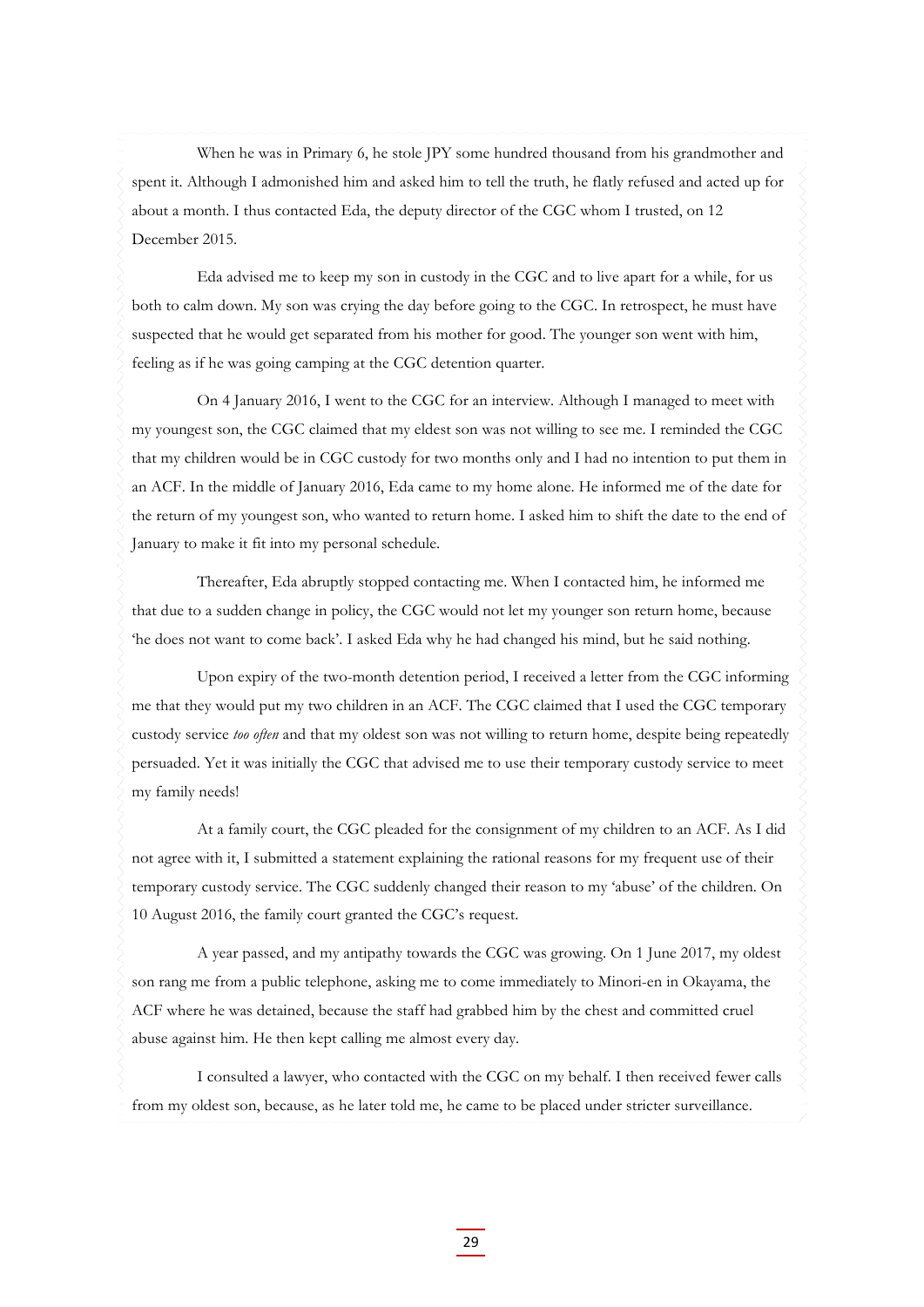When I talked with the CGC staff again on 16 August 2017, they admitted that a staff member at Minori-en had committed violence towards my son, but *refused to apologise*. In my second talk with the CGC on 20 September, they asserted that the main reason for his consignment was his refusal to return home. They said that my younger son was indifferent, yet the CGC decided to place him in an ACF anyway. The previous reason for the placement of my children in an ACF, my 'abuse', had suddenly been replaced with their refusal to return home.

I also came to learn that the CGC had lied about my youngest son refusing to return home. I realised that the CGC attempted to evade due responsibility to cope with the institutional abuse. My oldest son called me to inform me of his intention to return home. My lawyer met him on 12 October, and my son confirmed his intention to return home, which the CGC had completely ignored. *The lawyer told them the rights of the child, yet the CGC staff replied that such a thing was not related to this affair*. I cannot tolerate the fact that my son has been deprived of his freedom and suffered violent abuse in the ACF.

In Minori-en, my children were asked to visit a psychiatrist every month and forced to take psychotropic pills. My oldest son is secretly throwing the drugs away, yet my youngest son is taking them.

I might have been erred in raising my children, yet I firmly believe that children and parents must in principle live together, mutually sharing experiences and worries, and consolidating their ties. The child-parent relationship is one of supreme virtue.

81 The sense of trust that this family placed in the CGC turned sour as soon as the CGC began to impose their power. In order to cope with it, the CGC had to resort to tactics that did not satisfy the due process of the administration: falsification and lying.

82 The current budget system gives civil servants in the CGC strong economic incentives to detain ever more children. The CGC receives funding from the national government's coffer, '*hogo tanka* (temporary custody per diem)', which is a monthly allowance for administrative and operational expenses per child detained in CGC detention quarters. This '*hogo tanka*' is used not only to feed the detained children and meet the utility costs and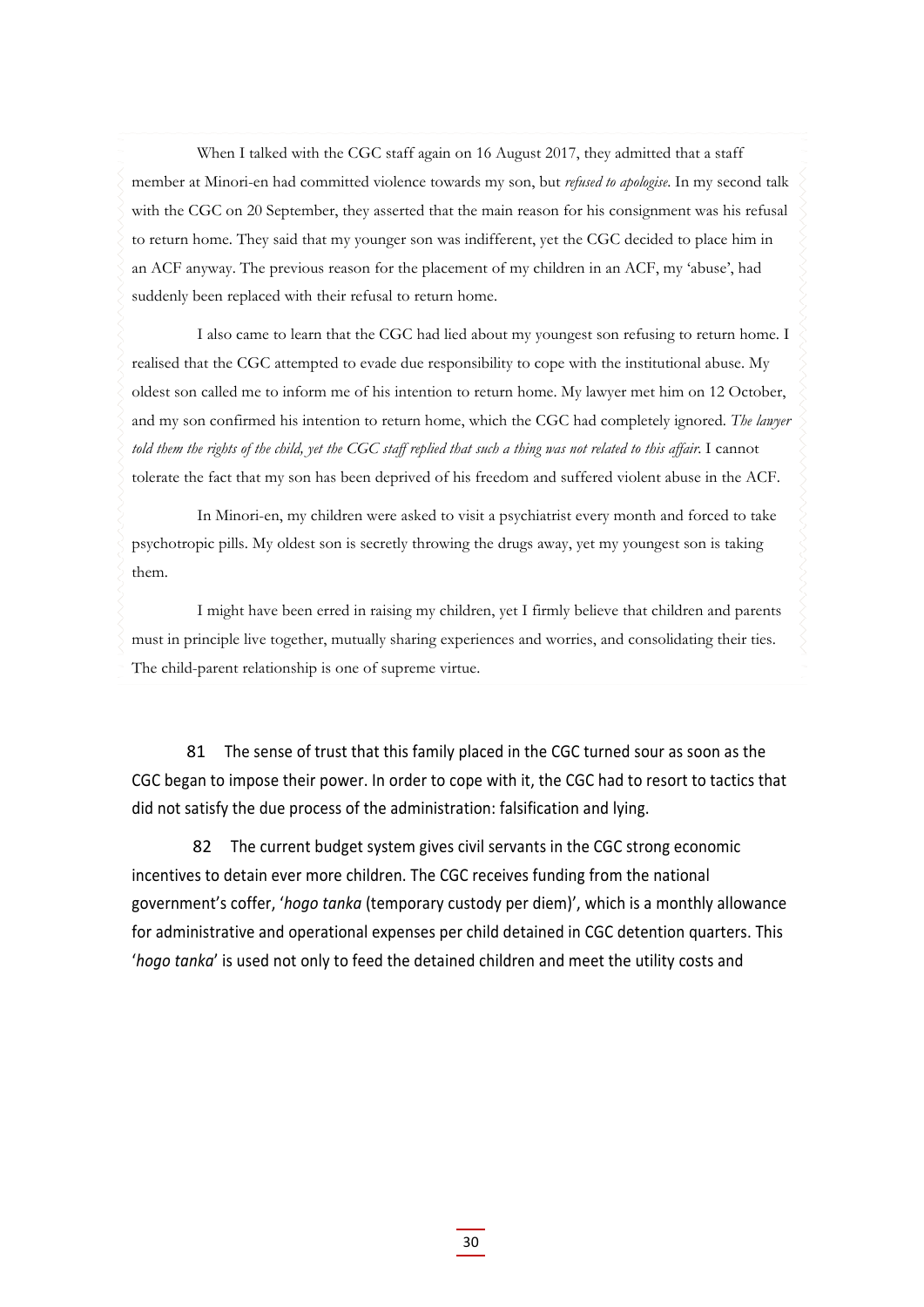personnel expenses of the facility, but also covers CGC office expenses. It amounts to approximately JPY 350,000/month per child in detention<sup>36</sup>.

83 In case of the City of Yokohama, the TOTAL budget for its CGC was JPY 1,141,543 thousand in 2013. JPY 576,073 thousand or as much as **50.5%** of the annual total budget of the CGC consists of *hogo tanka* (Figure 2)*,* multiplied by the expected number of children to be detained $37$  (sometimes called an 'abduction quota' by concerned citizens). The 'abduction quota' is a target number of children that CGC personnel keep in mind to use up their allocated annual budget. *Hogo tanka* is not paid unless children are actually detained. If the number of detained children falls short of this expected number, a budget leftover arises, which would lead to a budget cut the following year, eventually shrinking their vested interests.

84 In short, the more children CGC detains, the more funds it receives to expand in arithmetic progression proportionate to the number of children detained, and the 'iron fist' of the CGC becomes even stronger. If the CGC stopped detaining children, its very operation would come to halt due to the depletion of its resources. This relation is well demonstrated in the Figures. 3 and 4.

85 The Human Right's Watch (HRW) pointed out that the CGC is consigning children in ACFs by 'deferring to the financial interests of existing institutions'.<sup>38</sup> It quotes the stark voice of an ACF director in the Tohoku region:

To be honest with you, … it's not exactly ideal for us if there were no more children to be admitted to our institution because our operation is based on receiving children to care for.<sup>39</sup>

86 The HRW discerned the existence of 'vested institutional interests' in this director's statement and commented, 'the director's remark is unsurprising: child care institutions in Japan operate with subsidies they receive from the government based on the

<sup>37</sup> City of Yokohama, Child and Juvenile Department, 'The Budget for the Child Guidance Centre'.

<sup>38</sup> Human Rights Watch, *op.cit*., p. 4.

<sup>39</sup> Human Rights Watch, *op.cit*., p. 65.

<sup>&</sup>lt;sup>36</sup> MHLW, On the national government subsidy to child care facilities under the Child Welfare Act, the final amendment, 14 May 2014.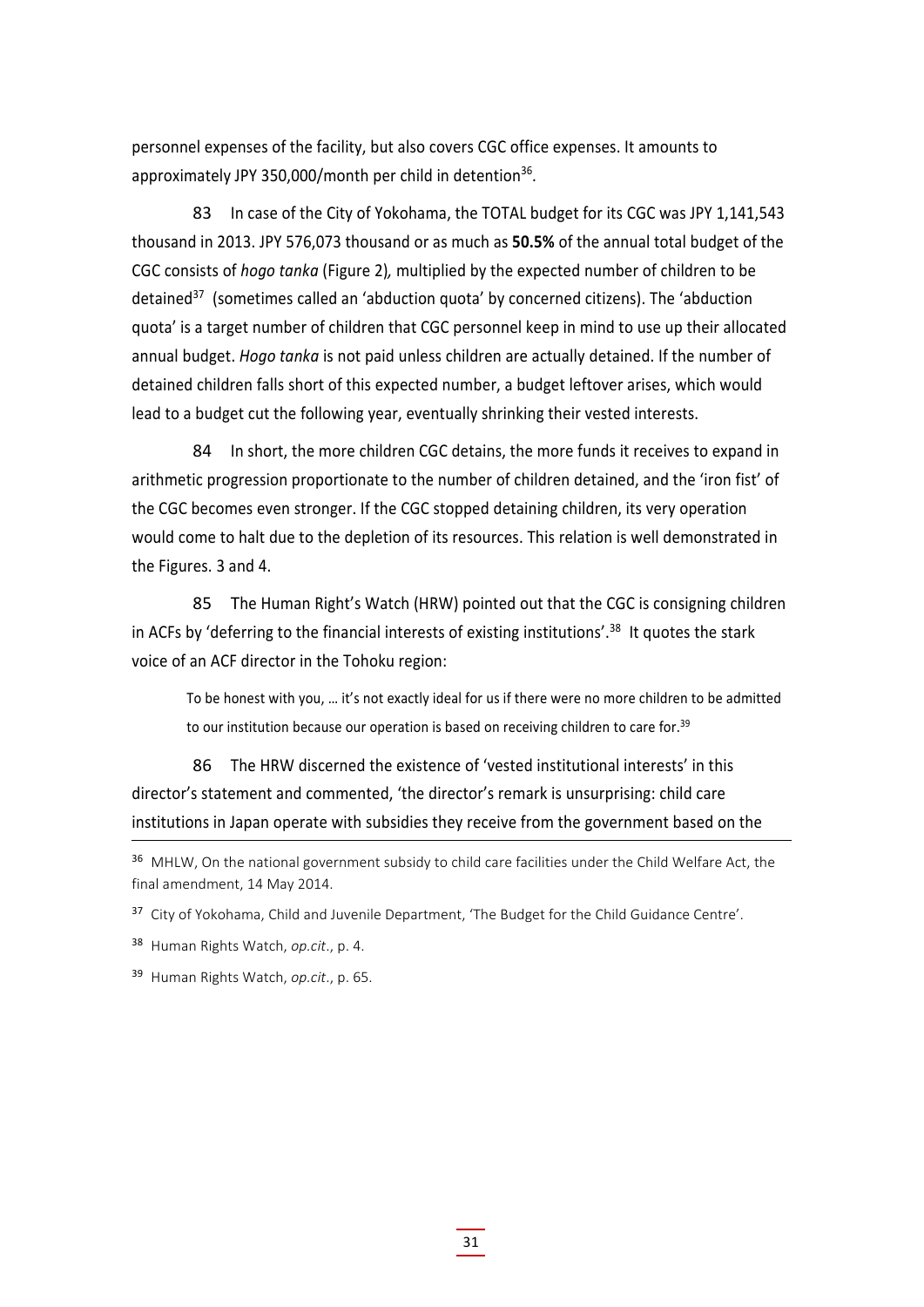number of children they admit'.<sup>40</sup> The HRW exposed the reality that ACFs admit children and force them to stay for long periods to ensure that it continues to receive financial subsidies from the Japanese Government.

87 In Japan, a social welfare corporation has a quaint economic problem. At the outset, the founder needs to contribute a quarter of the capital required. The rest shall be paid by the prefectural government. The founder can then generate profit and accumulate an internal reserve fund on that capital once the enterprise is in operation. Unlike regular businesses run by a limited liability company, the founder's capital is a donation, and NOT capital in reality. The founder is thus deprived of its ownership. If an ACF is forced to close due to a lack of children, the founder loses the initial donation (equivalent of investment in a limited liability company) as well as the internal reserve. Thus, a social welfare corporation craves the continuation of enterprise far more than a regular business.<sup>41</sup>

88 Japan's child abuse policy has been instrumental in the economic sustenance of social welfare corporations that run ACFs (former orphanages), thereby breaching Paragraph 20 of the UN Guidelines to achieve this 'economic goal'. According to the HRW report, 'some institution staff said that up to 90 percent of children in care may have been victims of abuse or neglect'.<sup>42</sup> According to the MHLW's 2008 survey, this ratio is approximately 53.4%.<sup>43</sup> The CGC arbitrarily consigns children to the ACF so that they can fill up their capacity.

89 The ACF version of *hogo tanka* is *sochihi* (placement fee). The amount is almost the same, approximately JPY 350 thousand/month per child detained, including the ACF for babies. Since it is a flat-rate system, the corporation's profits rise in inverse proportion to cost savings. For example, putting more children in a single room and using food with a nearly expired 'best before' date donated from supermarkets in the pretext of benevolence.

90 The fact that the alternative (social) care system has been created for the economic sustenance of social welfare corporations that run former orphanages, is well

<sup>40</sup> Human Rights Watch, *op.cit*., pp. 65‐66.

<sup>41</sup> N. Yatsushiro, 'Reform of Social Welfare Corporation – amidst the trend of structural adjustment', *Shakai Fukushi Kenkyu* (*Social Welfare Studies)*, 85, 2002, pp.19‐21.

<sup>42</sup> Human Rights Watch, *op.cit*., p. 13.

<sup>43</sup> MHLW, 'The Current State of Social Care (reference material)', 2014, p. 4.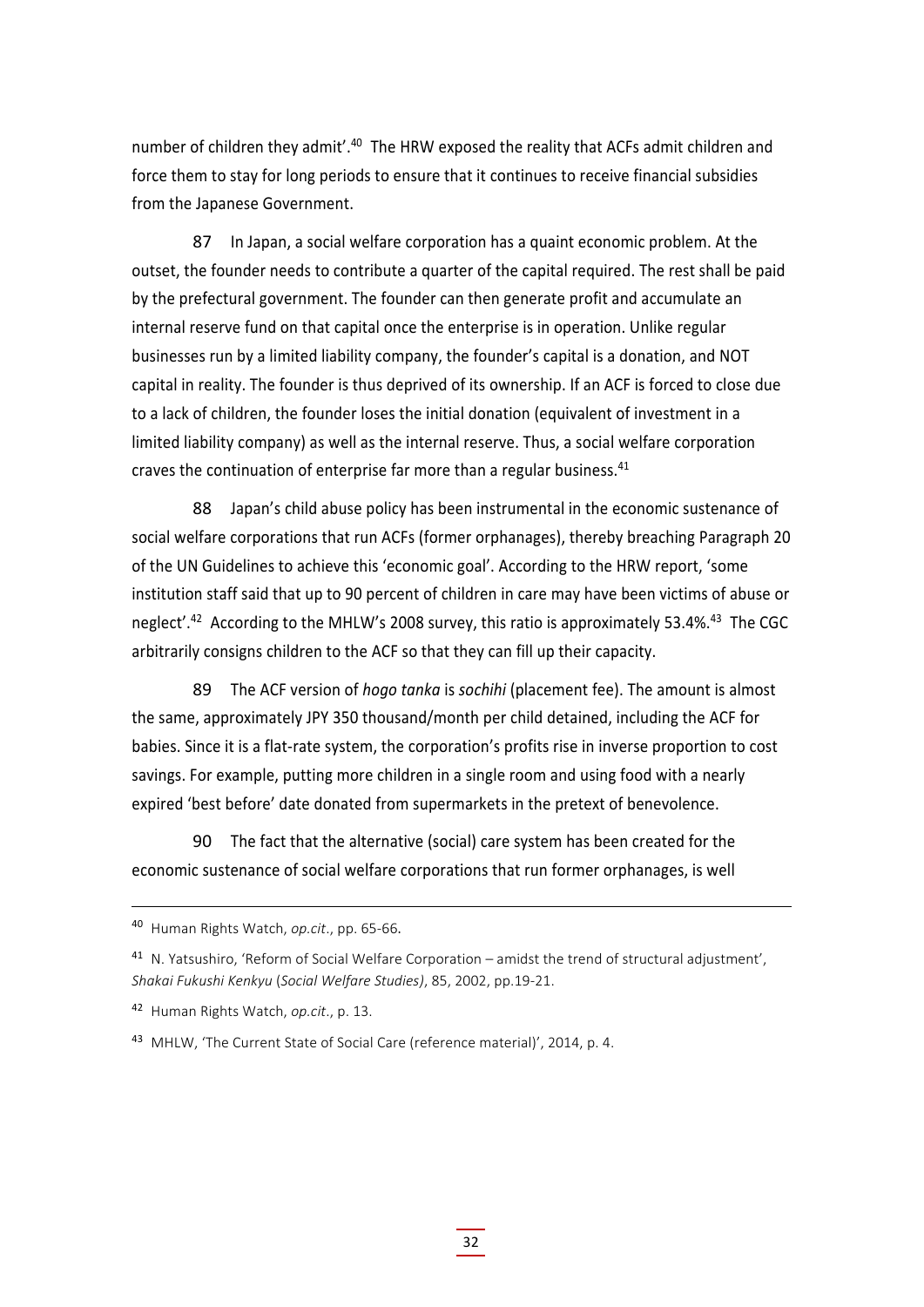evidenced in the figures indicating the total number of children placed in social care. From 2004 to 2012, it has been almost identical to the nationwide capacity of former orphanages, which was 36,500, despite the declining birth rate (Table 1). Shiozaki, the former Minister of the MHLW, was the head of the Association of MPs for the promotion of ACFs. Children are not consigned to ACFs for their best interests, but for the best interests of the social welfare corporation running the ACFs, the MHLW, and the politicians.

91 Regularly sending children to ACFs is also very important for the life of the director of the CGC, because the management positions in the ACF have become destinations of golden parachutes for the child‐related staff of prefectural governments, for example, the director of the CGC, after retirement.

92 The director of the CGC can consign a child to an ACF even though the parents oppose it by making use of 'Article 28 pleading' in a family court. This court procedure is treated as a 'petition for domestic affairs adjustment' under Article 28 of the CWA and does not constitute a regular court trial. Thus, it is not a fair trial because the position of the CGC is unequally strong, placing the parents in the vulnerable position of an 'interested party', unable to present themselves against the CGC, in the relationship of defendant and plaintiff. The possibility of defence for the parents is therefore quite limited. This unfairly structured family court procedure is the norm for constantly channelling children to an ACF for an extended period of time.

93 Furthermore, recently, faced with a shortage of the beds in ACFs, the CGC began to place children in juvenile reformatories<sup>44</sup> and psychiatric hospitals,<sup>45</sup> which naturally are unsuitable environments for normal children.

<sup>44</sup> 'Far more children who have experienced abuse and developmental disorders have been consigned to the juvenile reformatory', H. Ogiso, 'The Current Situation and Tasks for Assistance Policy to Children who Enter the ACF and Juvenile Reformatory', *Kikan Shakai Hosho Kenkyu* (*Social Security Studies Quarterly*), 45(4), 2010, p.403.

<sup>45</sup> 'Gyakutai Nyuuin (Abuse hospitalisation)', *Crozu‐appu Gendai,* NHK TV programme broadcast on 20 July 2017.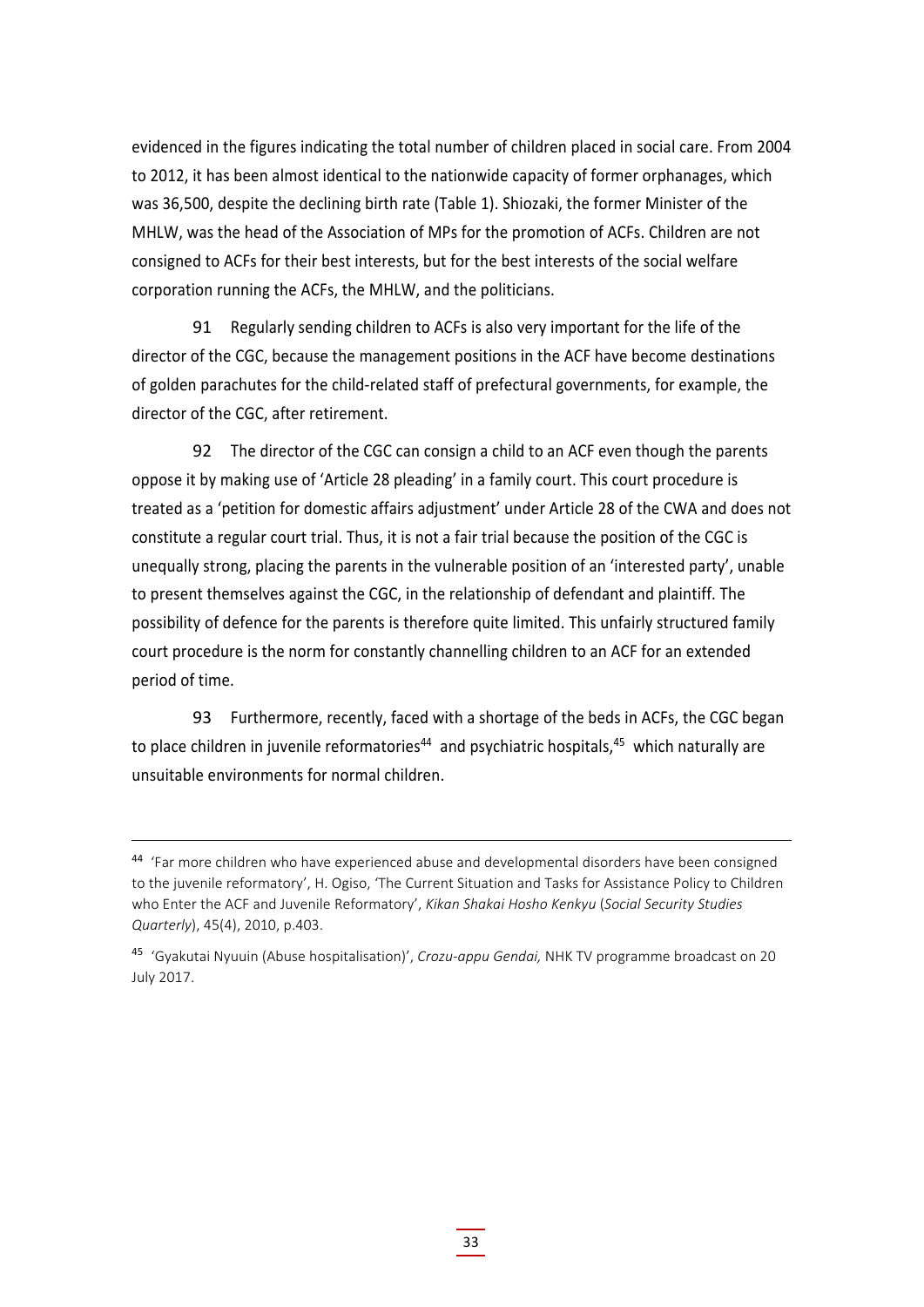94 The HRW even claimed that 'the very system of institutional care may itself be abusive'.<sup>46</sup> Throwing children into institutional care that has been criticised as such, must be seen as child abuse initiated by the state in order to fulfil financial motives.

95 We thus propose the following recommendations to the Committee on the Rights of the Child in this regard for the Concluding Observations on Japan :

- **Recommendation 6: The government should restructure the budget system of the CGC and ACF so that the amount of fund received by them is decoupled from the number of children detained and is in NO WAY proportional to it. Since current ACFs (former orphanages), including those for infants, are run on economic motives, they should be eventually closed down. The government should provide a precise road map until their ultimate closure.**
- **Recommendation 7: As an alternative, Japan should consider adopting the system of** *ondertoezichtstelling* **(OTS, supervision order) in the Netherlands, in which children are returned to their original families within, at most, a year with, when necessary, an order from the family court to obey the directions of the guardian in child rearing.**
- **Recommendation 8: Parachuting of civil servants in the welfare sector of the local governments to the social welfare corporations after retirement should be strictly banned.**

#### 9. The CGC's Total Denial of Parental Visitation Rights CLUSTER 'FAMILY ENVIRONMENT AND ALTERNATIVE CARE'

96 Article 9, Section 3 of the Convention stipulates as follows:

*'State Parties shall respect the right of the child who is separated from one or both parents to maintain personal relations and direct contact with both parents on a regular basis, except if it is contrary to the child's best interests'.*

97 The same point is reiterated in Clause 3 of the 'Guidelines for the Alternative Care of Children':

<sup>46</sup> Human Rights Watch, *op.cit.*, p. 4.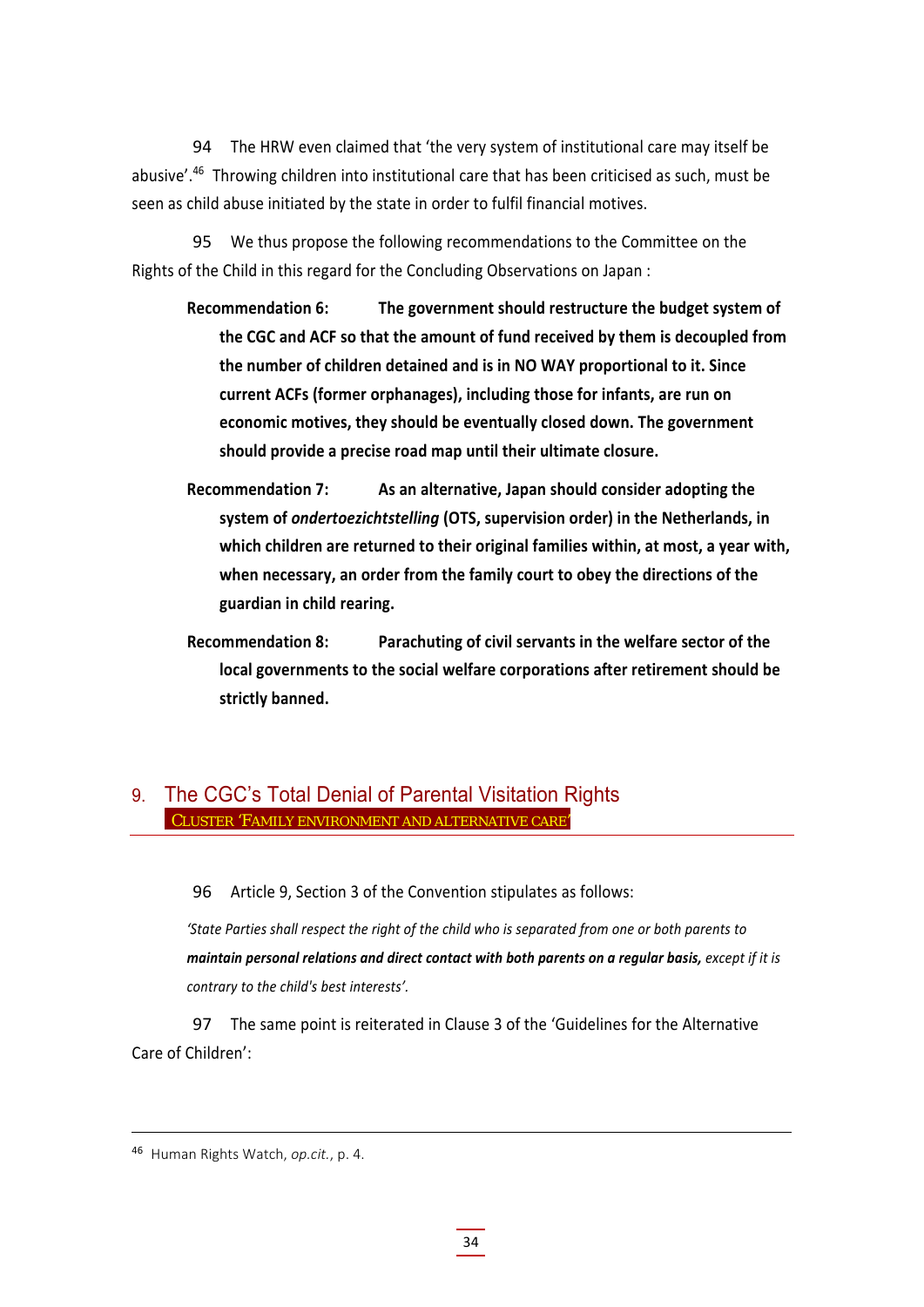*'the family being the fundamental group of society and the natural environment for the growth, well‐being and protection of children, efforts should primarily be directed to enabling the child to remain in or return to the care of his/her parents'.* 

98 Although the MHLW dubs the CGC as 'the last bastion for the rights of a child', it should be clear by now that the actual situation is the antithesis of this statement. The CGC uses children as an effective tool for maintaining the vested interests of the CGC and ACF, with scant regard for the rights of the child and the family.

99 Once children are placed in the CGC detention quarter, as per Article 33 of the CWA, the CGC completely deprives parents of visitation rights and extends this deprivation for an indefinite period, which in many cases lasts for **more than several years**. Not restricted to just the parents, the CGC can also prohibit **lawyers and doctors** representing the parents from seeing the child.

100 The Juvenile Act, which mainly deals with minors who committed crimes, stipulates more favourable and just treatment. The children whose freedom is restrained under Juvenile Act are entitled to a 'personal attendant system', under which children can be assigned to a personal attendant (a lawyer, etc.) in furtherance of their human rights. Children detained by the CGC have their freedom restrained and cannot benefit from an equivalent system. The MHLW commits discriminatorily unfavourable measures to those detained under the pretext of 'protecting the child from abuse' when compared to those detained for criminal reasons. A child whose freedom is more severely restricted in CGC detention quarters under the CWA did not commit any misconduct, unlike the former. The child in the CGC should need protection and humanitarian treatment more than a child who is subject to the Juvenile Act.

101 The measures to prohibit children detained by the CGC from seeing their parents is the norm in Japan, as the following case demonstrates.

#### **Case 6: Parents Denied Visitation Rights to Their Daughter by the CGC without being Given Any Legitimate Reasons For Almost a Year<sup>47</sup>**

In July 2016, the beloved four-year-old daughter of the Sugiyama family was taken away by the Kawagoe CGC due to an 'abuse notice' from her nursery. She hurt her eye in the nursery, yet the nursery claimed that the injury was caused by abusive parents, as retaliation to the father who had been in conflict with the principal over an accident in the nursery where his daughter had broken a bone.

<sup>47</sup> A report of an associate of the JCREC.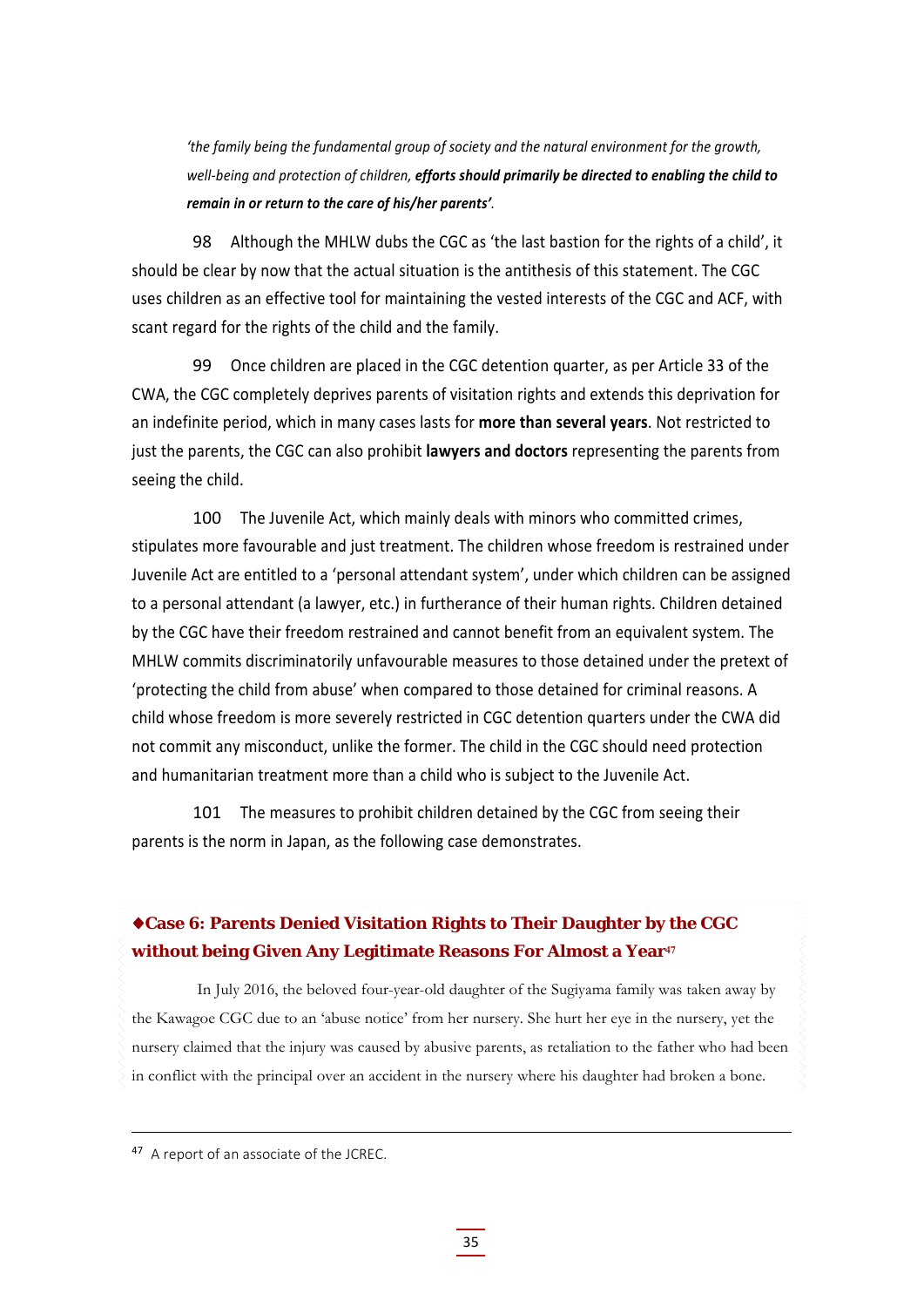While she was in detention for two weeks, the CGC investigated the case by summoning the parents, then returned the daughter on the condition that the parents visit the CGC every month.

In September, the daughter started to develop self-injurious behaviour. She pulled her hair and hit her own head against a wall. The father took his daughter to the psychiatric department of the Saitama Medical University Hospital, accompanied by CGC staff, yet unfortunately there was no improvement in her symptoms. A psychiatrist and psychotherapist diagnosed the cause of her behaviour as the loss of contact with her real mother after her parents' divorce, the change of nurseries, and the poor living conditions in the CGC.

On 24 January 2017, she went to nursery with self-inflicted wounds. The nursery again reported the 'abuse' to the CGC, who once again took her to its detention quarter. The CGC claimed that the reasons for her detention was to avoid further self-injury, for a psychotherapist to conduct behaviour observation, and for a psychiatric doctor associated with the CGC, named Furuta, to diagnose her. The CGC initially alluded that they would return her within two months, yet later changed their mind to prohibit parental visitation, claiming that it would 'hinder behavioural observation'.

On March 2017, Furata's diagnoses were released. She indicated the possibility of 'posttraumatic play due to her suffering either from being abused or self-injurious behaviour of her parents' as the cause of her self-injurious behaviour. Her father saw little sense in the diagnosis, since his daughter did not suffer from abuse nor did the parents themselves behave self-injuriously in any way. Furuta suggested the need for long-term therapy and that she is gradually returned to her family.

On 24 March, the Kawagoe CGC gave the parents notice to extend the detention of their daughter, and proposed placing her in an ACF. The parents argued that they attempted to accept her back into the family by seeking advice from an independent psychological counsellor. Finally, the parents begrudgingly agreed to place their daughter in an ACF, hoping that they would be allowed to see her if they curried favour with the CGC staff in charge.

On 19 May, the CGC announced their decision to the parents: the placement of their daughter in an ACF and denial of their visitation rights for an unlimited period. Oikawa, the section chief of the Kawagoe CGC, told the parents that the CGC had **no intention of returning the daughter to the family**, because she was not exhibiting self-injurious behaviour in the CGC detention quarter, as she had done at home. The parents suspected that Oikawa might have given her psychotropic drugs to halt her self-injurious behaviour, as they were informed that Oikawa had done so when he was at another CGC.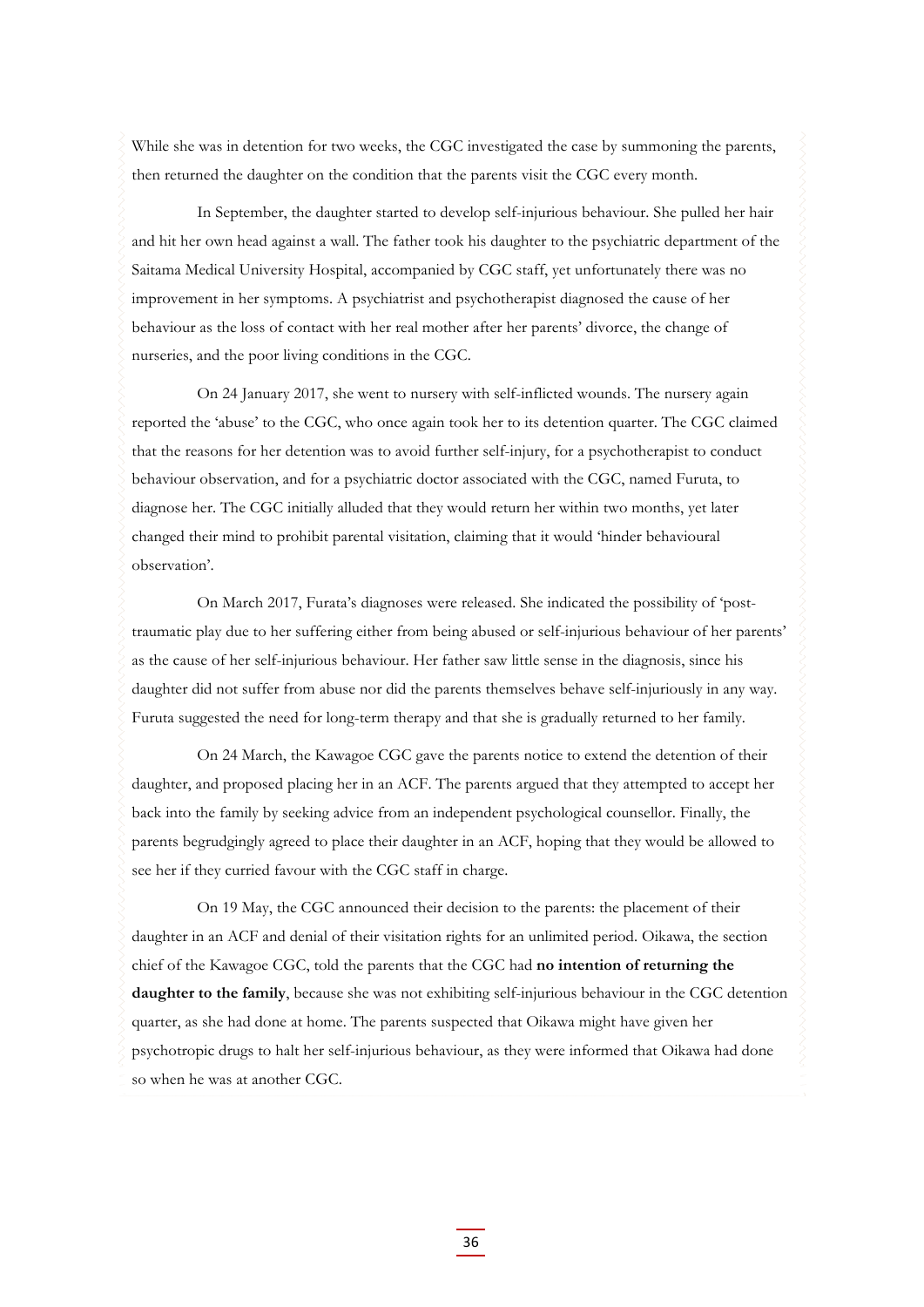Asked for reasons for depriving them of their visitation rights, Oikawa refused to answer, simply telling the parents 'we have decided as such!', and adding, '18 years of age is the upper limit of her detention!'. He alluded that the CGC would detain her for '**longest** appropriate period of time'.

The CGC also refused to provide the result of a detailed examination for epilepsy, again without providing due reasons to the parents. The parents demanded they disclose the result so that they could take the necessary measures for their daughter. This was in vain. The CGC later disclosed the result to the father, only after he asked a member of the Saitama Prefectural Assembly to act on his behalf.

On 8 June, the parents insisted that they needed to see their daughter regularly to judge if her behaviour had matured and if they could get her back. Yet, the CGC simply stated that 'it was not at that stage yet'. The CGC further ordered the parents not to contact the CGC too often, even though the CGC had not completed an investigation into the cause of her self-injurious behaviour, on her living conditions, or on the parent-and-child relationship at home. The CGC should have needed detailed information to plan any kind of effective action.

To the parents, the most serious problem has been the total denial of their visitation rights, which has already lasted for a year, with no sufficient reason provided to override the stipulation of Article 9 of the Convention. They believe that their visitation rights can be exercised under the proper psychological care of their daughter. They have demanded that the CGC should set the explicit policy goal of returning her to their family, and draw a clear road map of various policies towards this goal, yet so far, this has been in vain.

102 In the infant homes (ACF for infants), the restrictions of parental visitation and the isolation of children from their parents create even more serious problems. As Sumiko Hennessy, an emeritus professor in child abuse, indicates, 'consistent bonds of attachment with parents are important for normal growth of the brain. Bonds of attachment made within the first three months after birth and made after that period differ in depth and quality. …We [in Japan] have been creating mentally delayed children by bringing them into infant homes'.<sup>48</sup> The MHLW and the CGC burden children with irreversible mental development delays through the restriction of parental visitation and the isolation of the children. Thus, the MHLW has no legitimate claim of doing what is in 'the best interests of the child' as it does not hesitate to perform such grave infringements on their human rights.

103 There seem to be at least three intentions behind CGC's depriving parents of their visitation rights. Firstly, the CGC worries that the detained child might begin to pine for

<sup>48</sup> Human Rights Watch, *op. cit*., p. 30.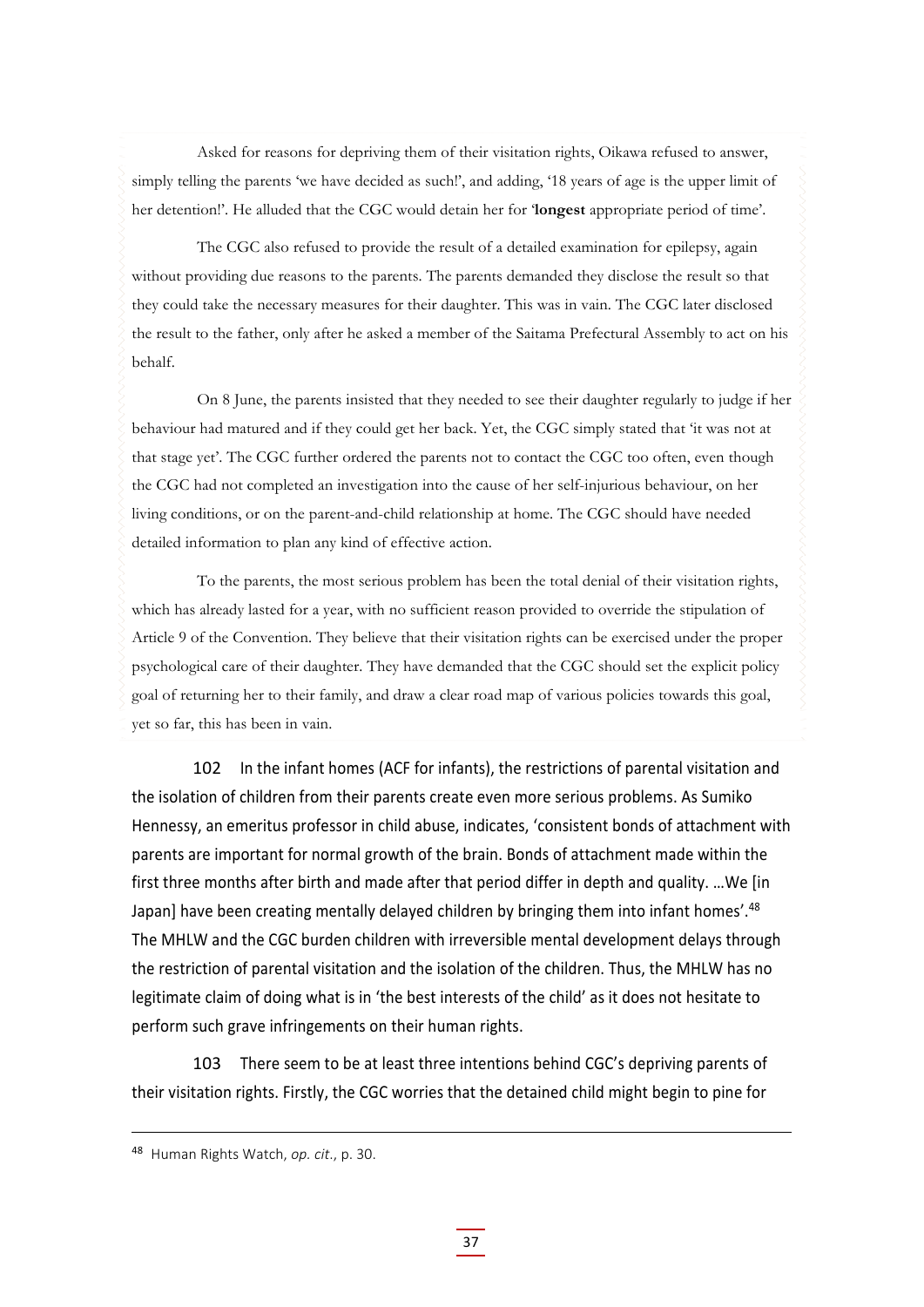home once that child meets or communicates with his/her parents, which would eventually result in the CGC being unable to detain the child for an extended period.

104 Secondly, the living conditions at the ACF and CGC detention quarters are miserable. If parents really see the severe living and educational conditions at the ACF, they would protest or demand improvements or even assert institutional abuse and resort to lawsuits for reparation of damages caused to their child. If this happens, troubles are bound to arise in the management of the ACF. As long as parents and their representative lawyers are completely cut off from the facilities, there is no risk of protest or lawsuits, as the lawyer cannot collect evidences.

105 Third, the CGC is fearful that parents will take their child back. The child's legal standing is not definite until the child's placement in an ACF is approved by the High Court. Once the child leaves the CGC detention facility or the ACF to return to their parents, parental authority will effectively revive and the CGC will lose their legal basis to forcefully detain the child.

106 These excuses for the deprivation of parental visitation rights have nothing to do with the best interest of the child. Turning its back on the globally established and accepted rights of children and parents, the MHLW and CGC keep isolating the child from the parents 'for the **longest** possible duration'.

107 We thus propose the following recommendations to the Committee on the Rights of the Child in this regard for the Concluding Observations on Japan :

- **Recommendation 9: A system of allowing for the rights of unconditional visitation and communication between detained children and their parents at least every week, and a programme with the goal of recovering familial bonds within one year should be initiated immediately.**
- **Recommendation 10: The lawyers, doctors, or psychotherapists acting on behalf of parents should always be allowed to see detained children, without any attached conditions.**

#### 10. Institutional Abuses in CGC Detention quarters and ACFs CLUSTER 'VIOLENCE AGAINST CHILDREN'

108 Article 37, Section (c) of the Convention stipulates as follows: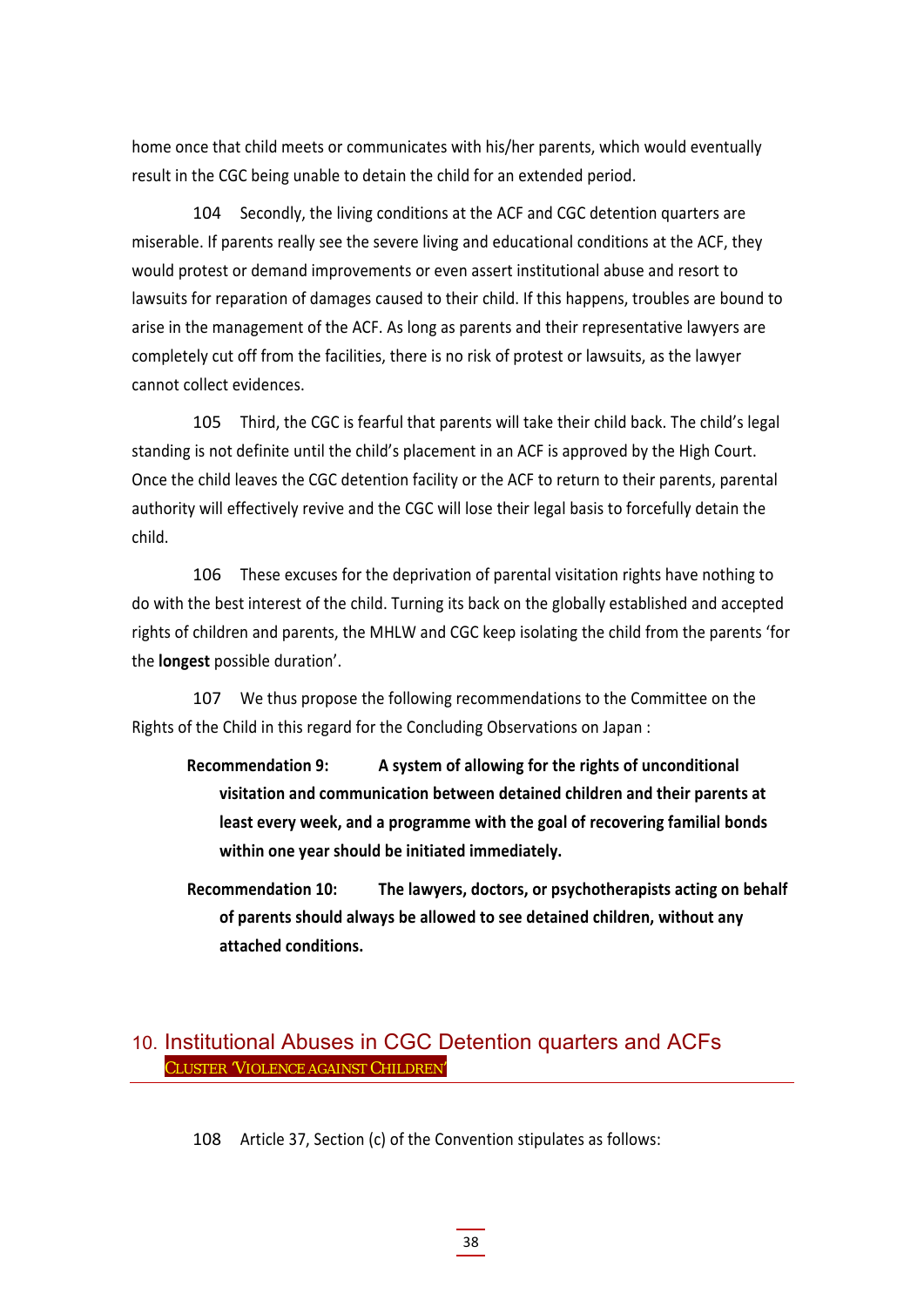*'Every child deprived of liberty shall be treated with humanity and respect for the inherent dignity* of the human person, and in a manner which takes into account the needs of persons of his or her *age'.*

109 In Japan, the detention of children in a catch-as-catch-can manner and the propagation of the use of detention centres often results in the CGC being full of detained children. The MHLW openly admits to overcrowding in its detention quarters.<sup>49</sup> Accommodating people in public spaces in excess of capacity is strictly controlled by fire departments, yet the CGC does not concern itself with the potential danger of children living in excess capacity. Furthermore, if the excess capacity condition persists, the MHLW then has good reason to persuade the Ministry of Finance (MOF) to siphon more money to the CGC. In Yokohama, for example, the massive extension of CGC detention facilities is underway (Plate 1). This is a clear manifestation of how the MHLW and CGC are treating children as a tool to grab more bureaucratic interest and money by tinkering with the human rights of children.

110 There have been repeated reports concerning abuses committed by CGC staff in its detention quarters. Since the CGC detention quarter is strictly closed to the public similar to a prison, the CGC staff can effectively do whatever they want.

111 In January 2014, a former CGC staff member in Kawasaki was arrested on suspicion of having secretly taken photos of the genitals of detained children and circulating them among friends.<sup>50</sup> There is also a case of a CGC staff member who was convicted of committing bodily harm to a detained child. Furthermore, in 2008, a child in Hachioji CGC detention facility died of anaphylactic shock caused by food containing the allergen found in eggs. $51$ 

112 Since parental visitation rights are banned, parents do not have the opportunity to instruct the CGC personnel concerning the diets of their children or inform them about these issues. The CGC, on the other hand, tends to conceal adverse information about itself.

<sup>49</sup> MHLW, *Manual*, *op.cit*., p. 114.

<sup>50</sup> *Asahi Shimbun,* 31 January 2014.

<sup>51</sup> 'Letter of Advice', Japan Federation of Bar Associations, Sou‐81, 9 December 2010.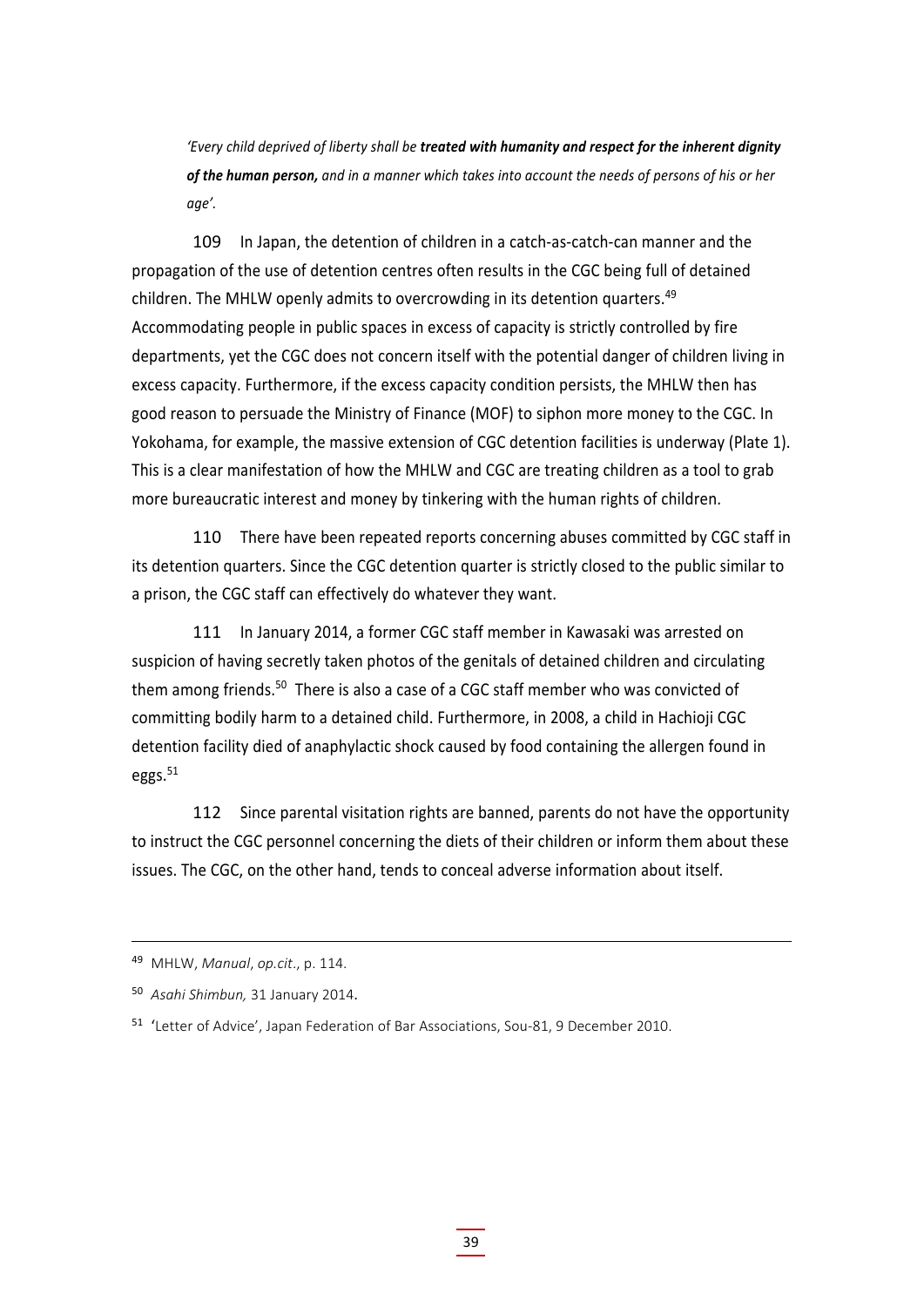Therefore, these exposed institutional abuse cases are likely only the tips of icebergs; there is likely a mass of similar incidents that the CGC has covered up and never exposed.

113 What follows is a case of severe institutional abuse that took place in the detention quarter of Integrated Child and Family Guidance Centre (ICGC) run by the Tokyo Metropolitan Government. The ICGC is a representative of all CGCs in Japan, as it is attached to the headquarters of the National Association of the Director of the CGC. It has been whistle‐ blown through nationwide TV network coverage:

#### **Case 7: The Government Abuses Children in the CGC Detention Quarter and Treats Them like Prisoners in the Heart of Tokyo**<sup>52</sup>

S. Namekata, once a part-time instructor at the ICGC, demanded that the director of the detention quarter change the way they took care of detained children, but was turned down. He then began recording the stories of detained children to reveal the facts to the general public. He encouraged a boot-faced child to speak up. Initially, the children would not speak, however, they gradually began to share their experiences.

After a week of his stay in the detention quarter, a child saw a warden hit another boy. The warden ordered the children to complete 100 laps of track running around a basketball court-sized gymnasium within half an hour. If a child failed, s/he had to do it again and more laps were added. The detained children were not allowed to talk to each other. The wardens scolded them sharply in a thundering voice.

A secondary 2 (grade 8) girl commented, 'scary. I was terribly scared', and claimed that it was just like a concentration camp. Even the position and direction of their bodies while sleeping were arranged in a certain way. The room windows were always covered with black-out curtains, even during the daytime.

Those children who failed to keep up with the warden's orders had to, for the first offence, write an apology letter, and for the second offence, were placed under the 'personalised discipline'. A child is then separated from the other children and his/her actions were strictly restrained. Partitions were placed on both sides of a child and a desk was placed between them. The child, facing the wall, was asked to endlessly transcribe Chinese characters and run 100 laps. A secondary 3 (grade 9) girl spoke of the experiences of a bespectacled elementary (grade) 4 boy who was placed in personalised discipline: 'I felt sorry for him, for his suffering in spite of everything. A 100-lap run to that boy! He began to huff and puff in less than five minutes! He was so thin and small that it was extremely pitiful'.

Namekata expressly points out, 'there is no doubt, what the CGC does here is CORPORAL

<sup>52</sup> NTV 'News Every'. Broadcasted on 07 May 2015. Available from

https://www.youtube.com/watch?v=27smKDCGC9s (with English subtitles).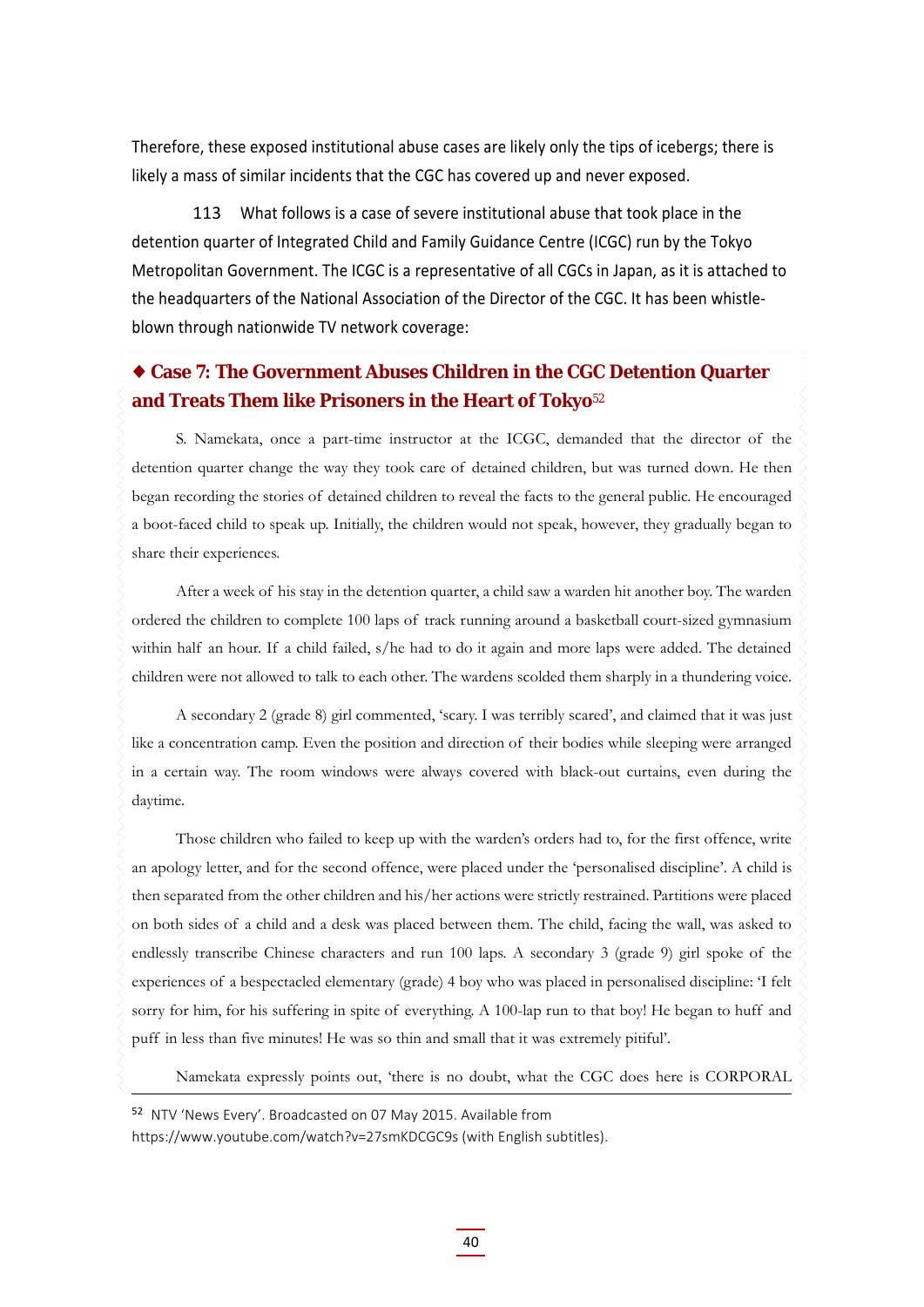#### PUNISHMENT and CHILD ABUSE!'

A secondary 3 boy complained about how the warden forced the children to eat their meals: 'He forced the children to sit at the desk attached to the wall, just like in personalised discipline. A pickled plum on a plate and chopsticks–to create an authoritative situation to eat it–by any means'. 'The Child then vomited, claiming to have stomach ache. He then asked the warden for permission to go to the toilet, but the permission was DENIED. The child thus pooped in his pants and puked as well. The warden summoned the child and asked him to submit a written apology…because the child made a mess and did not clean it up'. The child's claim of illness was considered fake and was not entertained.

Another narrative from a secondary 3 boy about a child who attempted to defy this maltreatment and attempted to escape. 'A warden then grabbed the child right away…then, he was placed in personalised discipline'. The warden attempted to add 'more partitions that looked like a wall. Yet, he refused it. Then he was thrown into a room in isolation'. Now that he is alone in the room, he went on a hunger strike, 'refusing to eat anything for four consecutive days'. He was eventually sent to a psychiatric hospital. Namekata witnessed the series of events: 'The children said to me that today he was to be taken away by deception to a hospital and will be hospitalised there'. That is a psychiatric hospital. He was hospitalised there by deception. I saw him being taken to the hospital'.

In the letters to Namekata, detained children wrote, 'Do they impose another set of distorted rules that have been twisted around by adults on us? I felt like a PRISONER'.

Namekata asserted, 'the malpractice within the child guidance centre persists forever. **Child guidance centres in Japan need drastic restructuring. The system of alternative child care has to be fundamentally restructured'**.

114 In spite of the recommendation by the CRC in paragraph 53 (c) of the last Concluding Observation, The government carried out NO investigation or prosecuted no one responsible for this grave institutional child abuse, because, as a former staff of the CGC in Tokyo pointed out,<sup>53</sup> this kind of abusive practice is ubiquitous across Japan.

115 When the parent-child relation is severed with the ban on visitation, it is natural that the child's mental condition deteriorates, with some children tending to exhibit violent behaviour. Thus, the CGC and ACF prescribe psychotropic drugs to detained children to suppress rebellion against the staff. Most adults are hesitant to take these drugs because of the severe side effects and medical dependence (toxicity).

<sup>53</sup> Y. Yamawaki, *Jido Sodansho ga Kodomo o Korosu* [*Child Guidance Centre Kills the Children*], Bungei Shunju, 2016, pp.41‐42.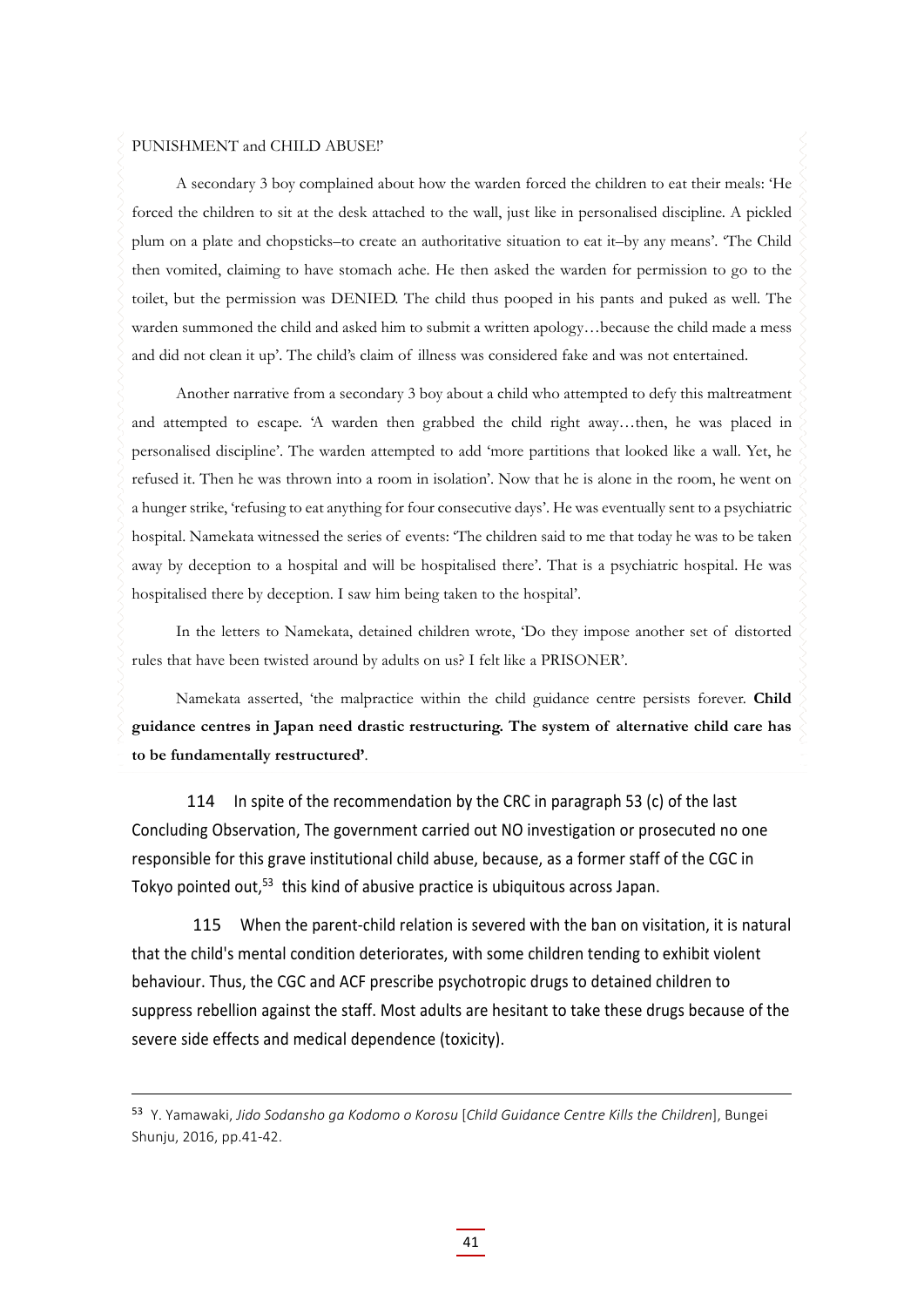116 Yoshida, a welfare sociologist, conducted a participatory fieldwork in an ACF in Western Japan. He summarised his research outcome as follows:

although the facility [ACF] staff had reservations about the prescribing and administration of psychotropic drugs to the children, it was clear that they were resigned to doing so in order to facilitate operations and management of the facility [ACF]. Further, one staff viewed the systematic abolition of corporal punishment as an evolution in medical care and perceived psychotropic drugs to be a means of enhancing communication between children and adults ‐‐ a fact that prompted them to accept the use of such drugs.  $54$ 

117 ACFs administer psychiatric drugs to children to achieve the same objective as corporal punishment, i.e. the drugs are used to place the children under forced control in the name of 'enhancing communication'. This act is all the more malicious, because the ACF staff give the consciously administer the drugs to the children knowing about the negative side effects.

118 The MHLW *Manual* endorses this act of administration by stating that the director of the CGC or the ACF can take 'custody measures', which has been liberally extended to 'medical practice',<sup>55</sup> including administering psychotropic drugs. The MHLW thus encourages the CGC to have a doctor engage in the 'medical practice' of a child without parental consent. The *Manual* lists 'a medical examination in medical institutions (including psychiatry), an inspection and medical treatment (medication, disposal, operation, etc.)'56. The MHLW allows a psychiatrist working under contract with the CGC to administer various dangerous psychiatric drugs to detained children.

119 The MHLW attempts to legitimatise human rights infringements of this sort by stating in the *Manual* that 'the act which disturbs the custody measure of the director of the CGC wrongfully is the act which damages directly or indirectly the interest of a child'.<sup>57</sup> The MHLW regards the actions of the director of the CGC, even if it is abusive, and the interest of a

<sup>54</sup> Kohei Yoshida, 'The Use of Psychotropic Drugs at Foster Care Facilities and Staff Dilemma', *Journal of Welfare Sociology*, 10, 2013, p.147.

<sup>55</sup> MHLW, *Manual*, *op.cit.*, p.170.

<sup>56</sup> MHLW, *Manual*, *op.cit.*, p.172.

<sup>57</sup> MHLW, *Manual*, p. 171.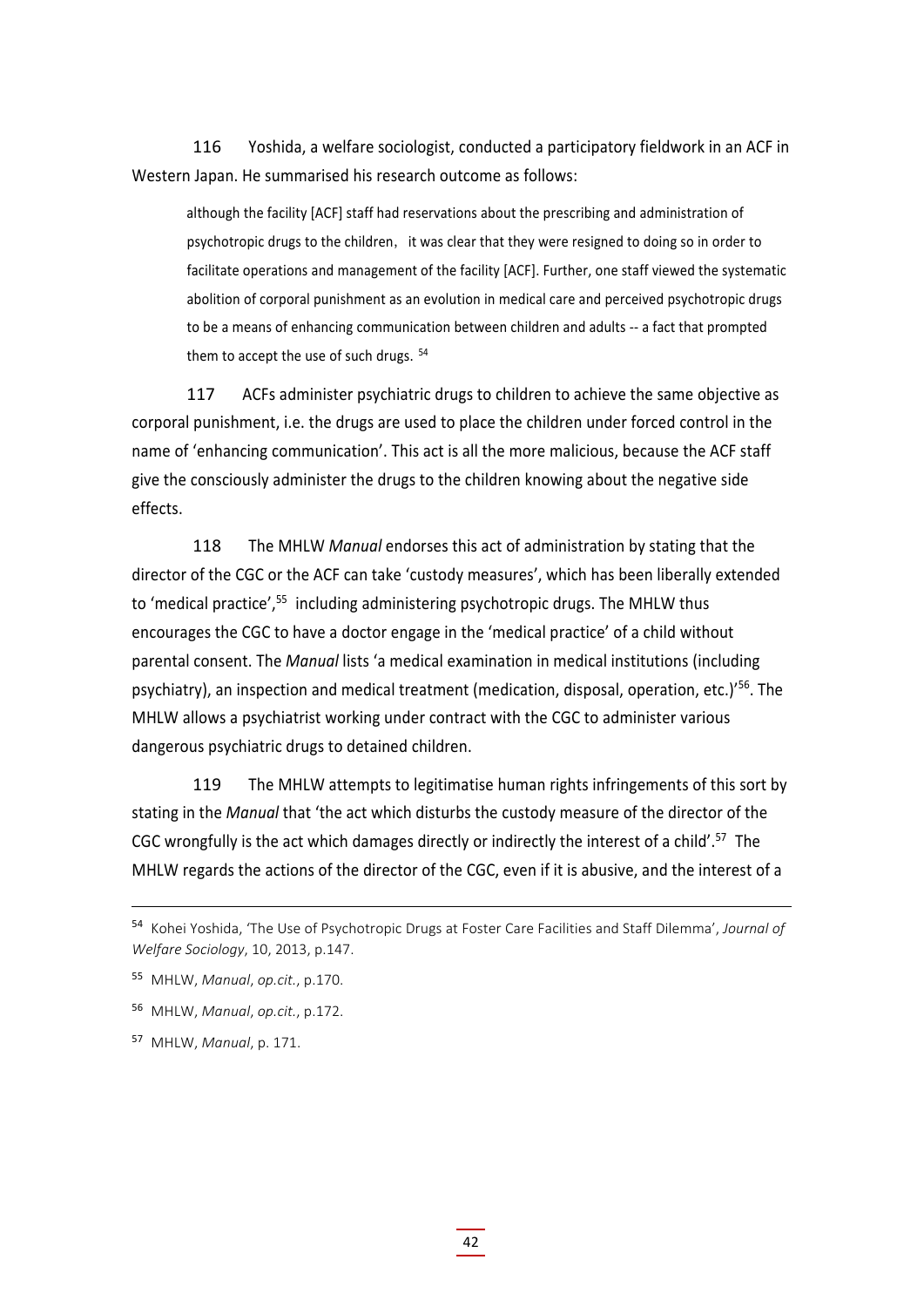child, as identical. Thus, the MHLW confessed that 'the best interest of a child' in the bureaucratic language of the MHLW is nothing but 'the best interest of CGC'. Since the CGC has such a haughty way of thinking, there is no way for them to humbly reflect on the fact that their actions towards detained children constitute abuse or the infringement of human rights.

120 It should be surprising to the international community that this sort of practice prevails in a supposedly 'democratic' and 'advanced' country. Yet, in this manner, the CGC reigns supreme over children and their parents as an absolute power.

121 We thus propose the following recommendations to the Committee on the Rights of the Child in this regard for the Concluding Observations on Japan:

- **Recommendation 11: The wardens who took abusive actions towards children in the detention quarter and the CGC director who did not make sufficient supervision to stop this should be severely penalised upon investigation, including dismissal from jobs.**
- **Recommendation 12: Administering psychotropic drugs to detained children in either the CGC or ACF should be strictly banned. The psychiatric doctor working for the CGC should be selected based on a competitive application system and be replaced regularly.**

## 11. The CGC Deprives Detained Children of their Right to Education and the Development

CLUSTER 'EDUCATION, LEISURE AND CULTURAL ACTIVITIES'

122 Article 3-1 of the Convention stipulates,

*In all actions concerning children, whether undertaken by public or private social welfare institutions, courts of law, administrative authorities or legislative bodies,* **the best interests of the child** *shall be a primary consideration.* 

123 It is common understanding that the 'best interests of the child' shall materialise only when the child's short and long term best interests are both fulfilled.<sup>58</sup> The child is deprived of the opportunity of realising their real best interest if the government considers their short‐term interests only.

<sup>58</sup> UNICEF, *op.cit*., p.38.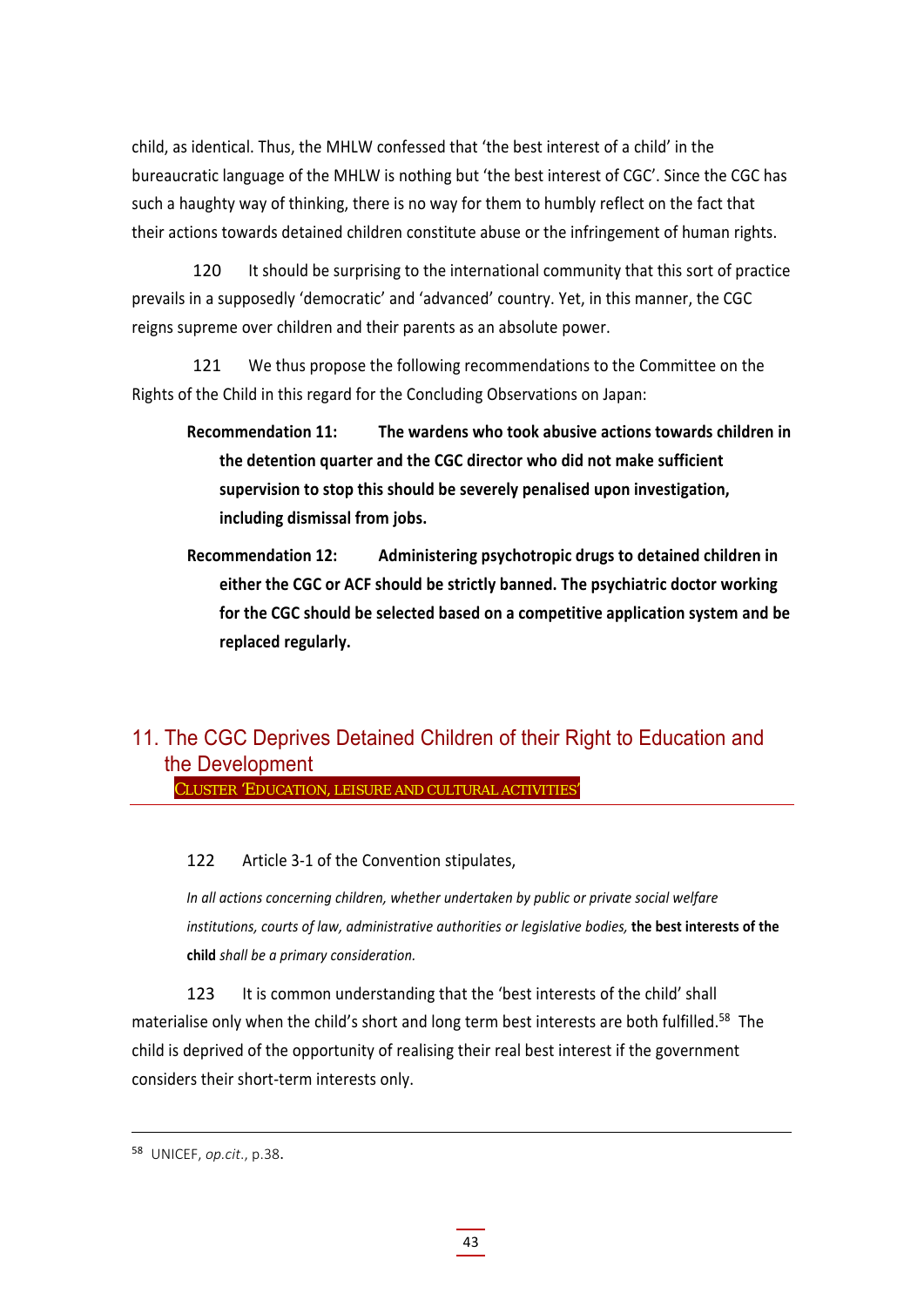124 For realising their longer-term interest, the stipulation of Article 28-1 of the Convention to protect and to promote the right of the development of the child is important:

'States Parties recoanize the right of the child to education, and with a view to achieving this right *progressively and on the basis of equal opportunity, they shall, in particular:*

*(a) Make primary education compulsory and available free to all …*;

125 Article 29‐ 1(a) stipulates as follows:

'*States Parties agree that the education of the child shall be directed to:*

*(a) The development of the child's personality, talents and mental and physical abilities to their fullest potential*'

126 Many children who are detained by the CGC are of an age that requires compulsory education for future development. These rights of children are guaranteed by the Convention and domestic law. Article 26 of the Constitution of Japan stipulates that guardians who have children in their custody, are obliged to send them to elementary or junior secondary school.

127 However, once the CGC removes children from their parents and detains them in a CGC facility, **the Director of the CGC does not allow the detained children to go to school** under the 'custody right' entitled to the CGC director. The HRW considers the 'custody right' and 'restricting school attendance, limiting freedom of movement' of a child as a 'potentially abusive practice'.<sup>59</sup> This 'custody right' is stipulated in Clauses 3 and 4 of Article 47 of the CWA for the ACF , and Clause 2 of Article 33‐2 for the CGC. Ms. Alice K. Carroll, a Canadian social worker dispatched to Japan as a UN advisor on social work strongly suggested to abrogate it in 1950.

128 The Japanese government claims that this practice does not contravene the Convention since the duration of detention in the CGC is restricted to 2 months by the CWA, 'limited to necessary and rational' length. Moreover, the director of the CGC has the 'custody right' to send the detained child to school<sup>60</sup>. Yet, the government falsifies the reality of CGC with impunity in that the detention is prolonged and the 'two months' can be extended arbitrarily (chapter 6), and the CGC director never uses his/her 'custody right' to allow the child

<sup>59</sup> Human Rights Watch, *op. cit*., p.114.

<sup>60</sup> Otsu‐I No. 3 Brief by the Ministry of Justice in *Mizuoka v. Minister of Justice*, Saitama District Court, Heisei 27 (Gyo‐U) No. 9, 2016, p.13.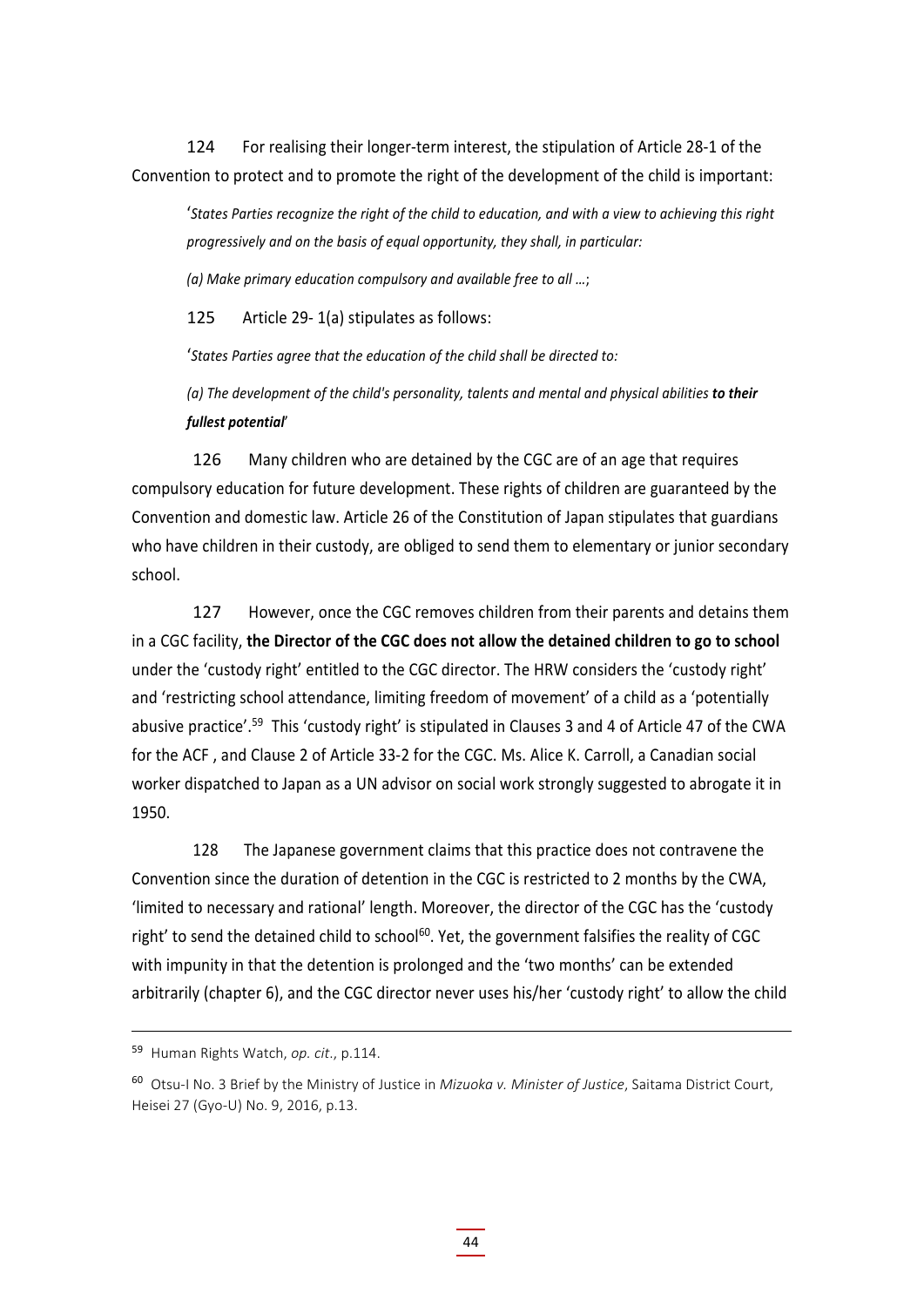to go to school. In other words, the Japanese government practically admitted the breach in the real working methods of the CGC to the Convention.

129 In a competitive social environment such as Japan, many parents send their children to a tutorial school or engage in additional lessons in addition to regular schooling, to enhance the chance of their child becoming an able member of society. With these educational provisions, children can eventually enjoy a higher chance of taking up an occupation with higher income and enjoy an affluent life. This parental educational philosophy, conforming to the long‐term best interests of the child, should not be rejected. However, neither the CGC nor the ACF accepts this idea and consequently provides no extracurricular educational opportunities to detained children. The CGC even accuses parents who send children to a tutorial school of committing 'psychological abuse'.

130 Thus, children detained in CGCs and ACFs finish only with obligatory education, which leads to a dismal future. Due to the competitive environment of the economy and society throughout Japan, children who leave ACFs receive opportunities to take up employment that offer 'low wages for menial entry-level jobs'<sup>61</sup>only. '[M]any formerly institutionalized youths [=child formerly in the ACF] never complete high school and often end up as welfare recipients, homeless, or in prison<sup>'62</sup> as convicts. The CGC forcibly removes children from their parents, and deprives them of the opportunity to pursue their long‐term best interests based on their right to development towards the happy pursuit of life, which is guaranteed to every citizen in Article 13 of the Constitution.

131 Recently, the Ministry of Education, Culture, Sport, Science, and Technology, (MEXT) has begun to accommodate this policy of MHLW and changed its policy for the worse. The MEXT dispatched a notice on 31 July 2015<sup>63</sup> that those children in the CGC detention quarters who are forced to abstain from attending schools should be considered as having attended even if they have not received education as per the MEXT's official guidelines for school teaching. The MEXT thus legalised the CGC-forced truancy and deprived the children of the opportunity for education and development.

132 A Children's rights to education, as stipulated in the Convention, has also been infringed upon in Japan by the act of some schools that turns the CGC system to their own

<sup>61</sup> Human Rights Watch, *op. cit*., p. 57.

<sup>62</sup> Human Rights Watch, *op. cit*., p. 81.

<sup>63</sup> 27 Monkasho No. 335.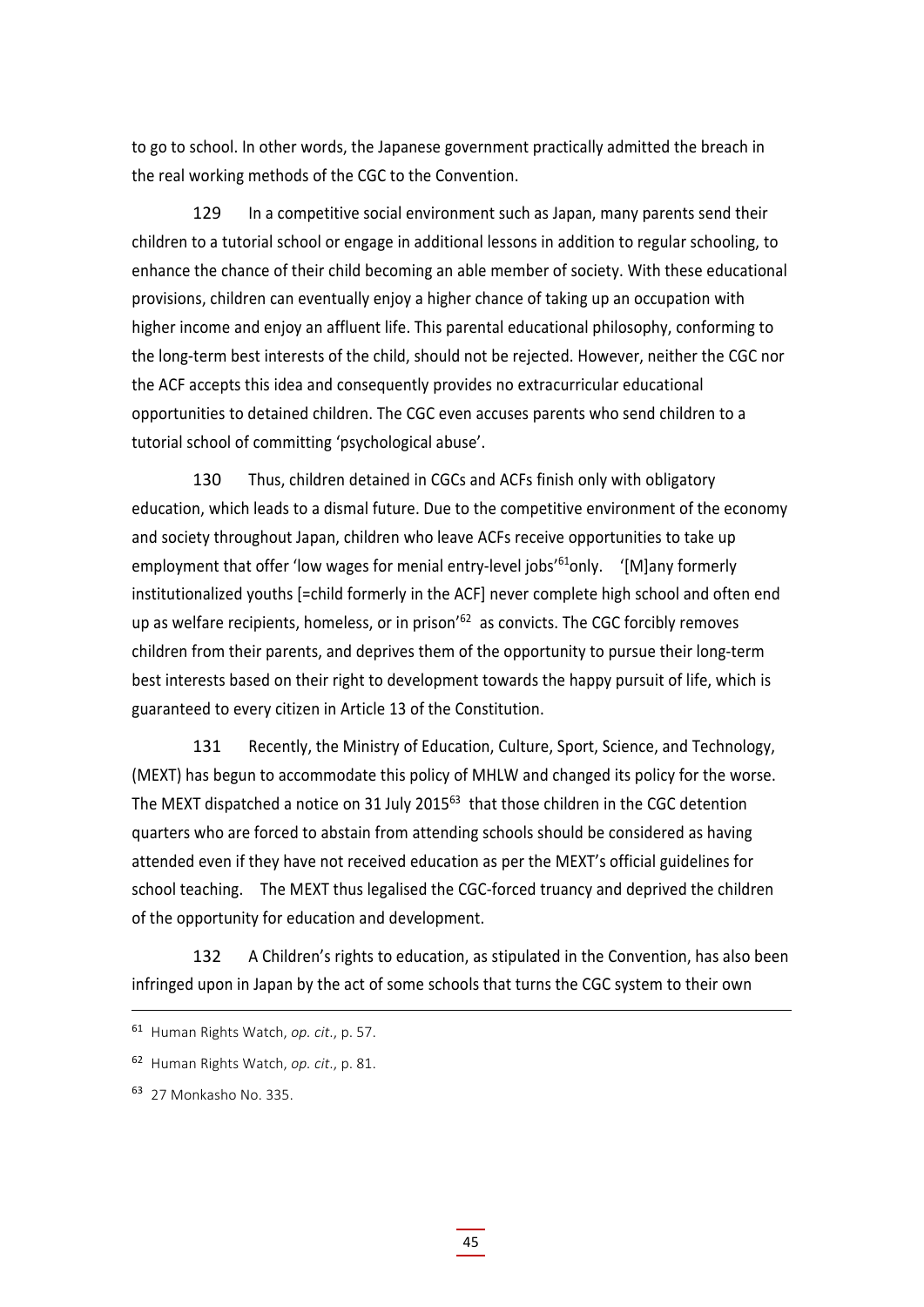advantage in order to abandon unwanted pupils. This is exactly what the UNCRC pointed out in paragraph 62 of its Concluding Observation on Japan in 2010. Some Japanese schools notify the CGC on the pupils who does not meet the school's behavioural expectations, alleging that they have 'abused'. They remove them from the school with the help of the CGC. To achieve this, the school prevents the pupil from returning home using various pretexts and hands the child directly to the CGC staffs The staff come to the school in order to stave off the parents from expressing disagreement. There is a quaint mutual interest between the schools that maliciously intend to abandon the children without offering proper instruction and rehabilitation, and the CGC that wants to detain as many children as possible for the enhancement of the their bureaucratic turf.

133 The *Manual*, on the other hand, encourages schools to notify the CGC, 'when information on suspicion of abuse from a school staff is given, the school principal, etc. is obliged to report to the CGC even if it is only suspicion and cannot be determined as abuse'.<sup>64</sup> The MHLW is thus promoting, rather than discouraging, the human right concerns of the UNCRC.

#### **Case 8: A Catholic Elementary School in Tokyo Acted against Paragraph 62 of the UNCRC Concluding Observation (2010)65**

Reiryu was a pupil of Koka Gakuen, a catholic private elementary school in the Western Suburbs of Tokyo. The school principal was a Marianist catholic sister, who took a very despotic approach towards the pupils and parents. Whenever dissatisfied with something, she intimidated them by, for example, flinging the school satchel of a pupil. The views and opinions of parents and children were hardly considered, except for a very limited number of hanger-on groups of parents.

Reiryu, beloved by his father, suffered from Asperger's syndrome, and so had some behavioural difficulties. However, as it is known that many artists and scientists in history have also suffered from this syndrome, his father took great pains to bring out his talent by training him in various ways: to acquire absolute pitch in music, English language skills, and mathematics. At the beginning of Primary 4, he was capable of delivering a pitch with approximately 60% accuracy, and was able to solve simple linear equations.

<sup>64</sup> MHLW, *Manual*, p. 252.

<sup>65</sup> Based on Chapter 5, Section 2, 'Koka Gakuen Incident, in K.Minamide and F.Mizuoka, *Jiso Riken* (*Vested Interest of CGC)*, Hassaku Sha, 2016, pp. 280‐295.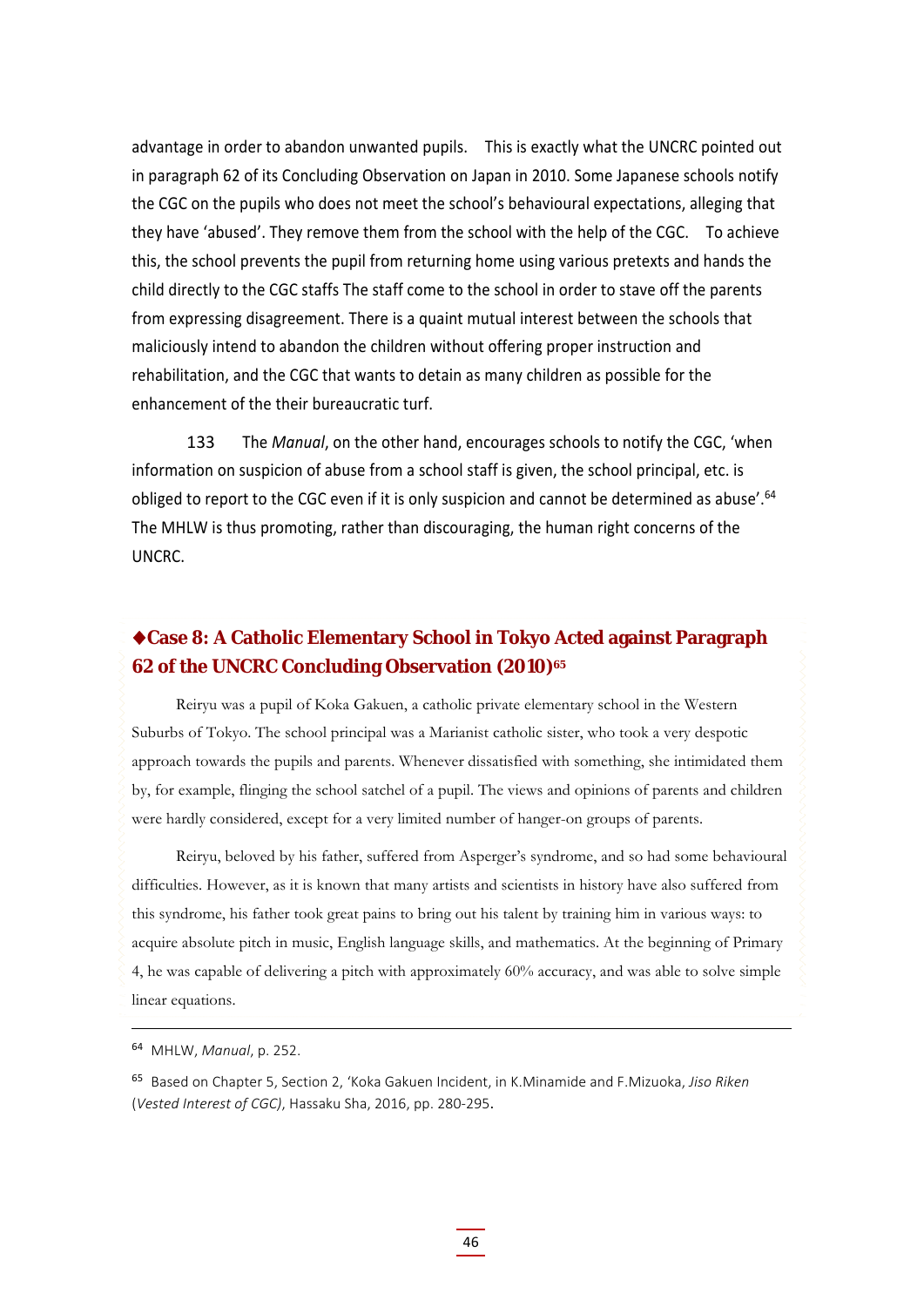Reiryu was promoted to Primary 2 in 2011, when Takashina, his class teacher, began to inflict repeated and severe corporal punishment on him. Attempting to stop his hyperactivity disorder, the class teacher hit him on the head almost every day in front of his classmates. Reiryu got bump on his head. The principal, Sister Ishigami, not only ignored the parents' demands to remove this teacher from the class, but positively regarded this violence as 'a legitimate form of instruction', and ignored the teacher's violence, despite the fact that Japanese law strictly prohibits violence in the classroom. Reiryu began to show truant behaviour, yet the school did nothing to resolve the issue or offer rehabilitation.

Initially, the father was afraid of complaining to the authoritative principal, yet after seven months of continued violence, he finally began to demand an investigation, an apology, and a proper penalty for the teacher. To his surprise, while refusing to admit her own faults in allowing the violence committed by the teacher, principal Ishigami began to report 'abuse' by the father to the CGC in retaliation.

Thereafter, whenever the father aired his grievances against the corporal punishment, Ishigami secretly cooked up stories of 'child abuse' and reported them to the CGC. The time-series correlation between the protests against the corporal punishment at the school and her reports of 'abuse' rejects the null hypothesis that there was no causal relationship between the incidents at less than 0.001% confidence level.

On 20 April 2013, the principal in secrecy contacted Tokorozawa CGC to detain him under the false charge of 'abuse'. Presumptive evidence shows that a father in the principal's hanger-on group, being in close association with the ACF through his volunteer activity, must have suggested a way of removing Reiryu from the school, by misusing the CGC. He was kept in the school until late in the evening on that day, yet the CGC did not act as Ishigami expected. Reiryu was then allowed to return home. Ishigami then invited Nagai and other Tokorozawa CGC personnel to her school on 25 April and imbued them with tales of Reiryu's 'abuse'.

On 1 May, the school found wounds that Reiryu had gotten while trekking on a rocky route with his father two days before, while Tajima, who had just been promoted to vice-principal, kept Reiryu in the school premises on the pretext of completing Reiryu's mathematics problem sheets while they again gave the Tokorozawa CGC an 'abuse' report. This time, social workers of the Tokorozawa CGC came, and Nishikawa deceived Reiryu with the prospect of 'camping' to entice him to board a car bound for the CGC. The CGC never investigated the teacher's corporal punishment, but accepted principal Ishigami's claims at face value. Tajima knew that once Reiryu was in the CGC detention quarter he could no longer go to school, yet he nevertheless had the CGC confine him—a behaviour that a sane educator, conscious of the rights of the child, knowing their duty to develop the child to his maximum capacity, could not take. The CGC thereby abetted the attempt of the Catholic school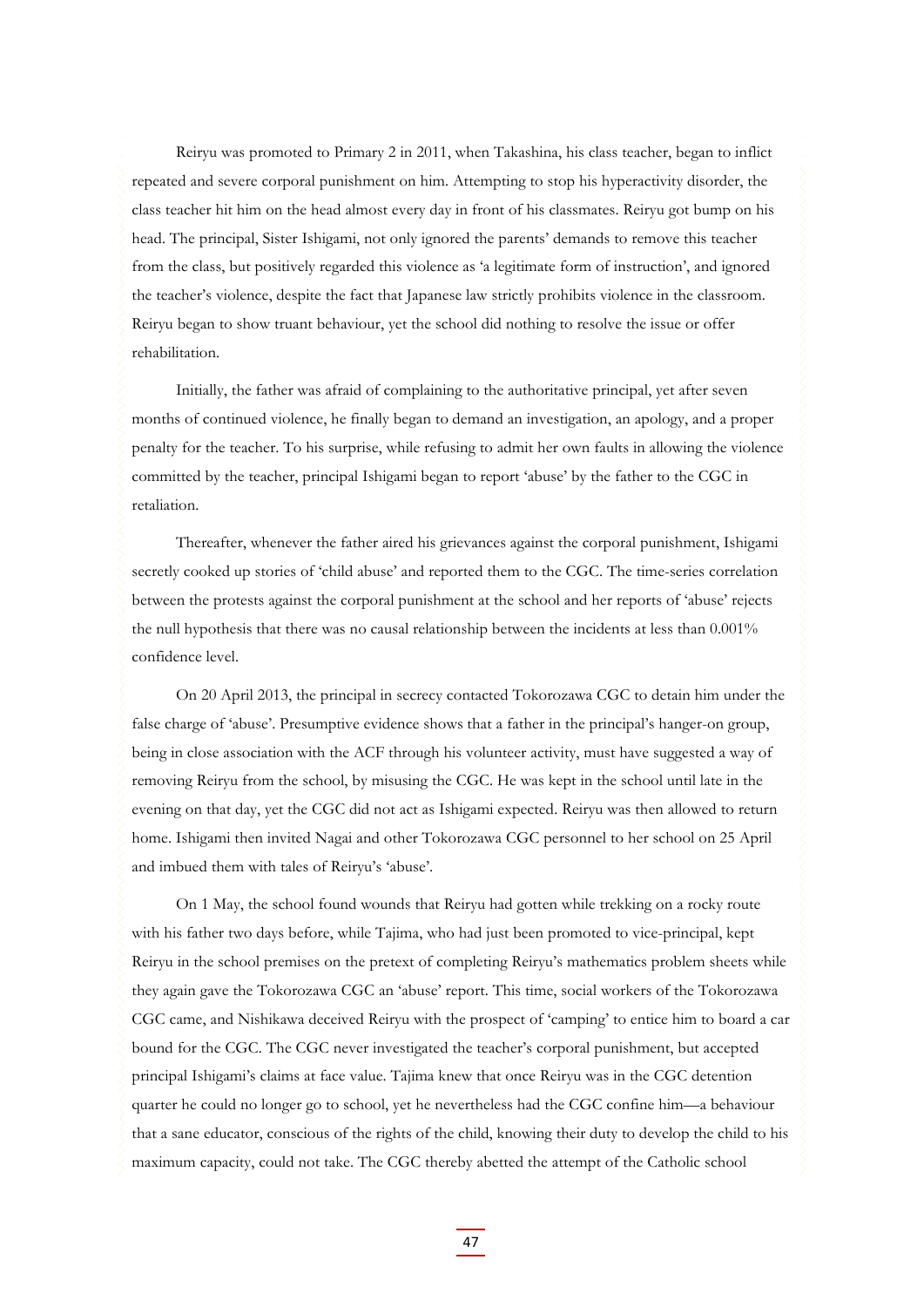principal to expel the victim of illegal corporal punishment and the parent who aired grievances about it.

The following day, the father went to the Tokorozawa CGC and demanded that an investigation of the claimed 'abuse' cases at the school be duly carried out by the CGC and demanded to regularly meet with the CGC staff. Nagai refused meeting appointments and never conducted an investigation of the house of the family or of the school. Right after the detention, Reiryu had resisted life in the detention quarter with violence, but months later, he became quiet and calm—the effect of sedative drugs administered by the CGC is strongly suspected for this change.

Two months after his detention, Nagai told the father and his attorney-at-law that the CGC will plead to the family court to put Reiryu in an ACF, based almost exclusively on the information provided by Koka Gakuen, who thereby managed to expel the victim of its corporal punishment by making false 'abuse' claims to the CGC.

While Reiryu was forced to stay in the detention quarter, **Hirose, the director of the CGC, did not allow him to go to school and left him without any formal elementary education for seven months.** Even when Reiryu broke his glasses (for myopia) in the detention quarter, Hirose never replaced them and left him without glasses, generating a risk of amblyopia. The detention quarter had little space to play around, thus Reiryu, who loved outdoor activities and was an active in boy scouting, was denied any of his favourite sports. His intellectual and physical capabilities must have drastically waned, and is well manifested in the fact that his performance in secondary school level mathematics at the age of 9 degenerated into 'a little lower than average' grades in 2017. This manifested from the negligence of the ACF to ensure his right to development as stipulated in Convention Articles 28 and 29, or to do what is in the long-term best interest of the child. His father's laborious training was ruined by the thoughtlessness of the CGC and ACF.

The family court accepted in June 2014 a plea to place Reiryu in an ACF, yet did NOT recognise the existence of abuse or neglect in any form. It merely stated that there was the possibility that Reiryu's welfare might be impaired. Last March, the Tokorozawa CGC sent the father a photo of Reiryu. The father showed the photo to a juvenile psychiatrist, who suspected the symptom of drowsiness, typical to a child who is given a dosage of psychiatric drugs. The father naturally never authorised the ACF to give Reiryu such dangerous drugs.

Reiryu and his father are now in their **fifth year without any contact in the form of visitation or talking to each other**, since the CGC does not allow them to meet or talk UNLESS the father admits the false charge of 'abuse' cooked up jointly by Koka Gakuen and the CGC.

Currently, Nishikawa of the Tokorozawa CGC is attempting to detain Reiryu in the ACF for an even longer period of time by filing a renewal in the family court. This is despite Reiryu's senior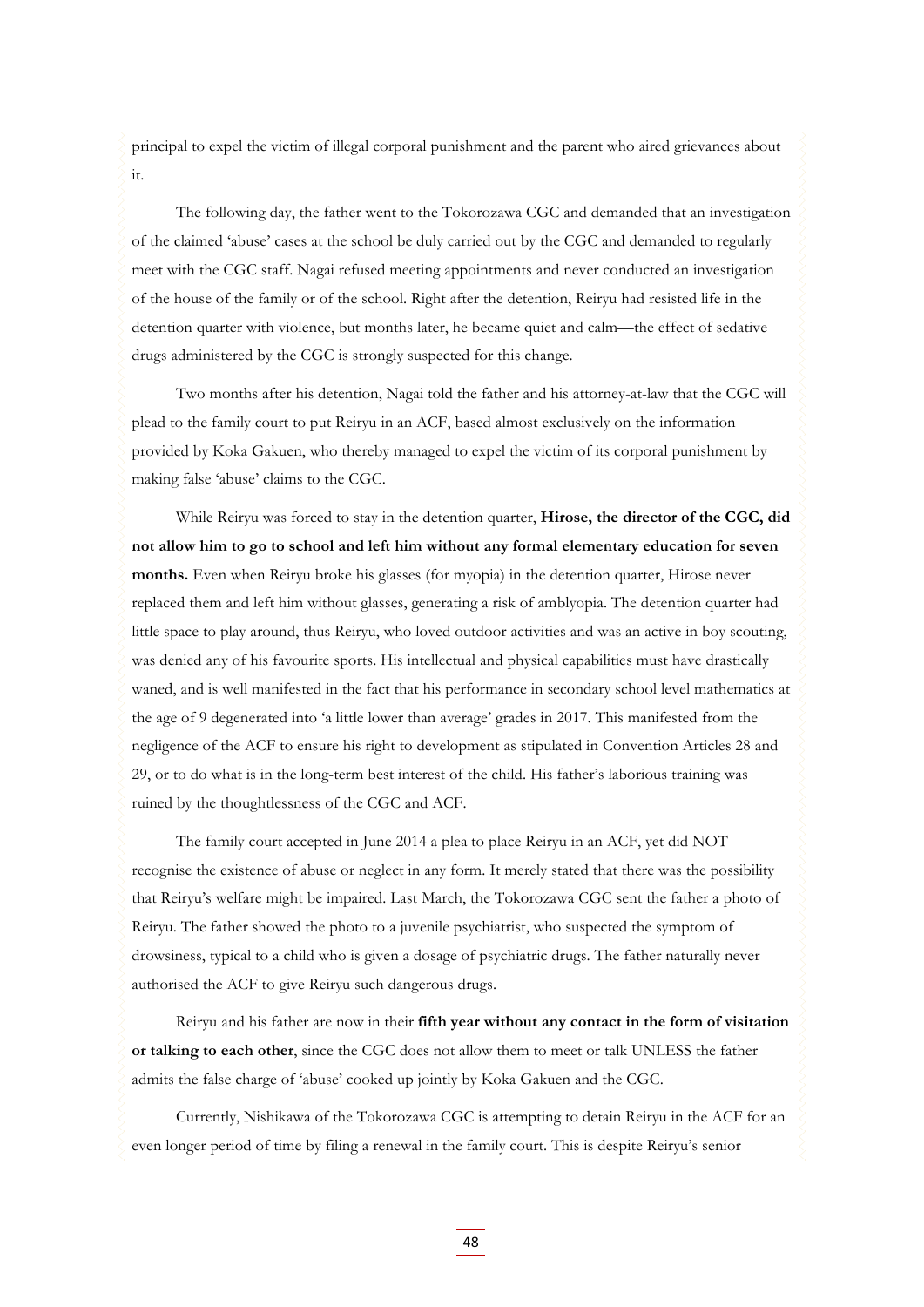secondary school examination approaching, which can be decisive in determining his lifetime potential. This action by the CGC demonstrates that it **never** cares about the long-term best interests of the child.

134 The strong administrative power of the CGC, who may detain a child without a court decision, is not only used by schools with malicious intentions, but other malicious individuals as well. For example, there was once a website<sup>66</sup> that proposed that the best way to solve the bullying problem in a school or community would be to use the CGC: to have it take over the task of getting rid of the bully. The site suggested that parents whose children are suffering from bullying should contact the CGC and tell them that the bully 'was suffering from abuse by his/her parents'. The CGC would then take him/her to a detention centre, restoring peace and tranquillity to the school or community.

135 We thus propose the following recommendations to the Committee on the Rights of the Child in this regard for the Concluding Observations on Japan :

- **Recommendation 13: The living conditions at the CGC detention quarters should be drastically improved. The children in the detention quarter should be sent to regular schools and receive humanitarian treatment, including free enjoyment of healthy sports and arts.**
- **Recommendation 14: De facto surrogate parental rights assigned to the CGC and ACF directors in the name of 'custody rights' as stipulated in Articles 33‐2 and 47 of the CWA should be abrogated.**
- **Recommendation 15: The Japanese government should take the recommendation in Paragraph 62 of the Concluding Observations 2010 seriously and should emphasise that the schools across Japan should NOT to misuse the CGC in order to get rid of the pupils who do not meet their expectations.**

 $66$  'How to cope with the bullying problem – Solve it by asking the CGC to abduct the bully' http://fukusunoyakata.blog100.fc2.com/blog-entry-57.html (accessed 04 November 2016, currently deleted)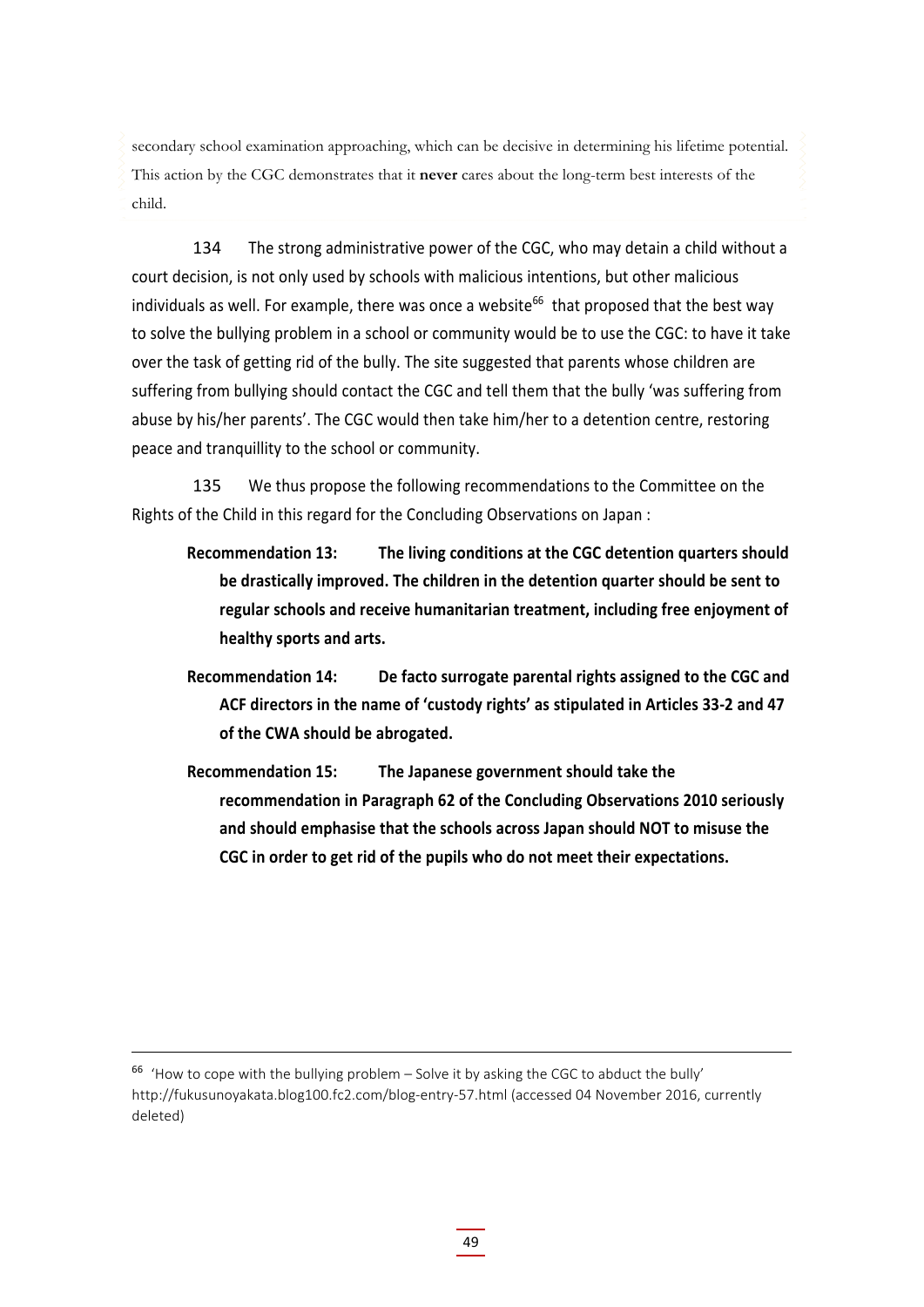## 12. The Japanese CGC and ACF System is Destroying Familial Bonds

CLUSTER 'GENERAL MEASURES OF IMPLEMENTATION'

136 The Preamble of the Convention states that the State Party is convinced that:

'*the family, as the fundamental group of society and the natural environment for the growth and well‐being of all its members and particularly children, should be afforded the necessary protection and assistance so that it can fully assume its responsibilities within the community*',

137 It recognises that:

'*the child, for the full and harmonious development of his or her personality, should grow up in a family environment, in an atmosphere of happiness, love and understanding*'.

138 Even if the parents committed ephemeral faults in the child's upbringing, parents with affection for their children have a natural instinct of earnestly reflecting and striving towards future improvement. This being the case, nobody can prevent parents and children from trying to recover their familial bond.

139 However, the MHLW and CGC, in achieving the expansion of power and budget, deny this possibility, and, rather than achieving the recovery of the familial bond through, for example, various parent training courses, merely impose complete isolation on the child and the destruction of a family over an extended period of time. The period of complete isolation is not a matter of a couple of years but rather continues in many cases **for more than several years**.

140 Even though the causes of the removal and detention of children by the CGC vary, what is common to all cases is that the parents and children wished to overcome a fault or misunderstanding and reconfirmed their familial bonds, regaining their community life as a family. Absolutely no one is allowed to obstruct this fundamental human right.

141 However, as a part of the MHLW's endeavour in expanding its vested interest, the Japanese Government began to offer a financial subsidy to the social welfare corporation that runs the ACF to set up 'family home' type accommodations there. The structure is something like a flat in a condominium, yet there are naturally no biological parents. This is no more than placing children in an ACF. Yet the MHLW claim that this is their way of 'complying' with the Convention by asking State Parties to give children the chance to 'grow up in a family environment'. The Japanese government does not understand the simple fact that social relation is one thing, and the built form is quite another.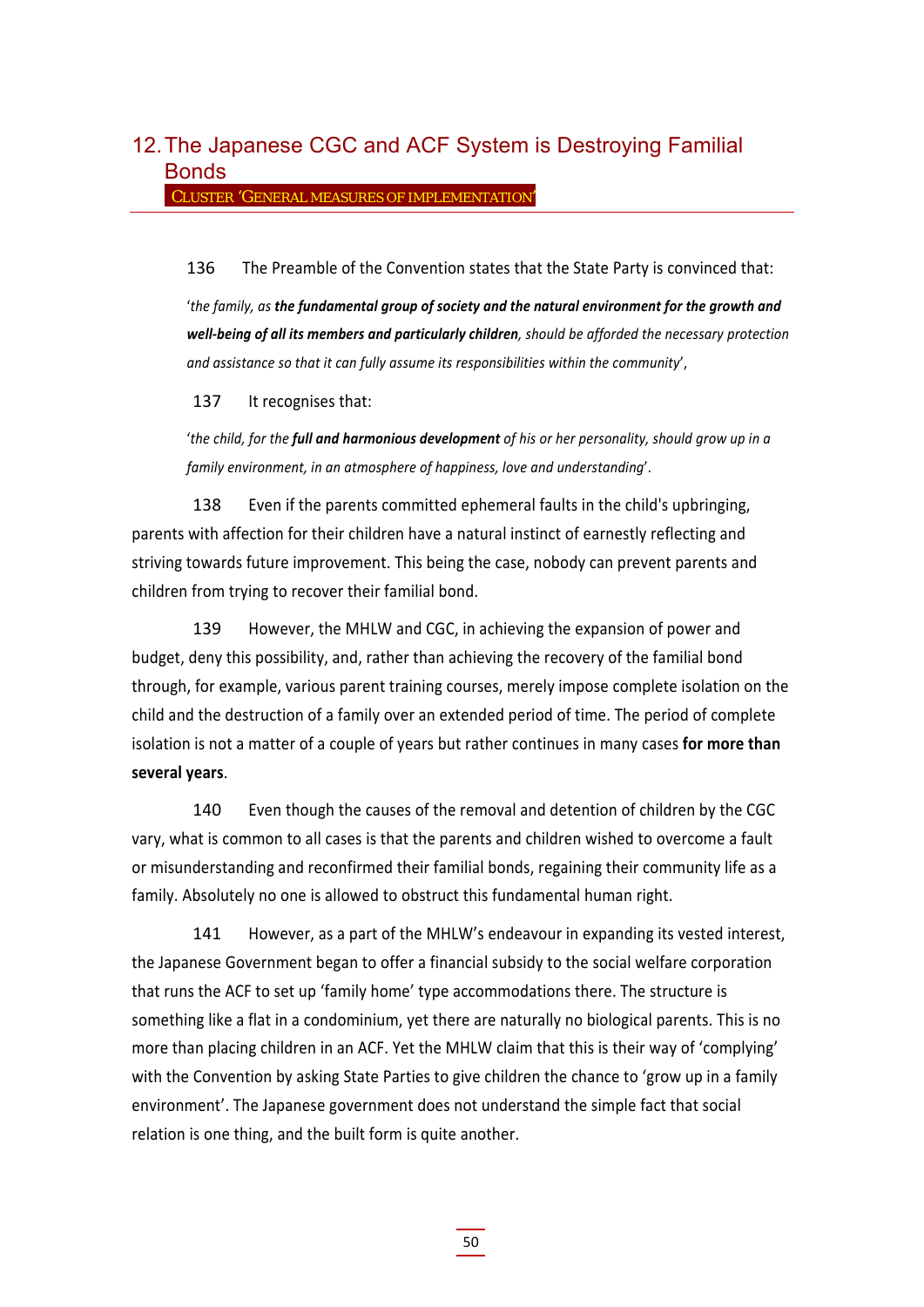142 The fact that the Japanese government has been destroying this 'fundamental group of society and natural environment for the growth … of children' and thereby obstructs their 'full and harmonious development' is quite obvious in the following case of international articulation:

#### **CASE 9: A Japanese Mother and Her Daughter Took Refuge in the Netherlands to Recover Their Familial Bond**

The mother was a versatile lady, a car rally racer and an IT engineer. In August 2007, the mother's daughter was removed from her family by the Nagasaki Support Centre for Children, Women, and Disabled Persons (Nagasaki CGC).

The CGC detained the daughter in pursuance of a notice from the police. The CGC claimed that the mother hit the daughter's hips to discipline her, perhaps with a dress hanger. The child recovered and went out to play. Police received a report from a convenience store manager who found the daughter with injuries to her arms and legs. The CGC examined her hips and found red bruising. The CGC determined that it was 'abuse'.

The mother was summoned by the CGC for an interview. She claimed that it was normal scolding and discipline. If injury was found, it must have happened after the scolding. The mother demanded the prompt return of her daughter. Having determined that this was a case of 'abuse', the CGC did not allow the daughter to meet the mother, and demanded she confess to the 'act of abuse'. This is confession extortion using the child as hostage, in contravention of Article 38 of the Constitution of Japan. The mother refused to accept this unconstitutional coercion to confess the false claims of 'abuse'. The interview led no agreements.

The CGC then pleaded with the Nagasaki Family Court to consign the daughter in an ACF. However, the Family Court rejected its plea in December. The CGC did not return the daughter to the mother, but filed an appeal to the Fukuoka High Court and continued to separate mother and daughter. In May 2008, the High Court accepted the CGC's plea without any investigation but only an examination of the documents. The daughter was then consigned in an ACF in Nagasaki Prefecture. Having twice as many former orphanages as the national average due to the stronger influence of Christianity and A-bomb suffering, the ACFs in Nagasaki have a high quota to fulfil. The Supreme Court confirmed the High Court's decision in October 2008.

On 24 October 2007, the mother succeeded in taking her daughter back from the ACF with assistance from an NPO, the 'Association to Support the Victims of the Family-Destroying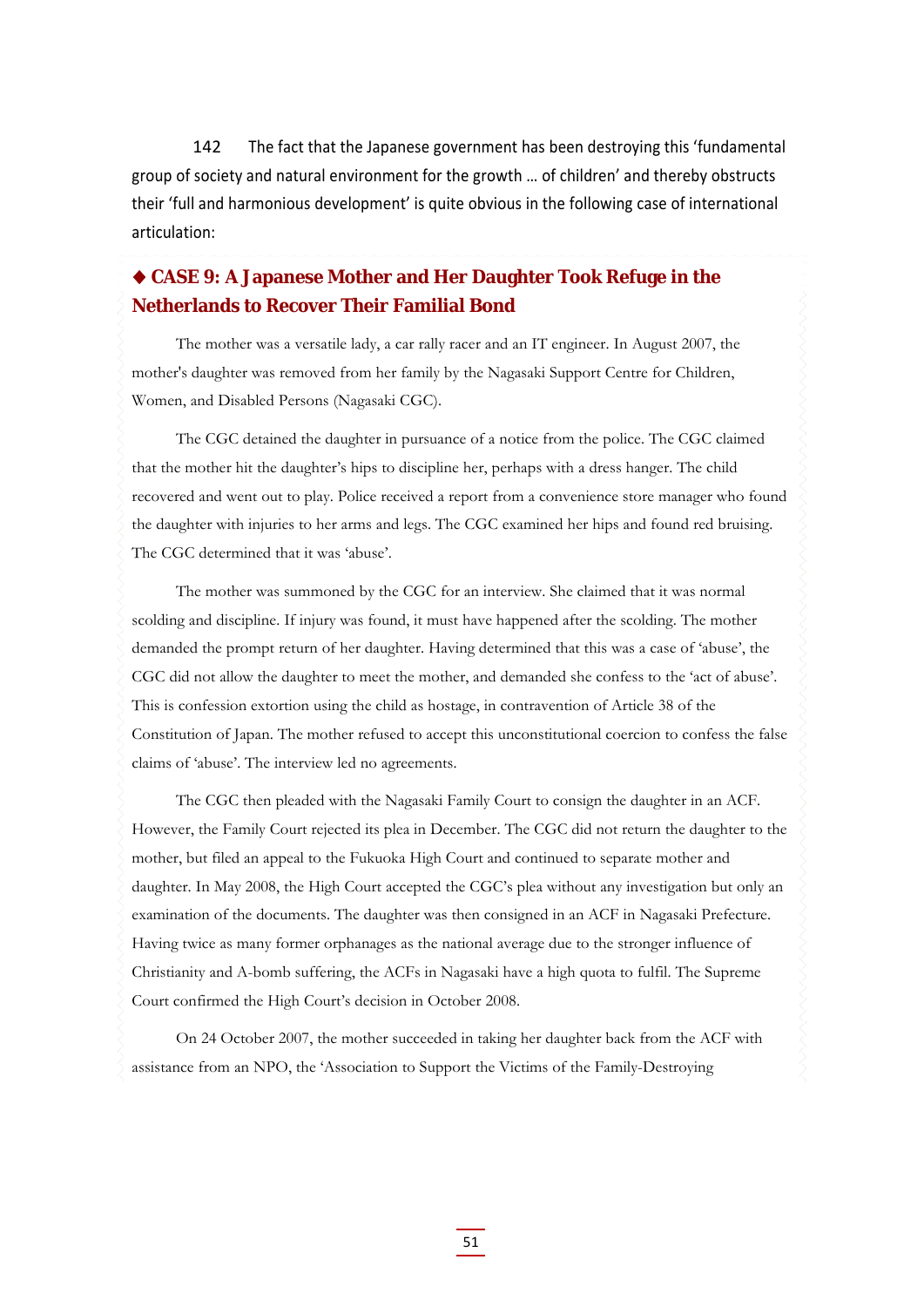Legislations'.<sup>67</sup> On the way back from school, the daughter, identifying her grandfather, rushed to him and they embraced each other. The mother and daughter then immediately fled to the Netherlands from Fukuoka International Airport on 24 October 2008 via South Korea. The grandfather and a university student of the NPO were arrested by Nagasaki police on the spot.

Upon their arrival in Amsterdam on 26 October, the Dutch authorities had already received a notice from Japan. The Dutch police took the daughter into custody and police summoned the mother. Dutch authorities decided to conduct an investigation of the 'abuse' case alleged by the Japanese CGC.

It thus became a rare international articulation where Dutch authorities investigated the alleged 'abuse' case based on the documents submitted by the CGC in Japan in pursuance of Dutch law and its child abuse prevention system to decide the fate of the mother and daughter.

The Dutch investigation started in November 2008. The authorities were perplexed by the excessive strangeness of the documents submitted by the Nagasaki CGC. The Dutch authorities could not justify the 'abuse' claim and rationale for the subsequent detention of the daughter and consignment to an ACF.

On 16 December, the Nagasaki Prefectural Police demanded, upon request from the Nagasaki CGC, that the Dutch authorities (via Interpol) arrest the mother on charge of 'kidnapping' a minor, and to deport them back to Japan. As there is no extradition treaty between the governments of the Netherlands and Japan, Dutch authorities ignored the request and continued the investigation and trial.

After four trials, a Dutch court effectively reversed the decision of the Supreme Court of Japan and adjudicated on 29 December 2008 to allow the mother and daughter to live together. The Dutch judge stated, 'NO signs of abuse either at present or in future exist' and guaranteed their family life in the Netherlands. Arresting and repatriating them to Japan were out of the question.

The daughter said to a Japanese newspaper reporter, 'it is more pleasant to live together with my mom. I do not want to return to the ACF where I was detained'.68 The family lived for four years in the suburbs of Putten, and the mother worked for an IT company near Amsterdam Central Station. After the IT company was liquidated, the family moved to Rotterdam.

<sup>68</sup> *Yomiuri Shimbun*, 18 January 2009.

<sup>&</sup>lt;sup>67</sup> http://s.webry.info/sp/constanze.at.webry.info/200901/article\_24.html (in Japanese, accessed on 15 October 2017)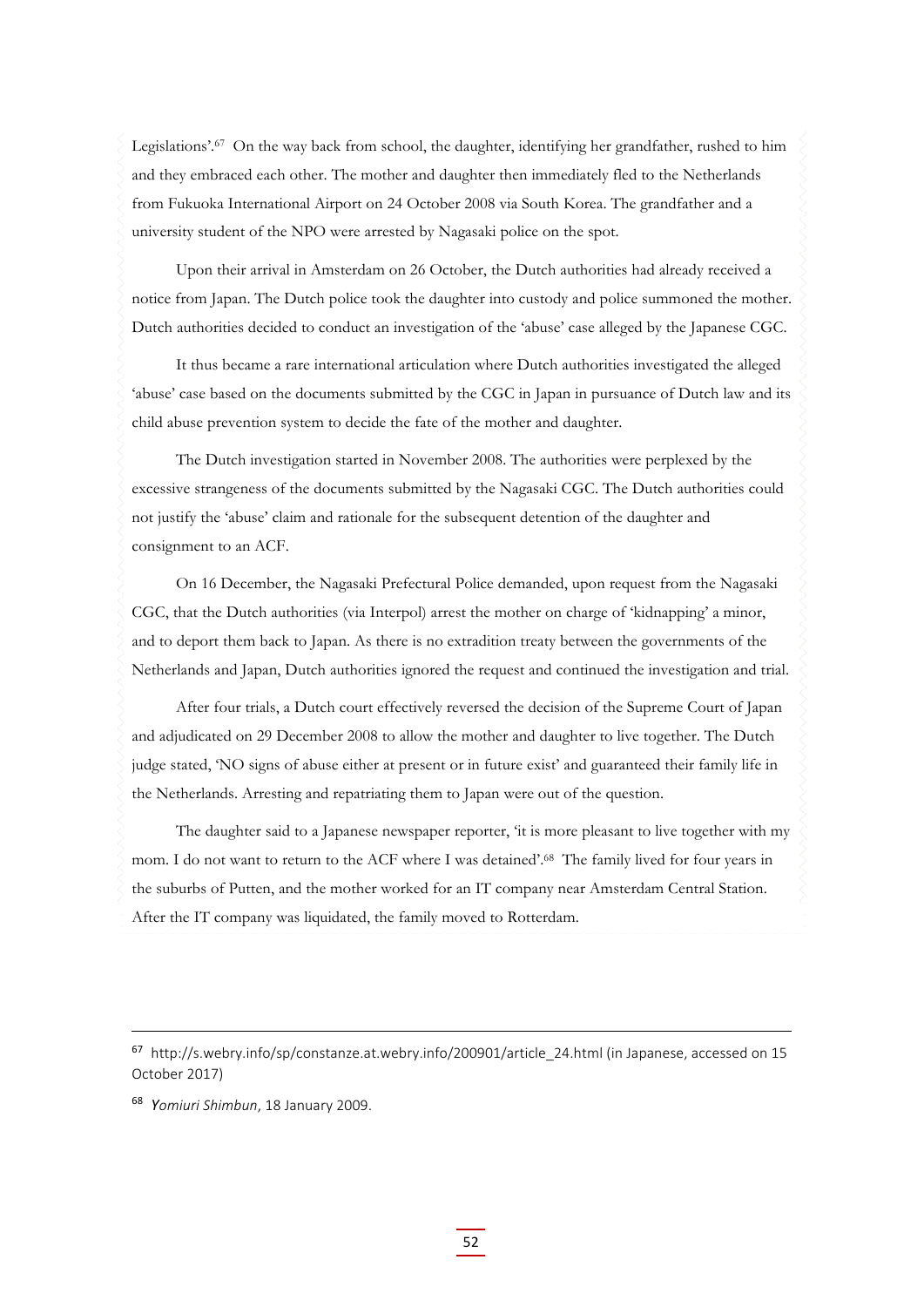The mother claimed that the Japanese authorities were unfair, telling the news reporter, 'What I did was a way of upbringing, not abuse. The CGC did not conduct a sufficient investigation, nor did the Japanese court listen to my appeal'.

143 This case is an excellent manifestation of how the system that deals with 'child abuse' in Japan is askew from the global norm of human rights.

144 We thus propose the following recommendations to the Committee on the Rights of the Child in this regard for the Concluding Observations on Japan :

**Recommendation 16: In order to completely restructure the child guidance system that is at par with the international standard complying with the Convention, Japanese government should accept a group of international experts in this field (e.g. those affiliated with Daphne in the EU) as professional advisors in order to thoroughly investigate the system and should abide by their advices in restructuring the child abuse policy and child guidance system.**

### 13. The CGC Infringes on the Rights of Parents to Provide Directions to their Child

CLUSTER 'FAMILY ENVIRONMENT AND ALTERNATIVE CARE'

#### 145 Article 5 of the Convention stipulates as follows:

'*States Parties shall respect the responsibilities, rights and duties of parents or, where applicable, the members of the extended family or community as provided for by local custom, legal guardians or other persons legally responsible for the child, to provide, in a manner consistent with the evolving capacities of the child, appropriate direction and guidance in the exercise by the child of the rights recognized in the present Convention*'.

146 Article 14, Section 2 of the Convention further stipulates as follows:

'*States Parties shall respect the rights and duties of the parents and, when applicable, legal* auardians, to provide direction to the child in the exercise of his or her right in a manner consistent *with the evolving capacities of the child'.*

147 The rights of parents in providing direction to the child stated in the above article of the Convention is stipulated in Articles 820 and 822 of the Civil Code as follows: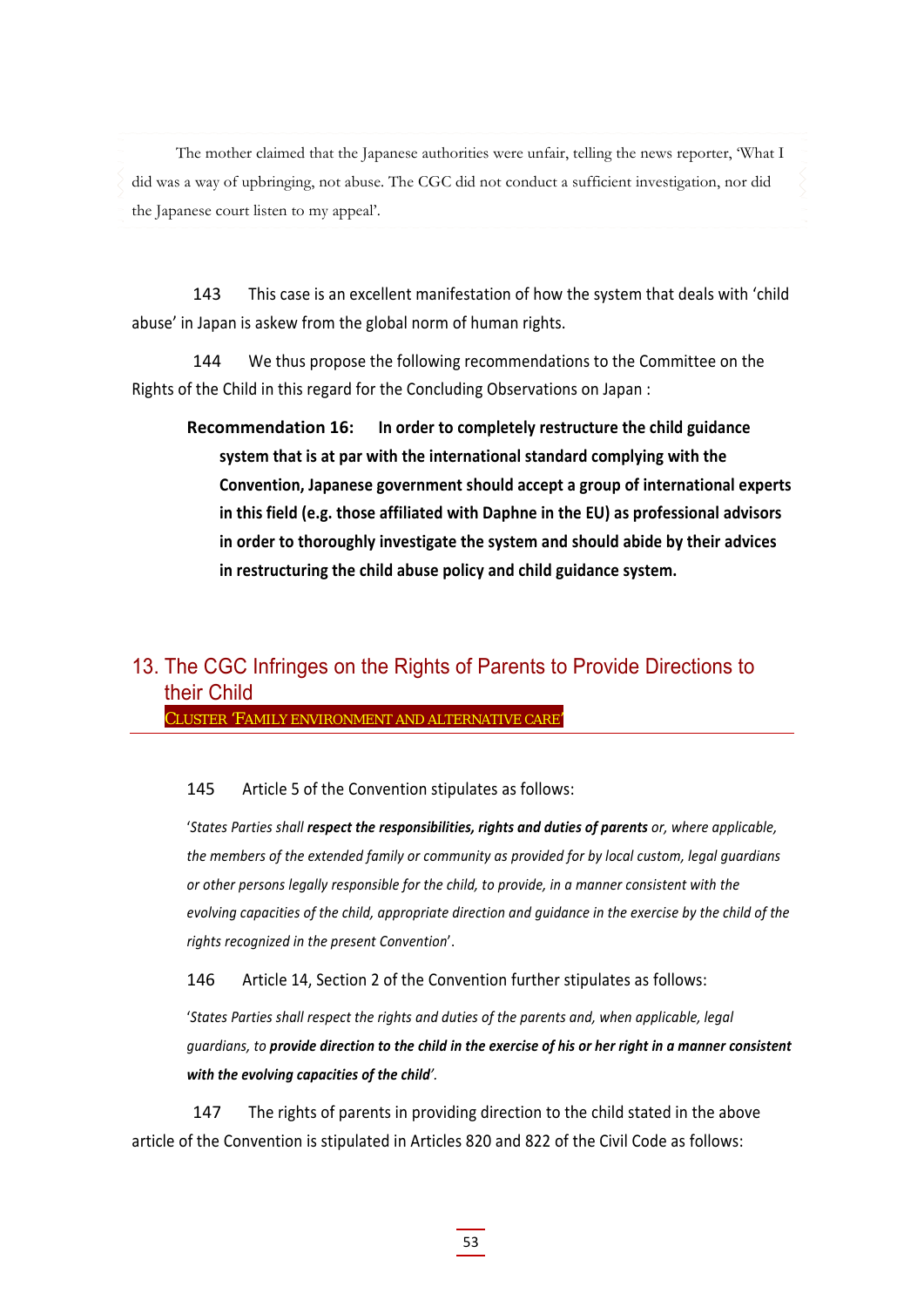Civil Code of Japan, Article 820: *A person who exercises parental authority holds the right, and bears the duty, to care for and educate the child in the interest of child*.

Article 822: *A person who exercises parental authority may discipline the child to the extent necessary for supervision and education as stipulated in Article 820.*

148 The problem is that these stipulations in the Civil Code and the working definition of 'abuse' as well as the working methods of the CGC are not compatible with one another. The CGC does not respect the rights that are explicitly stated in the Civil Code. Instead, the CGC removes children from parents on its own unpublished criteria. To support this action, the MHLW quotes in the *Manual* the following passage from Michiko Kobayashi: 'Even if parents are dedicated or feel mental affection towards the child, it is abuse if it is harmful behaviour from the viewpoint of children' (the *Manual* does not make clear the source literature of this quote). This claim is undoubtedly one of many possible child‐rearing and educational philosophies, but it is not statute, no more than the view of an individual paediatrician. Civil Code Article 820 endorses the parental authority, and Article 822 admits the right to discipline the child based on the child‐rearing and educational ideas that the parents have chosen. This is what the Convention accepts as part of the rights of the child. The MHLW, by providing this quote, attempts to overwrite the statute with a personal view to further its vested interests, to justify the arbitrary removal of children from their parents and their prolonged detention, without regard for the rights of the child, family, and parents.

149 This act virtually coerces a particular child-rearing and educational philosophy on Japanese citizens as an effective law without proper legislation, but with its power to remove children from their parents, which contravenes Article 9 of the Convention. A constitutional scholar in Japan commented, 'the state power soliciting particular 'thought' is, although not coercion in form, functioning as coercion in reality; such solicitation by the state should therefore be understood as violating Article 19 of the Constitution of Japan<sup>69</sup>.

150 An administrative body using coercive power to force a particular philosophy or idea on citizens did exist in past totalitarian states, but it is unconstitutional and cannot be allowed in the modern liberal state built upon the principle of individual freedom. In our democratic society, there are always varying ideas of proper child-rearing and education, and it is important to freely allow the discussions and practices of different ideas. Forcing a particular child-rearing or educational philosophy on parents through the removal and detention of a

<sup>69</sup> Y. Higuchi, et. al eds., *Annotated Constitution of Japan*, Volume 1, Seirin Shoin Shinsha, 1994, pp. 388‐ 389.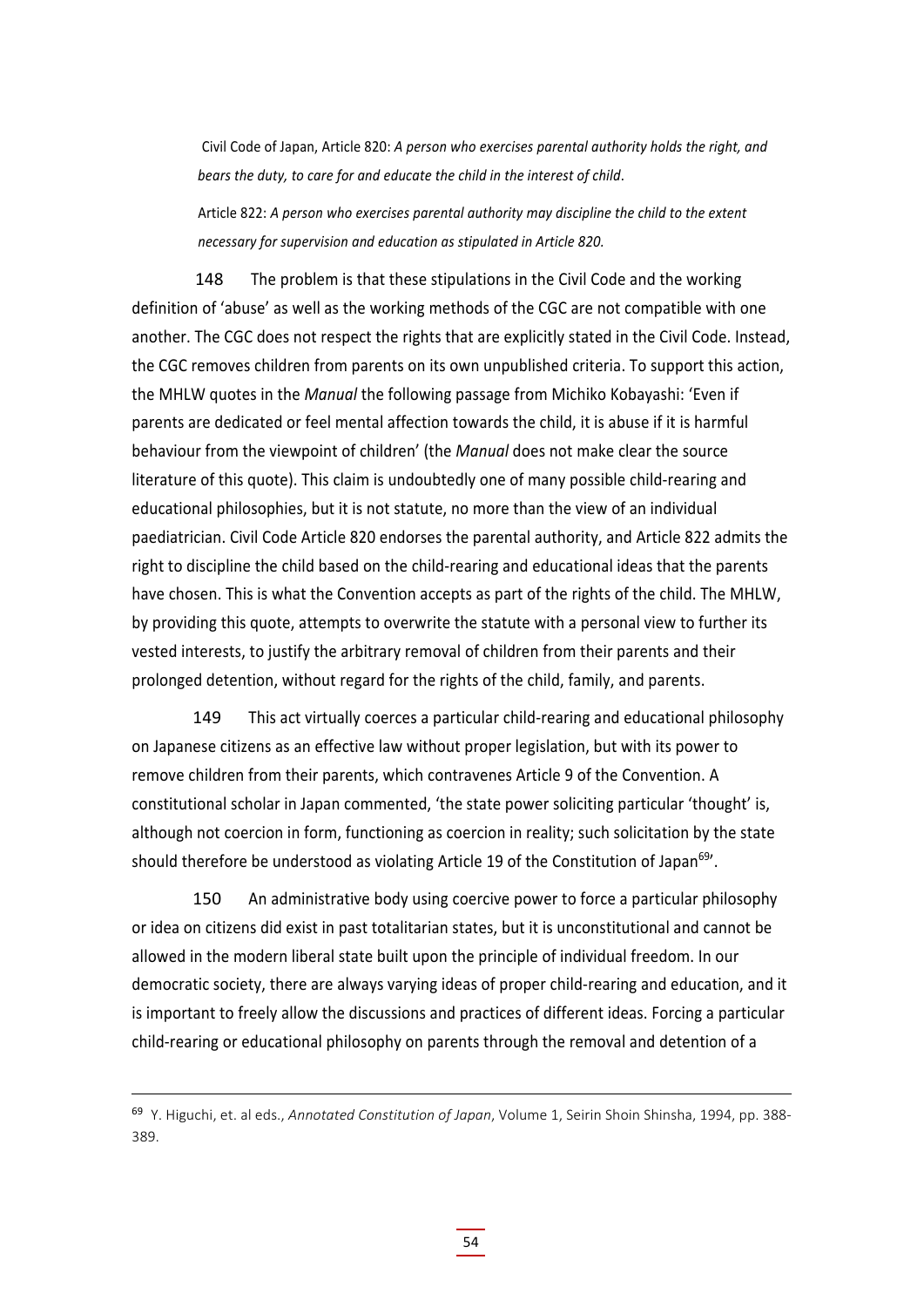child is far from what a liberal state should do. However, by wielding 'the iron fist' of detaining children, this practice now forces the views of government's own on Japanese people.

151 We thus propose the following recommendations to the Committee on the Rights of the Child in this regard for the Concluding Observations to Japan :

**Recommendation 17: The CGC should respect parental responsibilities, rights, and duties to provide, in a manner consistent with the evolving capacities of the child, appropriate direction and guidance and should not unreasonably interfere with them.**

#### 14. Concluding Remarks

152 There is no dispute in the Japanese judicial community that international treaties surpass domestic laws in their effects. Therefore, the Japanese Government should have amended all the stipulations of the Child Welfare Act and CAPA and all the working methods of the CGC that are illegal from the standpoint of the Convention immediately.

153 In conclusion, we suggest, based on the above report, that the UN Convention on the Rights of the Child make the following recommendations to the Japanese government:

### **Recommendation 18: The UN Committee on the Rights of the Child should explicitly declare that there are grave breaches to the Convention in the domestic law and the working methods related to the MHLW, CGC and ACF and therefore they need urgent amendment and restructuring.**

 154 We appeal to the UN Committee on the Rights of the Child on behalf of those victim families and groups of people across the nation who have risen up for the salvation of their beloved children from such grave human rights infringements committed by the MHLW and CGC, to make fundamental recommendations in the Concluding Observation of 2018 to induce the Japanese Government to drastically restructure its 'child abuse policy' and the legislations and working methods of the Child Guidance Centre so that Japanese children and families can fully enjoy the rights guaranteed in the Convention and their human rights duly respected.